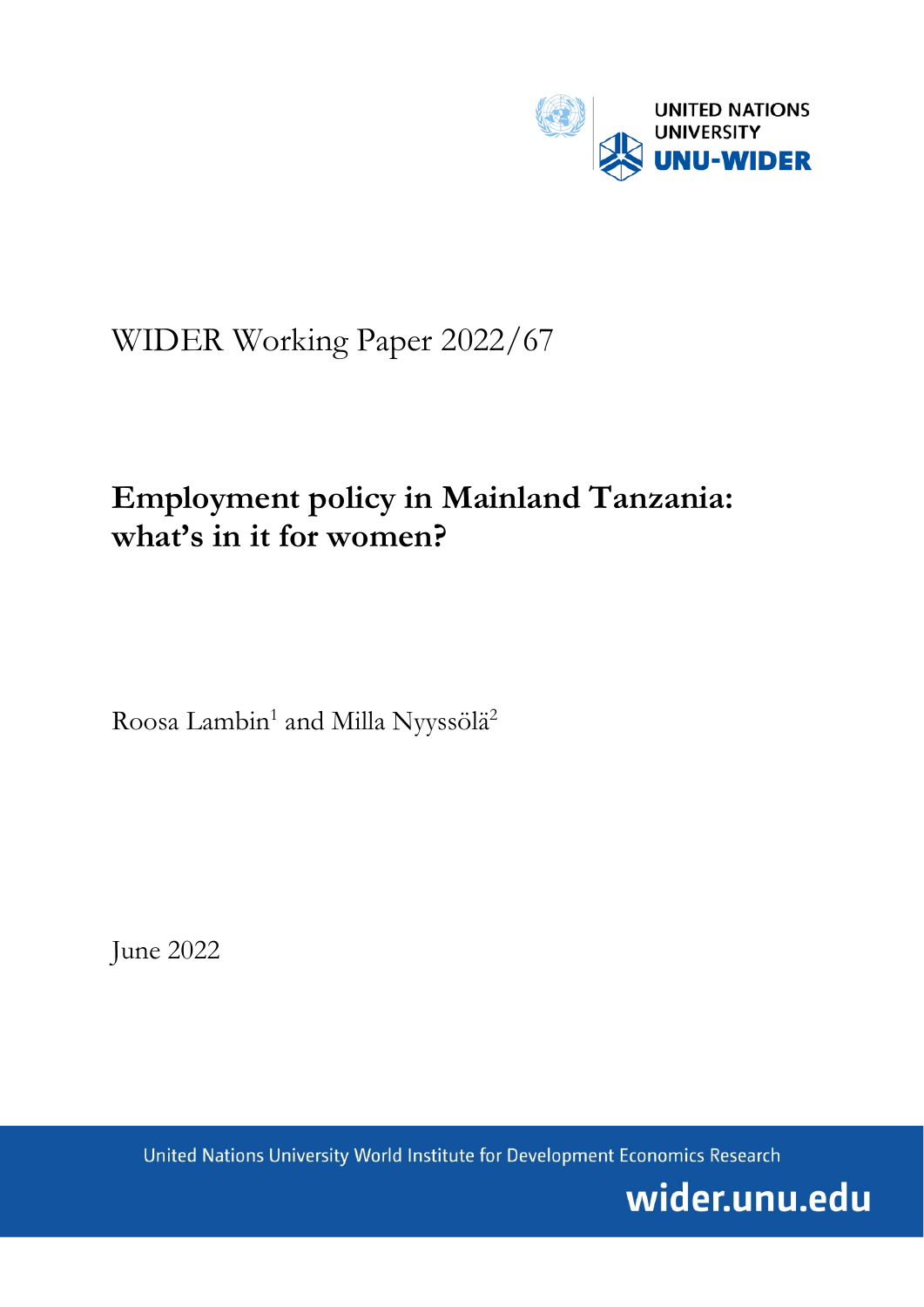**Abstract:** Tanzania has experienced relatively strong and stable economic growth accompanied by social stability over the past two decades. The country is also pursuing an ambitious development plan with significant employment objectives. For development to be fully inclusive, specific attention must be paid to the gendered dimensions of employment policy, in terms of both design and outcomes. This constitutes a key challenge in Tanzania, where women and femaleheaded households are constrained by lower levels of education and social capital, deeper levels of poverty, and limited access to assets—while also being impacted disproportionately by the economic implications of the COVID-19 pandemic. This paper interrogates Tanzania's employment policies from a gender perspective by adopting a functional approach. We examine policies with (1) a labour market entry-facilitating function, (2) an enterprise- and productivityenhancing function, and (3) a job quality-enhancing function, through their effects on workingage women's employment in the 2000s. We also discuss the extent to which women's employment is considered in the broader development approach and social policy model in the country. The analysis draws on a desktop-based scoping review of diverse sources of evidence. The paper shows that several progressive policies have been introduced in the areas of financial services, labour market regulations, and entrepreneurship support, and women's labour market position has slightly improved in the new millennium. However, women remain at the margins of the broader development strategy, and much needs to be done to enhance women's access to assets, skills training, and better-quality employment. Further gender-responsive social policy investments would facilitate this process.

**Key words:** employment policy, gender, women, Tanzania, social policy

#### **JEL classification:** E24, J16, J88

**Acknowledgements:** We are extremely grateful to Alexis Bernigaud for his excellent research assistance. We also would like to thank Nandera Mhando, Fortunata Songora Makene, and Rahul Lahoti for their comments on previous versions of the paper. The usual disclaimer applies.

This study has been prepared within the UNU-WIDER projec[t Sustainable development solutions for Tanzania—strengthening](https://www.wider.unu.edu/project/sustainable-development-solutions-tanzania-%E2%80%93-strengthening-research-achieve-sdgs)  [research to achieve SDGs](https://www.wider.unu.edu/project/sustainable-development-solutions-tanzania-%E2%80%93-strengthening-research-achieve-sdgs) funded by the Ministry for Foreign Affairs of Finland.

Copyright © UNU-WIDER 2022

Information and requests: publications@wider.unu.edu

ISSN 1798-7237 ISBN 978-92-9267-198-3

#### <https://doi.org/10.35188/UNU-WIDER/2022/198-3>

Typescript prepared by Luke Finley.

The Institute is funded through income from an endowment fund with additional contributions to its work programme from Finland, Sweden, and the United Kingdom as well as earmarked contributions for specific projects from a variety of donors.

Katajanokanlaituri 6 B, 00160 Helsinki, Finland

The views expressed in this paper are those of the author(s), and do not necessarily reflect the views of the Institute or the United Nations University, nor the programme/project donors.

<sup>1</sup> UNU-WIDER, Helsinki, Finland; 2 UNU-WIDER and Labour Institute for Economic Research, Helsinki, Finland, corresponding author: [milla.nyyssola@labore.fi](mailto:milla.nyyssola@labore.fi)

UNU-WIDER employs a fair use policy for reasonable reproduction of UNU-WIDER copyrighted content—such as the reproduction of a table or a figure, and/or text not exceeding 400 words—with due acknowledgement of the original source, without requiring explicit permission from the copyright holder.

United Nations University World Institute for Development Economics Research provides economic analysis and policy advice with the aim of promoting sustainable and equitable development. The Institute began operations in 1985 in Helsinki, Finland, as the first research and training centre of the United Nations University. Today it is a unique blend of think tank, research institute, and UN agency—providing a range of services from policy advice to governments as well as freely available original research.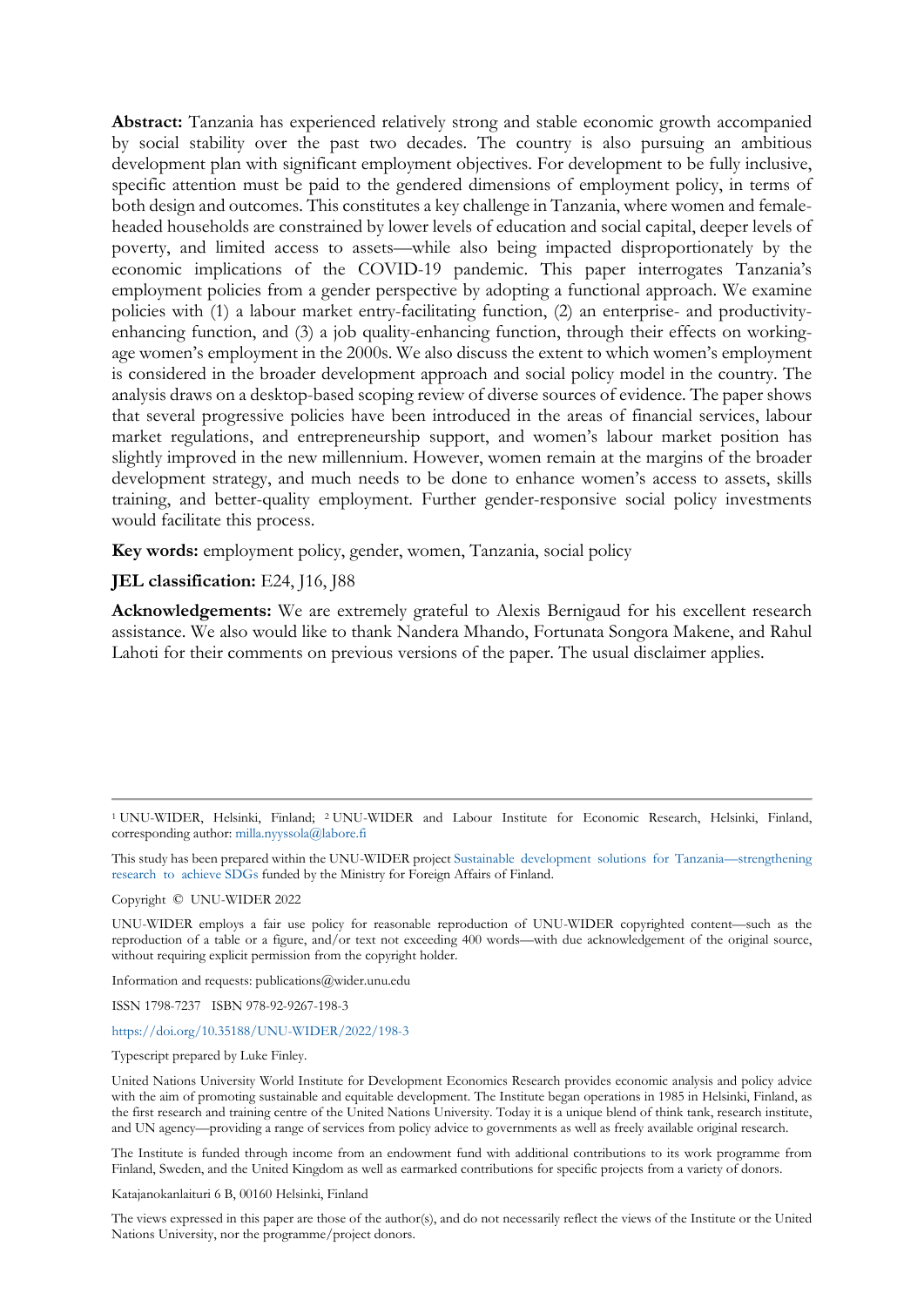## **1 Introduction**

Tanzania is one of the African countries which has enjoyed relatively strong and stable economic growth accompanied by social stability over the past decades, [1](#page-2-0) while pursuing an ambitious development plan with significant employment objectives. The country's most recent *Five Year Development Plan* (FYDP III 2021/22–2025/26) aims to create eight million new jobs in the private sector by 2026 (URT 2021c). For economic development to be fully inclusive, specific attention must be paid to the gendered dimensions of employment policy, in terms of both design and outcomes, given the diverse barriers experienced by women in accessing the labour market and quality employment. Ideas of inclusive economic development are echoed in the *Tanzania Development Vision 2025*, which aims to ensure that 'by the year 2025, racial and gender imbalances will have been redressed such that economic activities will not be identifiable by gender or race' (URT 1999: 1.2.1). This paper examines Tanzania's employment policies—policy developments, effects, and synergies with the broader social policy framework—from the perspective of workingage women.

Employment policy is typically understood as the range of measures seeking to increase the quantity and quality of employment, and it represents a key area of social policy for its effects on socioeconomic inequality. Integrating employment policies with other social policies and macroeconomic planning within coherent policy design is important to promoting sustainable, equitable, and employment-centred economic growth (UNRISD 2013). The need for increases in quality employment and equal access to the labour market, particularly for women, has been highlighted in global development agendas. Target 8.5 of the Sustainable Development Goals agenda aims, 'by 2030, [to] achieve full and productive employment and decent work for all women and men'. At the same time, the gender-focused target 5a stresses women's access to economic resources, land, property, and financial services—all of which are key to bolstering women's employment and strengthening their livelihoods (see UN 2022). Also, the 'Decent Work' agenda of the International Labour Organization (ILO) holds gender as a 'cross-cutting theme' under its four key pillars: (1) promoting jobs and enterprise, (2) guaranteeing rights at work, (3) extending social protection, and (4) promoting social dialogue (see ILO 2022b).

Achieving gender-inclusive economic growth constitutes a key challenge in countries such as Tanzania, where women and female-headed households are constrained by diverse and interrelated factors hindering access to quality work. For instance, Tanzanian women experience lower levels of social capital (Cornel and Leyaro 2019); unequal access to assets (URT 2018b); and deeper levels of poverty (six percentage points higher for female-headed households and 11 percentage points higher for single women compared with male-headed households and men, respectively; Akeel et al. 2021: 64). Additionally, while Tanzania performed fairly well in diverse areas covered by the Global Gender Gap Index 2020, such as health and survival or political empowerment, it ranked only 127th out of 156 in educational attainment (WEF 2021). Also, based on the most recent World Bank education statistics from 2015, adult literacy in Tanzania is only 73 per cent for women versus 83 per cent for men (World Bank 2022a).

The pressure for equitable job creation is intensified further by the country's large and growing population. Mainland Tanzania's population size is expected to grow from around 55 million in

<span id="page-2-0"></span> $1$  In 2001–19, annual GDP growth remained above 4.5 per cent and peaked at 7.67 per cent in 2011. Pandemicinduced shocks slowed Tanzania's GDP growth rate from 5.8 per cent in 2019 to an estimated 2.0 per cent in 2020 (World Bank 2022c, g).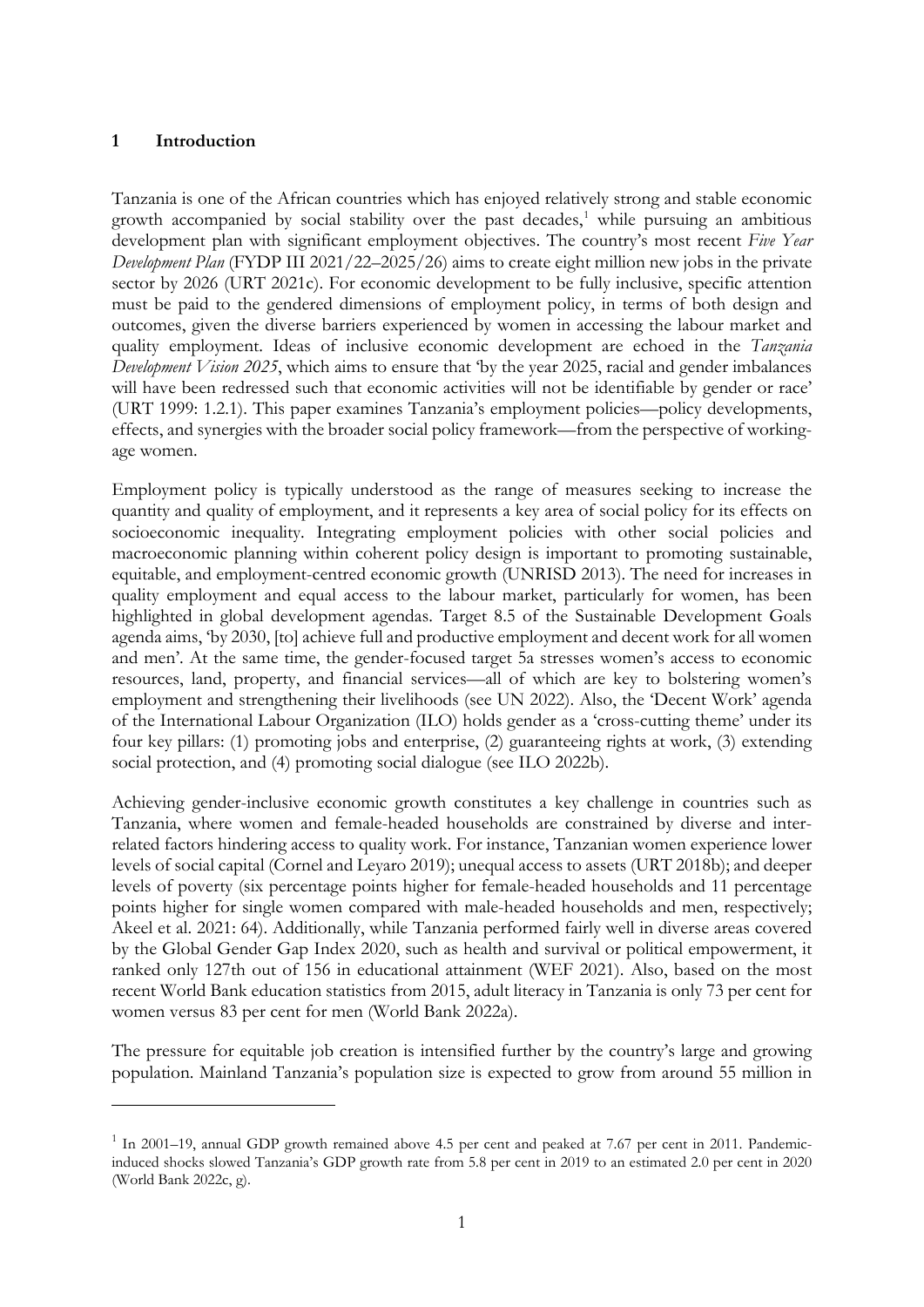2020 (ESPEN 2022) to nearly 87 million by 2035 (URT 2018a), and the population growth rate of 2.9 exceeds the average of 1.2 across lower-middle-income countries (LMIC) (World Bank 2022e). At the same time, the country is large and highly rural; the agricultural sector represents a significant share (65 per cent; ILOSTAT 2021a) of the total employment and remains powered by women. This has locked many women into vulnerable employment; the most recent available data from 2014 show that nearly all rural female employment is unpaid or self-employment (Petracco and Sanchez-Reza 2018). Consequently, Tanzania holds some of the highest wage inequality between men and women in the East and Southern African regions (UN Women and UNFPA 2021). In the informal sector (representing 90 per cent of the total economy; Nguimkeu and Okou 2020), the wage ratio of men to women is close to 2:1, compared with around 1:1 in the formal sector (OECD and ILO 2019).

This country context poses a challenge for the sufficient expansion of job markets, particularly in non-agricultural sectors, and the improvement of the labour market position of women. It is, therefore, crucial to better understand the extent to which Tanzania's employment policies spur gender-inclusive growth and enhance women's access to the labour market, decent work, and sustainable livelihoods. Yet, to authors' knowledge (and without omitting contributions by Lokina et al. 2016 on a related topic), no existing research has addressed Tanzania's employment policies holistically from a gender perspective. This paper responds to the extant knowledge gap by answering the following research questions:

- 1. To what extent are the employment policies in Mainland Tanzania bolstering women's access to the labour market, enabling their enterprise development and self-employment, and improving access to better-quality employment?
- 2. To what extent is female employment considered in the broader development strategy and social policy framework to enhance inclusive growth?

The analysis adopts a 'functional' approach, examining government policies with (i) a labour market entry-facilitating function, (ii) an enterprise- and productivity-enhancing function, and (iii) a job quality-enhancing function, and their effects on female employment. While some nongovernmental organizations (NGOs) and private sector actors operating in the country have introduced programmes addressing women's employment and economic empowerment more broadly, our paper is primarily concerned with public policy developments for reasons of scope and an analytical focus on broader-scale public sector interventions and their legal basis. Additionally, consideration will be given to policies affecting particularly the female-heavy informal sector. This is important, given that the recognition of informal work as 'real work' has gained little traction in social policy scholarship, including in the particular area of employment/labour market policy, leading to important theoretical and empirical caveats. In a similar vein, the field of development studies has also had little focus on 'workers', while the notions of rural poverty and increasingly urban poverty—have dominated the debates (Lund 2019; see also Razavi and Staab 2018). As such, this paper seeks to rebuild connections between traditional social policy debates and policy developments in the Global South, with a focus on working-age women.

In the next section, we review the literature addressing employment and gender in the Global South, and Sub-Saharan Africa in particular, while shedding light on the Tanzanian context. Section 3 describes the research design, including the study framework and the scoping study methodology adopted in the paper. The following sections aim to answer the first research question: Section 4 examines policy developments in the area of active labour market policies and employment; Section 5 turns to policies aimed at supporting enterprise creation and selfemployment, including land policies; and Section 6 addresses regulations aimed at improving job quality and discusses their implications for formal and informal sector workers. After this, we address the second research question in Section 7, where we consider the extent to which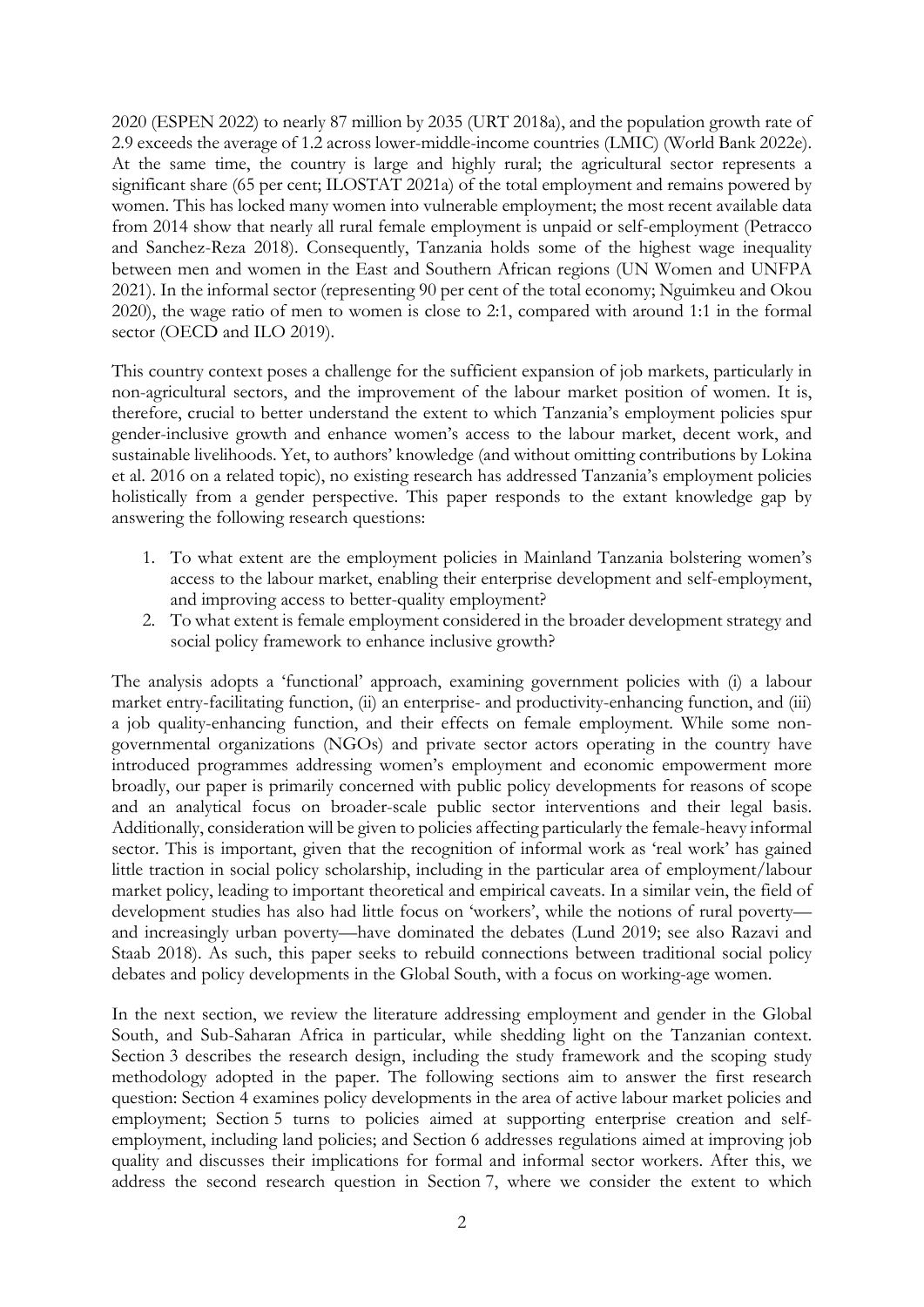Tanzania's employment policies are integrated into its broader development strategy and social policy model to effectively promote women's employment. Section 8 concludes.

## **2 Setting the scene: understanding employment and gender in sub-Saharan Africa**

In developing economies, the challenges of and opportunities for implementing 'genderresponsive' employment policies differ from those in economies with mature welfare systems and low levels of informality. In the Global South, the large size of the informal sector creates numerous challenges for improving working conditions, enhancing productivity, and increasing the governments' tax base in order to fund active labour market policies such as vocational training and employment services, as well as social protection measures to improve job quality.

Rather than remaining a 'phase' of economic development, the growth of the informal sector and casualization of work have persisted in the development context—particularly affecting women. This trajectory was reinforced in the 1990s by the Asian economic crisis and in 2008/09 following the global financial crisis (see e.g. Jütting and Laiglesia 2009; King and Sweetman 2010; Stavropoulou and Jones 2013). More recently, the negative economic impact and lockdown measures triggered by the SARS‑CoV‑2 pandemic have added to the predominance of non-formal employment (Nguimkeu and Okou 2020), which already represented 89 per cent of the economy in Sub-Saharan Africa before the pandemic (ILO 2018). It has also been argued that the digital revolution (fourth industrial revolution—4IR) may shift the future of work in Africa increasingly towards a gig economy within more or less formal entities (Ndung'u and Signé 2020). These labour market features challenge further the policy options for achieving a transition towards betterquality and more-productive work, while raising questions about gender-equal inclusion given the digital gender divide.

Furthermore, many countries of the South face the challenges of experiencing significant economic growth without sufficient levels of employment growth—known as 'job-poor growth' (UNRISD 2013) or 'jobless growth' (Szirmai et al. 2013). In Sub-Saharan Africa, the growing youthful population and the rural-to-urban migration put pressure on the absorptive capacity of the job market, and particularly on the better-quality jobs in the formal sector (see ILO 2020a). This is a result both of austerity policies, which have shrunk employment in the public sector, and the slow growth of the industrial sector and/or contemporary forms of industrialization with lower rates of employment creation (Cook and Razavi 2012; Fox and Gandhi 2021).

Assumptions about (market-led) economic growth entailing high levels of employment, which in turn entail upward social and economic mobility and a reduction of class- and gender-based inequalities, must be addressed critically (see Cook and Razavi 2012). This is also proven in the Tanzanian context, where the female labour force participation rate (LFPR—the share of women over the age of 15 who supply labour for the production of goods and services or are job-seekers) is unusually high (79.69 per cent in 2019; see Figure 1) in comparison with the average rate of around 63 per cent in Sub-Saharan Africa (ILOSTAT 2022a). However, high levels of female labour force participation do not automatically imply greater levels of gender equality or women's empowerment. In Tanzania, women are often obligated to take up poor-quality work alongside care responsibilities to make meagre ends meet (Chopra 2021; Chopra and Zambelli 2017). As such, a lower LFPR may reflect greater economic wellbeing among women, in that they can afford not to take up such work. Lower participation rates can also be a positive sign of educational attainment continuing after the age of 15, which naturally reduces the share of women who are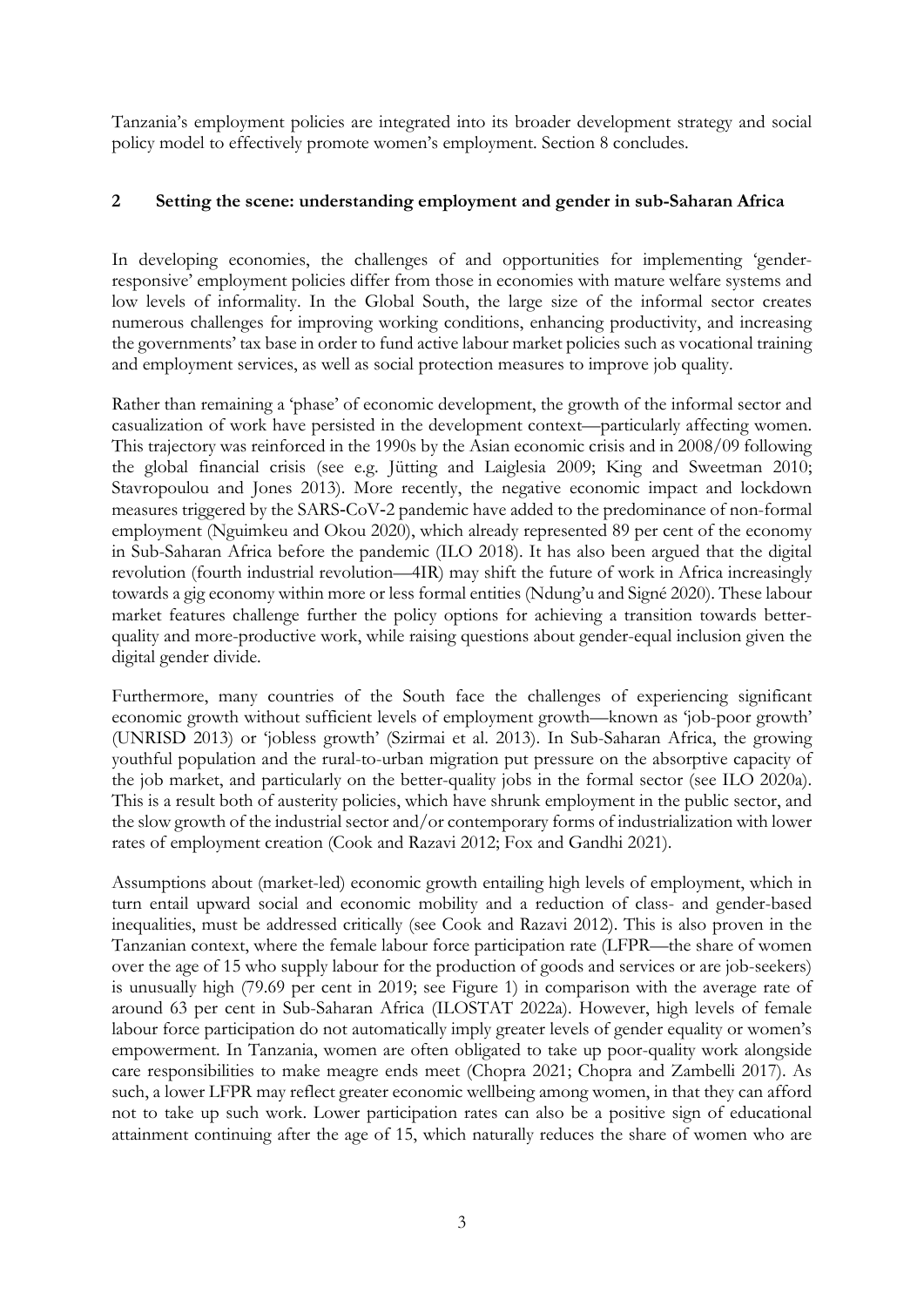economically active. (This may explain the fall of labour force participation among men and women in Tanzania, [2](#page-5-0) and more generally across Sub-Saharan Africa since 2006.)



Figure 1: Female labour force participation rate in Tanzania (% 2000–19)

Moreover, in the development context, quality employment is typically scarce, and a significant share of the population gains its livelihood through self-employment (Danquah et al. 2021). In Mainland Tanzania, 84 per cent of employment was unpaid or self-employment in 2020 (URT 2021b). While both men and women are affected by the lack of decent-quality paid work, women remain over-represented in poor-quality informal sector work (notably as unpaid family contributors) and among the 'working poor' (see Figure 2). Women's weaker labour market position is also illustrated by the 58 per cent wage gap between men and women (Cornel and Leyaro 2019).

The COVID-19 pandemic has further reduced the number of available jobs and working hours across both the formal and informal sectors. In such competitive job markets, young women in particular experience high employment deficits (ILO 2021a). In Tanzania, the growth rate of real GDP fell from 5.8 per cent in 2019 to 2.0 per cent in 2020, and the GDP growth per capita turned negative for the first time in 25 years. While the latest World Bank (2022b) estimates indicate that the real GDP growth rate bounced back to 4.3 per cent in 2021, the COVID-19 pandemic negatively impacted the economy overall. By June 2020, 2.2 million informal workers in non-farm activities had already incurred income losses, while around 140,000 jobs were lost in the formal sector (Akeel et al. 2021). The pandemic has also generated significant declines in export sectors and in tourism, leading to a job creation 'freeze-up' (DTDA 2021). Following restrictions to international travel, income generation related to informal cross-border trade has also halted (see e.g. UNCTAD 2022), while the availability of domestic work has reduced and urban microenterprise activity has suffered (World Bank 2022b). Given women's important role in these sectors, the impacts on women's livelihoods are particularly relevant: 97 per cent of female-owned businesses sell directly to final consumers, compared with 89 per cent of male-owned businesses (World Bank 2022b). A World Bank survey from June–July 2021 showed that the pandemic had

Source: authors' illustration based on ILOSTAT (2022b).

<span id="page-5-0"></span><sup>2</sup> In Tanzania, the mean values for number of years in education (for individuals over 15 years old) went from around 5.0 to 6.1 overall, and from 4.5 to 5.7 for women, between 2004 and 2015 (Maliti 2019).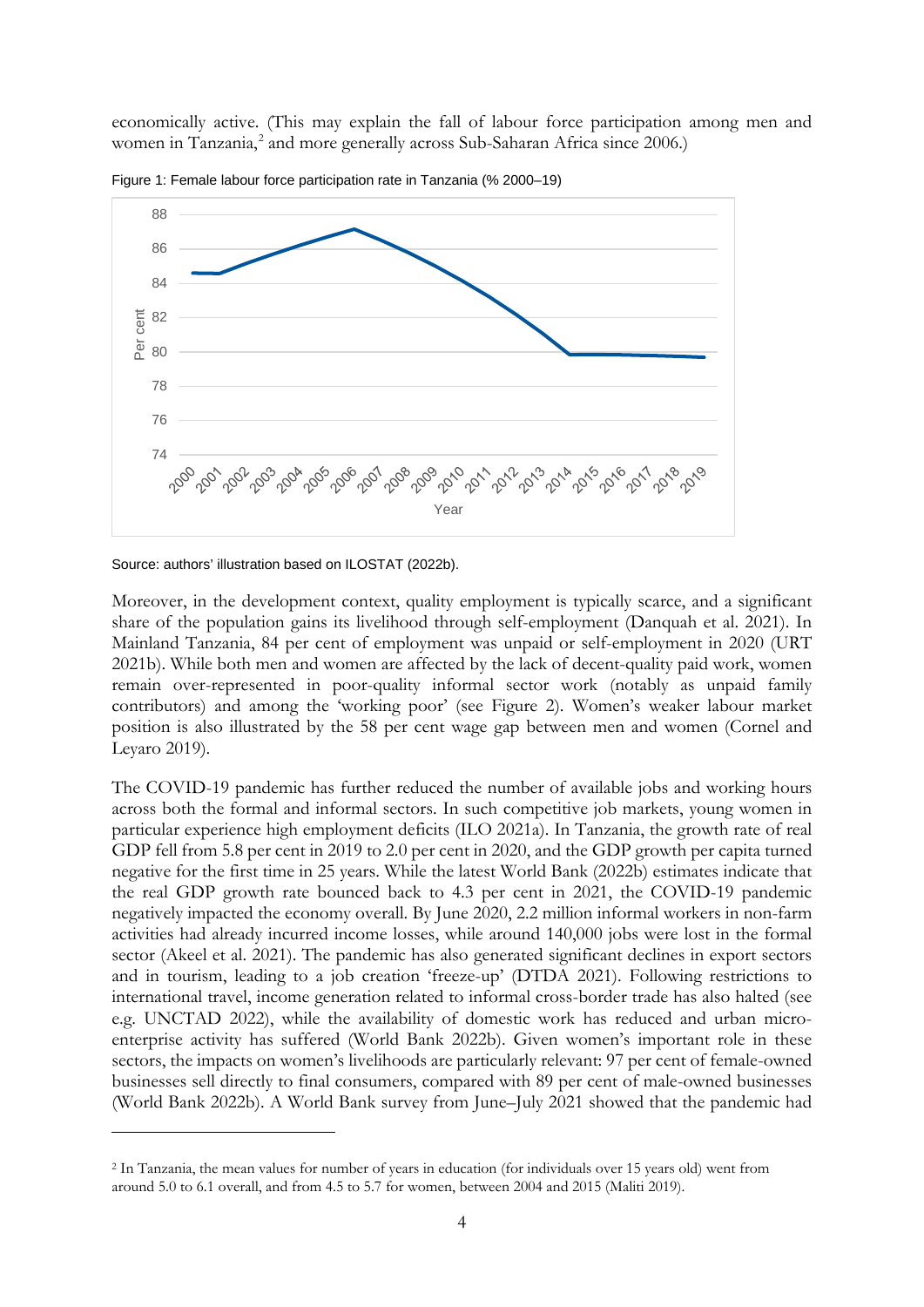reduced the number of women working, standing at 43 per cent of female household members compared with 58 per cent of male household members (World Bank 2022b).



Figure 2: Share of workers living below US\$1.90 (purchasing power parity) (2010–21)

Note: gender-disaggregated data were not available for 2020 and 2021 at the time of writing.

Source: authors' illustration based on ILO modelled estimates (ILOSTAT 2021b).

Furthermore, women hold a significant care role in many societies in the Global South, while equally engaging in productive activities. This 'double burden' shouldered by women may be explained by diverse factors, including their lower returns from labour market participation, lack of public care policies, and deep-rooted social norms (see Rubery and Figueiredo 2018). Consequently, female workers often adjust their educational and career paths depending on the needs of family members. This may mean dropping out of employment or education (for evidence from Tanzania, see Bridges et al. 2018) or entering poorer-quality jobs with more flexibility but less payment security (e.g. informal self-employment) (see Holmes and Jones 2013). In Tanzania, women spend 3.72 times more time than men on unpaid work for the household (OECD 2019), utilizing over 13 hours of their waking hours multi-tasking care work, household chores, and income-generating activities (Chopra and Zambelli 2017). At the same time, it has been reported that the division of tasks within the household remains unchanged even if the husband is unemployed at home (Gough and Killewald 2010). This poses a challenge for improving women's labour market position and bears an intergenerational disadvantage. Besides entering lower-quality jobs, women may remove older daughters from school to look after younger children in the family as a care strategy (Chopra 2021; Lyakurwa et al. 2019; Ulrichs 2016). Given that women have reported increasing domestic and unpaid care work responsibilities across the globe in the context of the pandemic (Azcona et al. 2020), the incidence of women receiving reduced incomes, experiencing career interruptions, and dropping out of educational/training activities is expected to increase rather than decline (see O'Donnell et al. 2021).

Women also face extensive challenges within the existing labour market structures and services. Their access to assets and capital (including loans, land, and other productive assets, as well as social capital) is significantly more limited than that of men, hindering female entrepreneurship and productivity (e.g. Panda 2018). At the same time, gender biases in the labour market continue to 'value male and female labour differently, regardless of the levels of human capital that their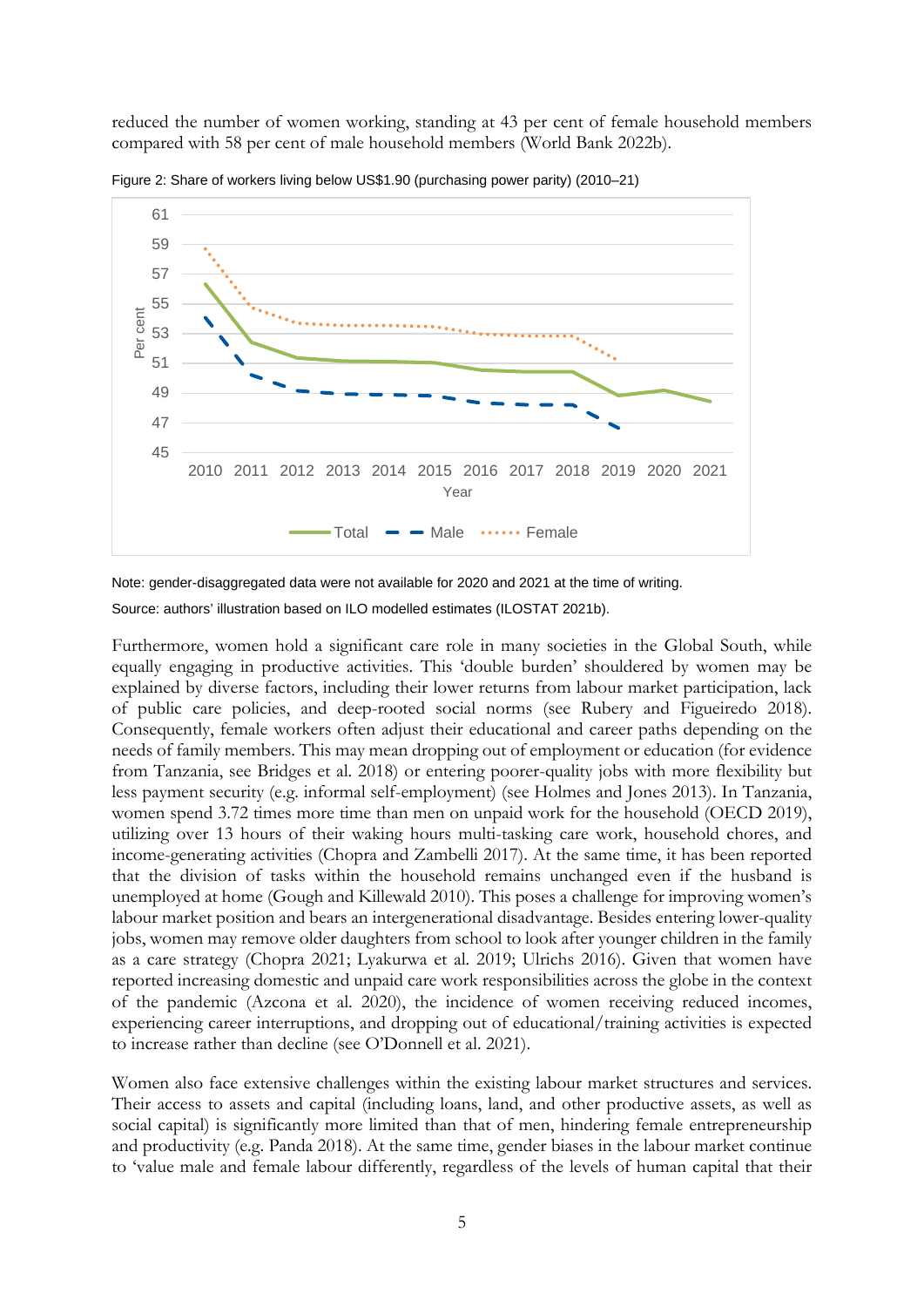labour embodies' (Cook and Razavi 2012: 3). This translates into wage differences, workplace discrimination, and barriers to women's upward mobility in socioeconomic class structures. Inequalities in women's access to and position within labour market hierarchies perpetuate other forms of vulnerability experienced by women and girls, by disincentivizing household investments in the health, education, and wellbeing of female members (Kabeer 2008). It is therefore paramount that women's employment is addressed by gender-responsive policy measures embedded in a broader social policy framework that accounts for women's social protection needs.

## **3 Research design**

This research is a qualitative study drawing primarily on existing literature and evidence to explore the developments and gender effects of Tanzania's employment policies. This section sheds light on the adopted study framework, methods of data collection, and approach to analysis.

## **3.1 Study framework**

In the context of industrialized economies, employment policies can be considered to encompass *active labour market policies* (ALMPs, including vocational and business training, subsidized employment, and job search and matching assistance; McKenzie 2017) [3](#page-7-0) and *labour regulations* (relating to wages, working hours and rest periods, contracts) and its sub-category *employment protection legislation* (EPL, focused on regulating hiring and firing). ALMPs often target special groups (such as women, youth, long-term unemployed, or disabled people) to support their labour market integration and increase labour supply while reducing unemployment. In the development context, employment policies have taken different shapes and forms, including *direct job creation* through public works programmes; *credit schemes* for bolstering micro-, small, and medium-sized enterprise growth and productivity; and *land policies*.

This study adopts a functional focus, examining different types of employment policies based on their overarching aims. This leads to a three-category study framework, including (1) policies enhancing skills and employment levels across the formal and informal sectors (i.e. a labour market entry-facilitating function); (2) policies supporting self-employment and productivity across the rural and urban populations (i.e. an enterprise- and productivity-enhancing function); and (3) policies improving the protection of workers across the formal and informal sectors (i.e. a qualityenhancing function). More specifically, these are categorized as follows:

- 1. Policies enhancing skills and employment levels:
	- Traditional ALMPs;
	- Public works programmes and livelihoods enhancement measures.
- 2. Policies supporting self-employment and productivity:
	- Micro-, small, and medium-sized enterprise (MSME) support;
	- Land policies, agricultural subsidies, and extension services.
- 3. Policies increasing the quality of work:
	- Traditional labour regulations;

<span id="page-7-0"></span><sup>&</sup>lt;sup>3</sup> Passive labour market policies (PLMPs), in contrast, are primarily aimed at providing income replacement during unemployment and job search—through social insurance or unemployment assistance, for instance.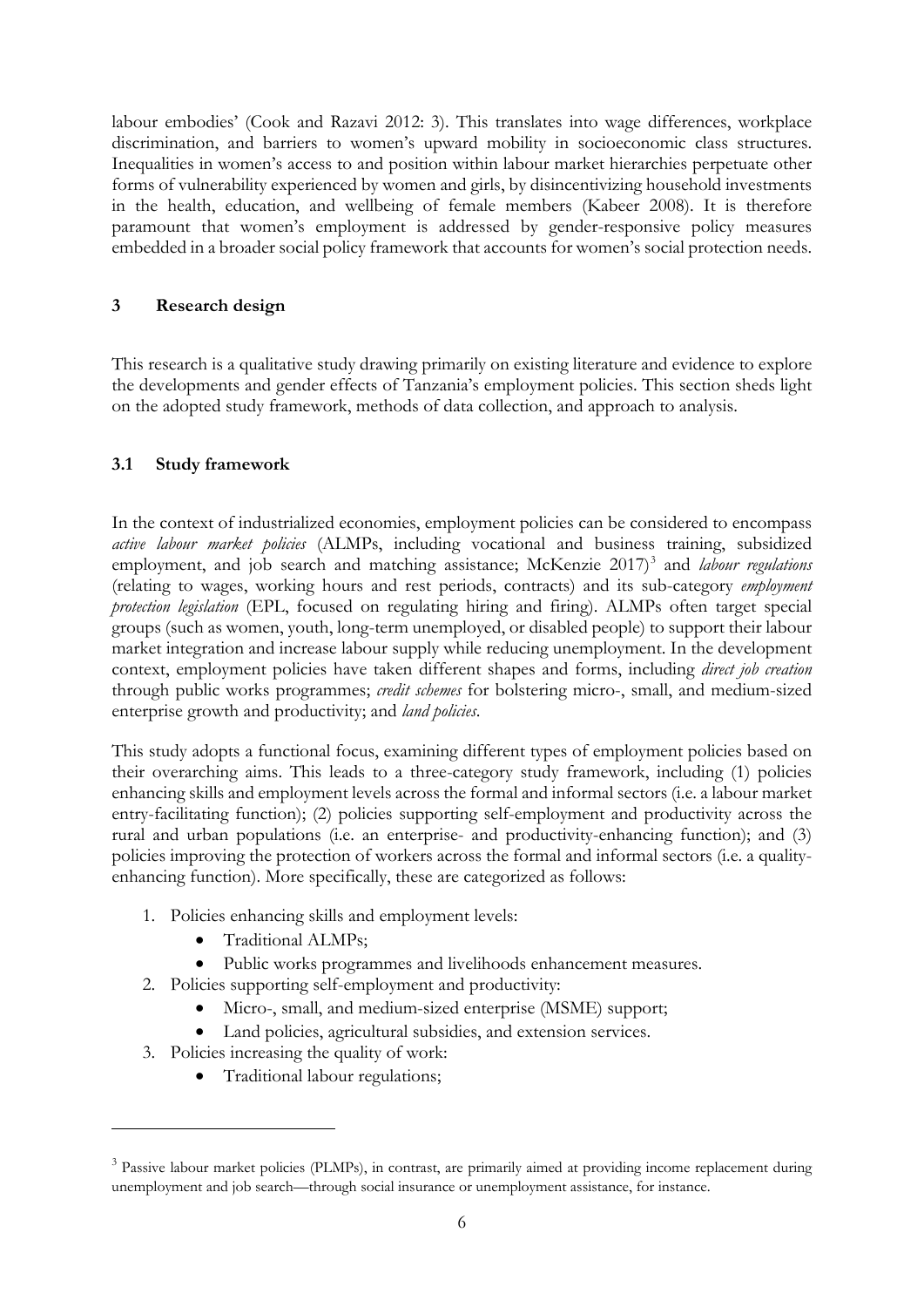• Regulation related to informal sector work.

#### **3.2 Data, data collection, and approach to analysis**

This paper draws primarily on a desktop-based scoping study. As necessitated by the research objectives of the study, the selected method allowed us to compile and analyse diverse data sources, including academic literature, policy evaluations, government policy documents, statistics, and relevant media sources (see Table 1). These allowed us to explore the research topic broadly, gain contextual knowledge, and map past and recent policy developments. The adopted methods thereby differ from traditional systematic literature reviews, which examine academic literature to answer a narrowly defined research question (Munn et al. 2018).

For the scoping study, data searches were made predominantly through the Google Scholar and EconLit search engines. Google was also used to access policy documents of the Tanzanian government as well as 'grey literature' such as journalistic publications or government website information. In addition, data were compiled through a 'snowballing effect', by which further data sources were identified in the collected data.

Table 1: Data sources and inclusion criteria

| Data source                                                                                                          | Inclusion criteria                                                                                                                                                 | Exclusion criteria                                                                                                                          | Number |
|----------------------------------------------------------------------------------------------------------------------|--------------------------------------------------------------------------------------------------------------------------------------------------------------------|---------------------------------------------------------------------------------------------------------------------------------------------|--------|
| Academic publications (journal<br>articles, book chapters, books,<br>working papers)                                 | Ranked peer-reviewed journals<br>and publications; sound<br>research methods                                                                                       | Student dissertations; non-<br>ranked journals; publications not<br>focused on/including Tanzania                                           | 47     |
| Policy/programme evaluations<br>(by implementing organizations,<br>contracted evaluators, or other<br>organizations) | Conducted by recognized and<br>established research bodies;<br>sound research methods                                                                              | Project briefs and publications<br>which do not specify research<br>methods or design; publications<br>not focused on/including<br>Tanzania | 15     |
| Quantitative datasets, available<br>statistics and indices (provided<br>by publicly available data<br>banks)         | Conducted by recognized and<br>established development<br>organizations; commonly<br>utilized indices                                                              | Unreliable surveys (e.g., online<br>surveys, small population);<br>indices and data provided by<br>politically oriented NGOs                | 16     |
| Government documents (policy<br>documents, development plans,<br>legal provisions)                                   | All relevant documents by<br>central government, ministries,<br>local authorities, and other<br>relevant government agencies<br>were considered                    | Documents not focused<br>on/including issues related to<br>employment or gender;<br>documents produced by<br>independent bodies             | 29     |
| Media sources (journalistic<br>publications, news pieces,<br>website information)                                    | Recognized Tanzanian and<br>other relevant news outlets;<br>news reports of government<br>statements and measures;<br>information on government<br>agency websites | Opinion pieces; social media<br>content; documents not focused<br>on/including issues related to<br>employment or gender                    | 6      |

Source: authors' elaboration.

As shown in Table 2, the search strategy included defined inclusion and exclusion criteria, to ensure the quality and relevance of the compiled data. The compiled data were screened by both authors. Importantly, the use of diverse data sources also facilitated information triangulation and thereby contributed to the validity and reliability of the analysis (see Yin 2014). This was enhanced further by comments by and discussions with local experts involved in policy research and practice on the ground.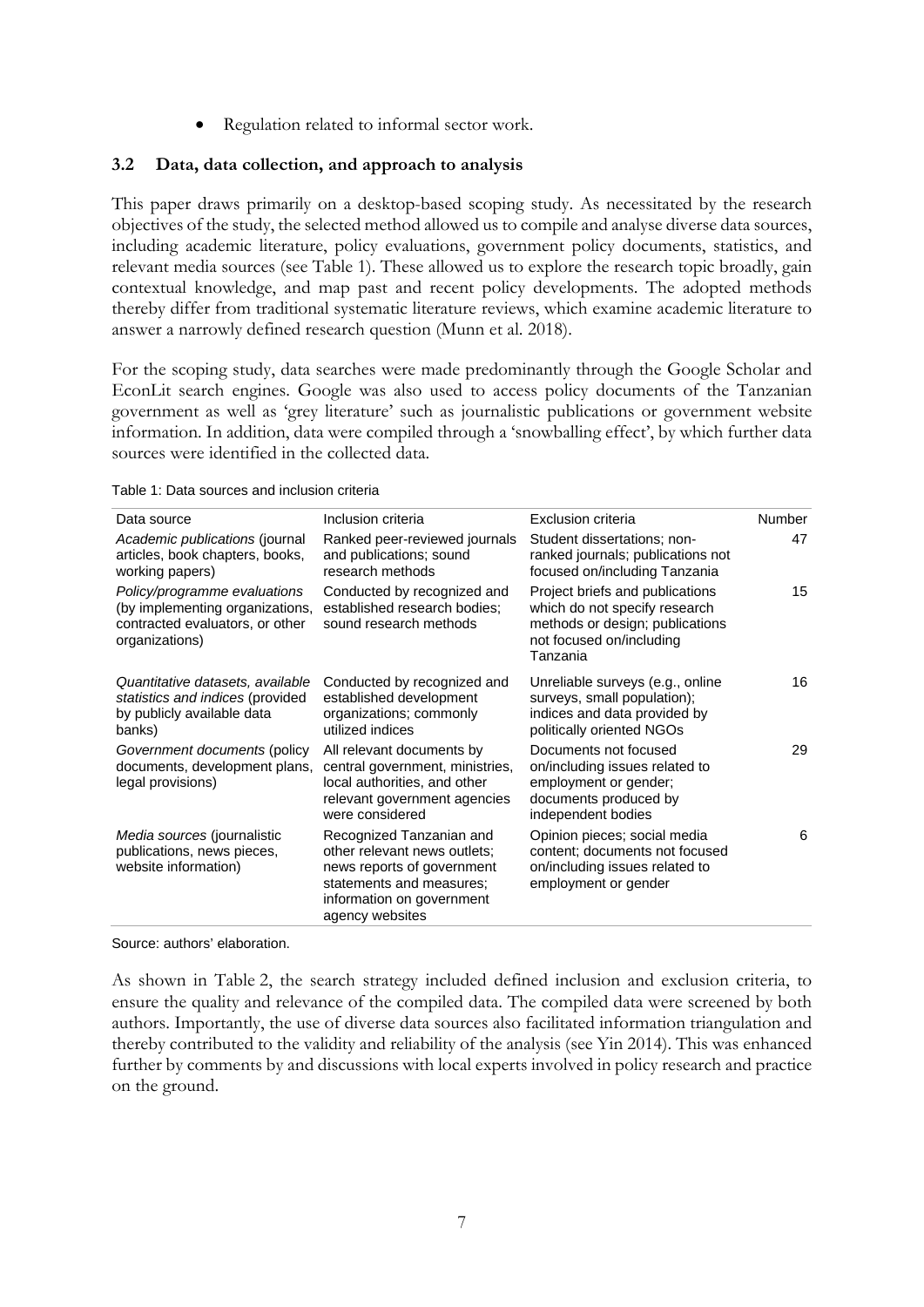## **4 Employment policy in Mainland Tanzania: enhancing women's skills and access to the labour market?**

Active labour market policies and direct job creation programmes have two principal functions aiming to enhance access to employment: (1) expanding skills to enhance access to work and (2) facilitating greater employment by either direct public employment creation or subsidized formal sector employment. For the formal sector, the adopted measures have typically various different job-matching measures, wage vouchers upon employment, assistance in job search, and programmes enabling the updating and expansion of existing skills (McKenzie 2017). For the informal sector, employment provision through public works programmes is particularly common in the sub-Saharan context (Pignatti and Van Belle 2018). At the same time, livelihoods components (often complementing social assistance programmes) have sought to provide skills training, particularly to rural women, to facilitate self-employment and access to paid work. Additionally, various vocational training measures—such as apprenticeships—represent typical instruments for increasing levels of employment. This section examines such policies in the Tanzanian context, along with their effects on working-age women.

## **4.1 Enhancing skills among working-age women?**

Recent evidence from Tanzania shows that technical and vocational education and training  $(TVET)^4$  $(TVET)^4$  constitutes an important avenue to accessing employment (particularly in the formal sector) and higher incomes (Leyaro and Joseph 2019). Accessing TVET as a springboard to quality employment can be considered particularly important for women, whose educational levels remain lower than those of men. In 2015, the median number of years in education for those over the age of six was 4.5 for women and 5.1 for men (URT 2016c). In addition, in 2020/21 12 per cent of men aged over 15 had never attended school, versus 19.5 per cent for women (URT 2021b).

Skills enhancement through TVET represents a key component of Tanzania's current employment policy and has gained increasing traction under recent government programmes. The *Education Sector Development Plan* (ESDP, 2016/17–2020/21) emphasizes TVET expansion as a strategy to shift to a semi-industrialized middle-income country by 2025 (URT 2017b). Similarly, the *National Skills Development Strategy* (NSDS, 2016/17–2025/26) focuses on skills development across (1) agribusiness; (2) tourism and hospitality; (3) energy; (4) transport and logistics; (5) construction; and (6) information and communication technologies—constituting six priority sectors for TVET training in the country (ILO 2019b). Additionally, for the first time, the *Five Year Development Plan*  III (FYDP III, 2020/21–2025/26) enshrines ambitious and defined targets for skills enhancement among the female population (see Table 2). One tangible government investment is resource allocation to VET training centres providing female-oriented programmes—in hair and beauty, for instance (NORMLEX 2020).

Furthermore, from 2015 onwards the government—with the support of the ILO—has developed a Quality Apprenticeship Programme for two years of training in the hospitality sector, available

<span id="page-9-0"></span><sup>4</sup> TVET encompasses technical education and training (TET) and vocational education and training (VET), which are considered part of formal education, as well as folk education and the pre-vocational stream of integrated postprimary education (IPPE) in the non-formal sector. More specifically, the Tanzanian Ministry of Education, Science and Technology specifies that TET 'trains O-level and A-level graduates in areas of high-level technical specialization for occupations classified above the skilled crafts/artisans (vocational), but below scientific or engineering professions', while VET 'prepares learners to practice a skilled occupation in industry, occupation or trade through competence-based training' (URT 2021d).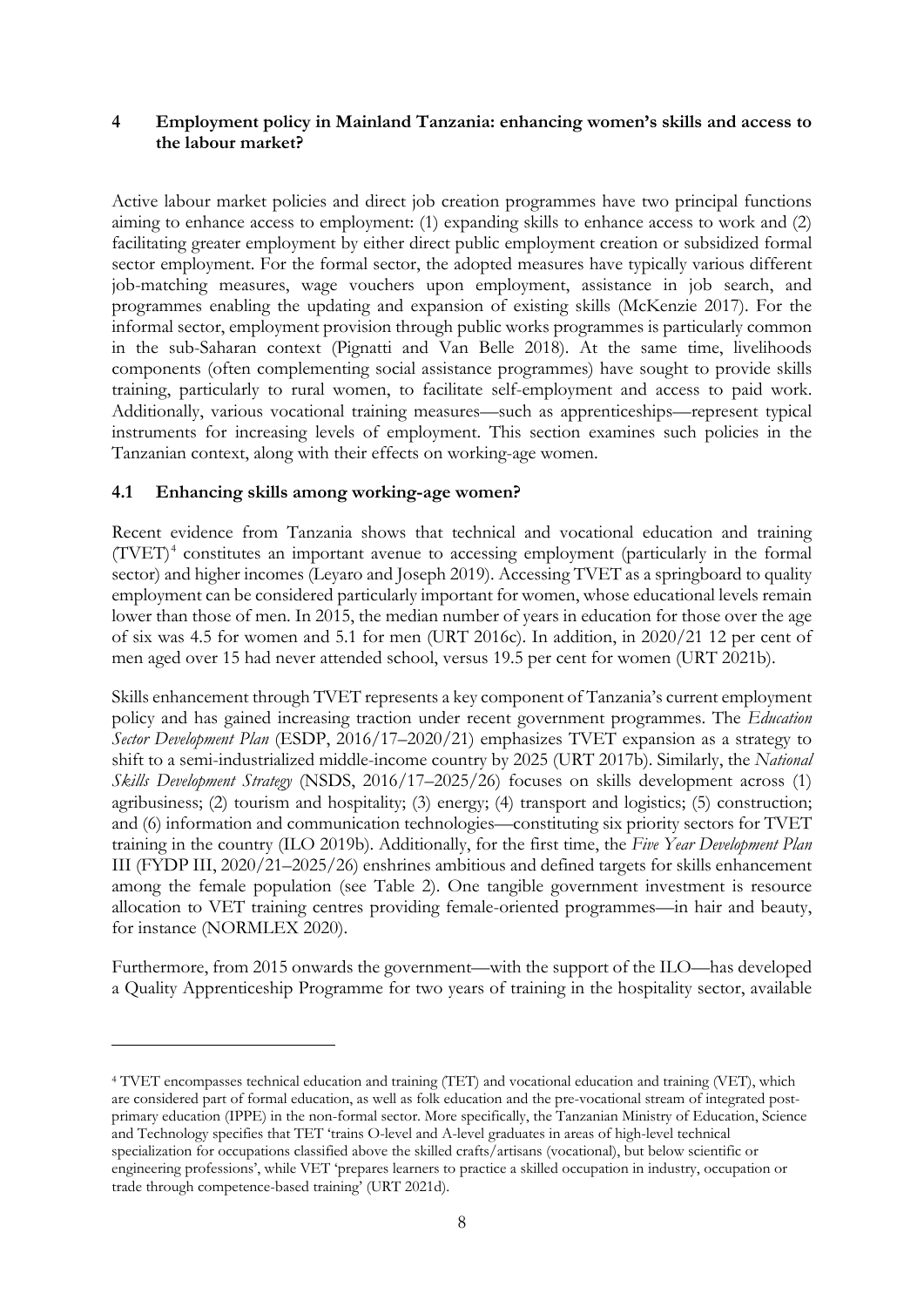to those who have completed secondary school.<sup>[5](#page-10-0)</sup> In addition, the government has offered financial support to youth in vocational education as part of the NSDS, notably through two donor-funded programmes since 2019. The Trainee Voucher Scheme (TVS) targets Tanzanian youth from disadvantaged backgrounds, subsidizing tuition costs for one year of TVET education under accredited programmes, or alternatively, through internships, apprenticeships, or entrepreneurship training. The Skills Development Fund (SDF), established as part of the World Bank's Tanzania Education and Skills for Productive Jobs programme, provides results-based grants to public and private TVET institutions and grants to enable TVET among low-income youth through the national Tanzania Social Action Fund (TASAF). In April 2021, almost 22,000 trainees, half of whom were women, were enrolled in TVET and university training programmes funded by the SDF or the TVS (World Bank 2022f).

| Indicator                                                                                           | 2019/20<br>target | 2025/26<br>target |
|-----------------------------------------------------------------------------------------------------|-------------------|-------------------|
| Annual number of graduates from technical education                                                 | 70,000            | 150,000           |
| Of whom female (%)                                                                                  | 44.8              | 50                |
| Annual number of graduates from vocational training centres                                         | 118,270           | 207,518           |
| Of whom female (%)                                                                                  | 38.4              | 38.2              |
| People with skills obtained through informal system learning for six priority<br>sectors (annually) | 20,886            | 100,000           |
| Apprenticeship training for students at workplaces (annually)                                       | 745               | 5,000             |
| Number of people with internship training                                                           | 30,000            | 150,000           |
| Number of people with apprenticeship training                                                       | 46,200            | 231,000           |
|                                                                                                     |                   |                   |

Table 2: Key educational development targets under the FYDP III

Source: authors' illustration based on URT (2021c).

Despite these positive policy developments, the share of women benefiting from vocational education and training has varied throughout the years. In 2019/20, as many as 51 per cent of the total enrolment to both technical and vocational training were reported to be female enrolees (URT 2021d). However, as Figure 3 shows, the overall share of female students enrolled in VET decreased from 42 per cent in 2014 to 33 per cent in 2017. The variation in female attendance in TVET has been partially driven by the universal, free, and compulsory basic education of 12 years introduced in Mainland Tanzania by the ESDP, attracting women to lower secondary education (URT 2020)—a positive driver for women's growing skill levels as such. Yet at the same time, a 2020 audit of the Vocational Education and Training Authority (VETA) (an independent government agency overseeing the TVET system) stresses that enrolment to TVET institutions has been low and particularly so for women, pointing to a system-level issue (see DTDA 2021).<sup>[6](#page-10-1)</sup> Here, the sectoral focus in available TVET training ought to be noted. For instance, the NSDS bears an inherent gender bias in male-heavy priority sectors, which has resulted in much lower numbers of female graduates entering these sectors compared with their male counterparts (see Table 3). These gender imbalances call for specific attention in the current context in the country, whereby over 800,000 youth enter the labour market yearly with training needs, while the current capacity of the Tanzanian TVET system is about 400,000–500,000 trainees (ILO 2020b).

<span id="page-10-0"></span><sup>5</sup> See e.g. The Citizen (n.d.). The ILO has also run other programmes promoting apprenticeships, including the Youth Entrepreneurship Facility (ILO 2022a) and the SKILL-UP project (ILO 2022c). In addition, news articles report various government-funded apprenticeship programmes: see e.g. Mission Newswire (2020) or Odunga  $(2021)$ .

<span id="page-10-1"></span><sup>&</sup>lt;sup>6</sup> Besides, TVET service provision is dispersed across 520 providers and multiple programmes and schemes, with differing degrees of quality (Andreoni 2018; DTDA 2021).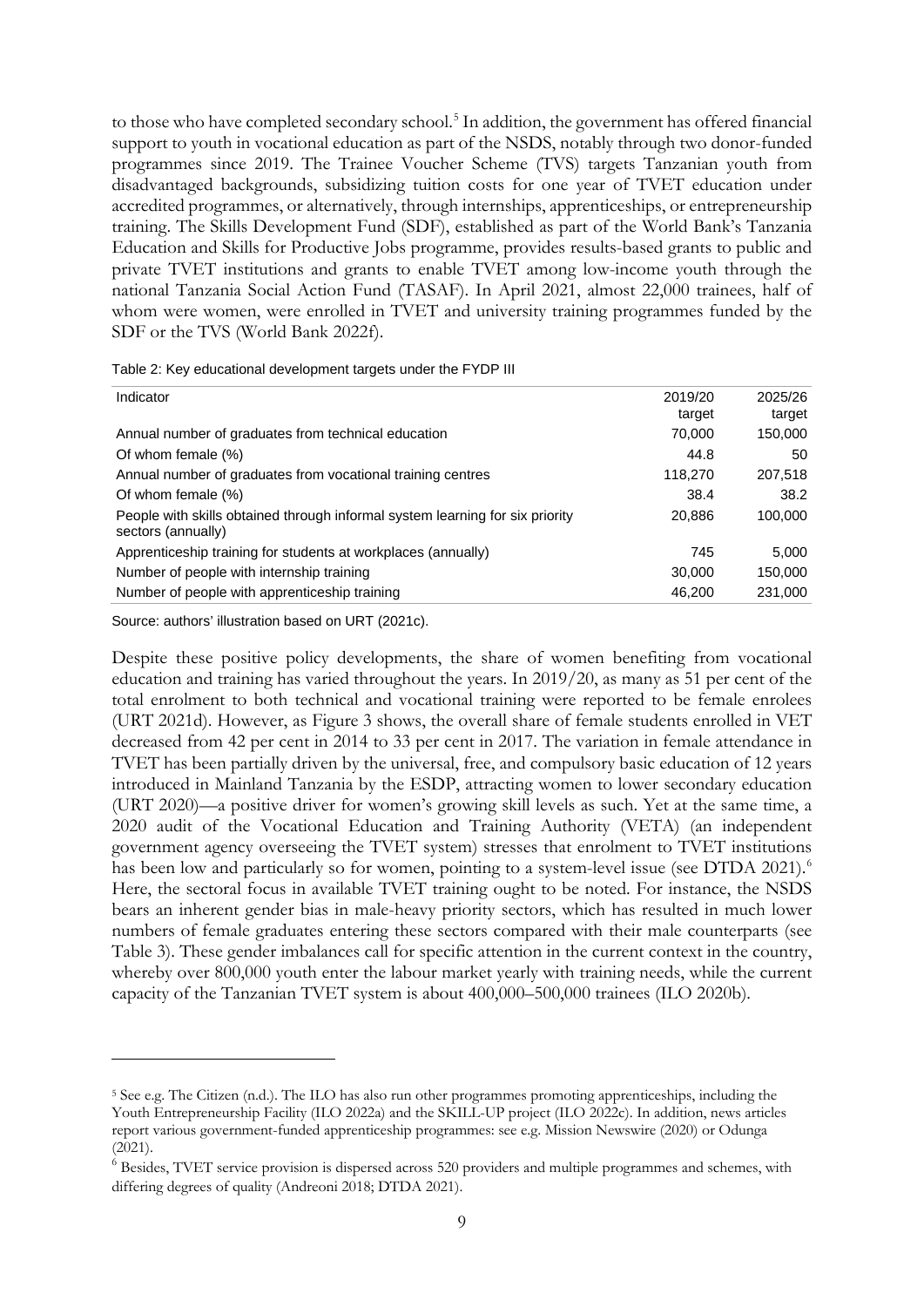



Source: authors' illustration based on (URT 2017b, 2019).

|  |  |  |  |  | Table 3: Total number of technical education graduates, 2014/15-2018/19 |
|--|--|--|--|--|-------------------------------------------------------------------------|
|--|--|--|--|--|-------------------------------------------------------------------------|

| Sector                                               | Total  | % male | % female |
|------------------------------------------------------|--------|--------|----------|
| Agribusiness                                         | 35,203 | 60     | 40       |
| Information and<br>communication technology<br>(ICT) | 25,476 | 79     | 21       |
| Construction                                         | 18,506 | 83     | 17       |
| Energy and mining                                    | 5,505  | 82     | 18       |
| Tourism and hospitality                              | 5,214  | 65     | 35       |
| Transport and logistics                              | 5,867  | 61     | 39       |
| Total                                                | 95,771 | 71     | 29       |

Source: authors' illustration based on NACTE (2020: 24).

Besides skills-enhancing measures under the broader policy frameworks, the government's flagship social assistance programme, the Productive Social Safety Nets scheme (PSSN, introduced in 2012 and run by TASAF, the Tanzania Social Action Fund), has increasingly invested in skills development. The PSSN targets the extremely poor and particularly women, providing income support through cash transfers while seeking to spur livelihoods diversification among women in poverty with the aid of skills and awareness training under its 'Livelihoods Enhancement' (LE) and 'Saving Groups' (SG) components, introduced later in the programme. The LE component offers skills training across the areas of business management, book-keeping, financial literacy, and agricultural activities. The SGs, in turn, facilitate the expansion of income-generating activities and investments among beneficiaries.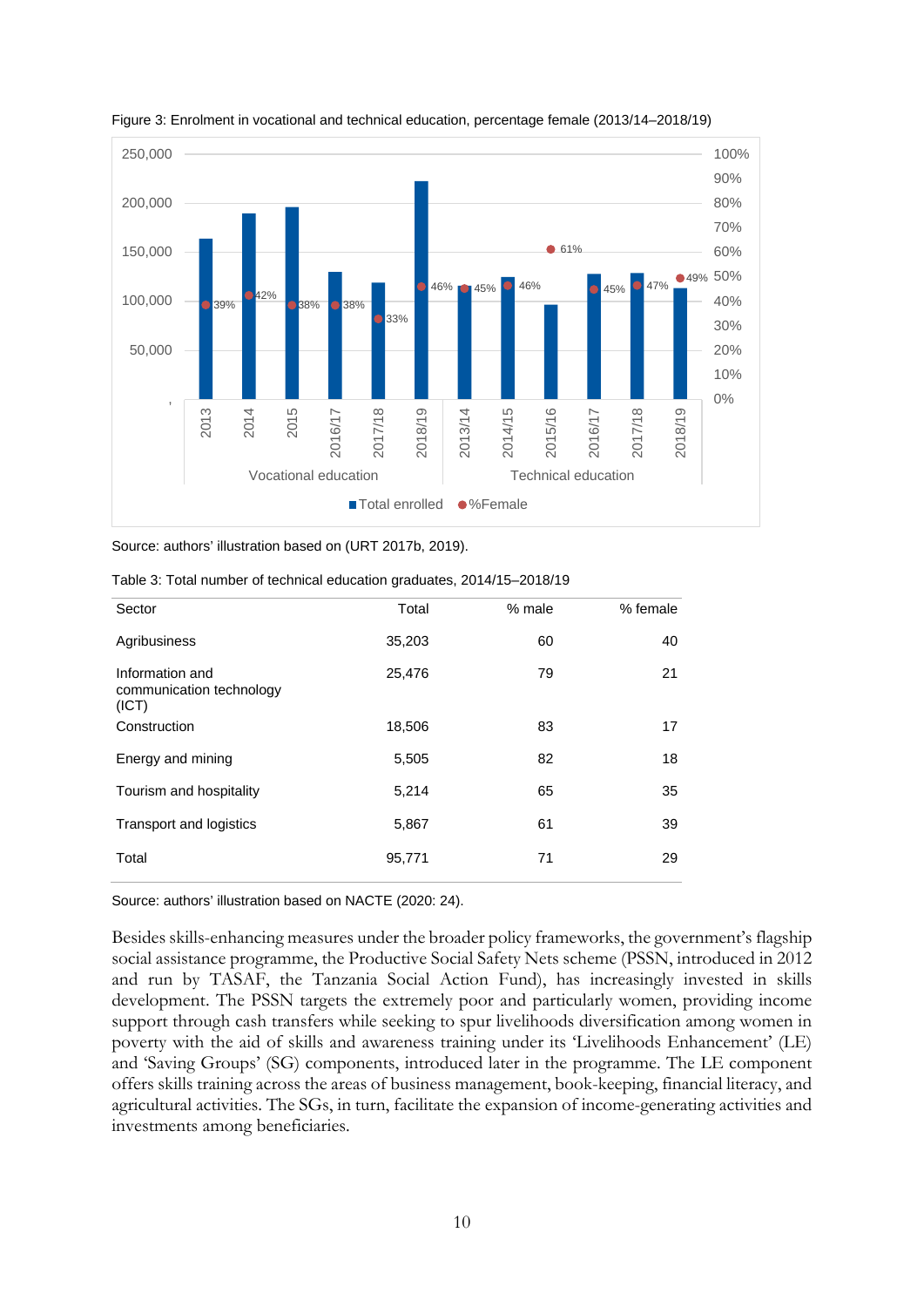The LE and SG components have been successful in attracting women to activities that expand their skills for productive activities (UNICEF 2018; World Bank 2020), but evidence collection on actual impact has remained limited due to the novelty of these interventions (World Bank 2020). While the LE component is relatively new and planned for expansion (72,000 households had attended the skills training modules by the end of 2019), nearly 320,000 individual savers (of whom 85.3 per cent are women) were participating in SGs by the end of 2019 (World Bank 2020). However, the entire PSSN programme is run on a targeted basis, and the SG and LE components are even less accessible due to restricted implementation (World Bank 2020). While the cash transfer components of the programme are available nationwide, LE is limited to 8 of the 161 Project Authority Areas (PAAs) and the SGs operate across 78 PAAs (World Bank 2020).

## **4.2 Promoting women's employment?**

Measures aimed at enhancing levels of employment among the highly skilled and formal sector workers are crucial for countering the widening gender gap in Tanzania's labour market structures; data from 2014 show that only 67 per cent of university-educated women are active in the labour market, compared with 83 per cent of their male counterparts (URT 2014a). However, Tanzanian government interventions addressing levels of employment in the formal sector have remained somewhat limited and ineffective. The 1999 National Employment Promotion Service Act launched the National Employment Promotion Service, responsible for active labour market interventions including vocational guidance and job placement. In 2008, the government established the Tanzania Employment Service Agency (TaESA; operating under the Prime Minister's Office) under the Executive Agencies Act of 2002, to assist job-seekers and employers with placement services and to share labour market information among stakeholders and the general public (Lokina et al. 2016). Since 2014, TaESA has also run the Labour Market Information System (LMIS), aimed at providing a modern data bank of labour market information for the purposes of policy planning. In terms of support to facilitate higher levels of employment, TaESA is mandated with co-ordinating and monitoring job placement services and offering job search training, career guidance, and employment counselling, among other things.<sup>[7](#page-12-0)</sup> However, TaESA offices are currently accessible in only a few cities and service provision has not been fully actioned.[8](#page-12-1) This raises questions about the objectives and ability of the agency in bolstering women's employment levels in the country.

For women in the informal sector and rural regions, job creation efforts have largely been limited to the Public Works (PW) component under the PSSN. This component has sought to bolster women's employment during the agricultural lean season through direct job creation. By the end of 2019, the PW component covered 253,117 households across 44 PAAs, with a high female participant rate of 84.6 per cent (World Bank 2020). Evidence shows that the income generated has enabled women to invest in productive assets, improved their asset base, and enabled investment in non-farm activities and businesses (de Hoop et al. 2020; UNDP 2018; World Bank 2019a). On the downside, the PW component has functioned as an income-securing social protection mechanism rather than an actual employment opportunity with long-term benefits. This is due to its temporary nature, focused on the agricultural lean season, as well as the type of work offered. Indeed, the PW sub-programmes are mainly focused on manual labour on community

<span id="page-12-0"></span><sup>7</sup> See [https://taesa.go.tz/about.](https://taesa.go.tz/about)

<span id="page-12-1"></span><sup>8</sup> Personal communication with a local policy practitioner, February 2022. The limitations of service accessibility are also demonstrated by the partial information available online and a non-functioning online job search tool; see [https://taesa.go.tz/jobs.](https://taesa.go.tz/jobs)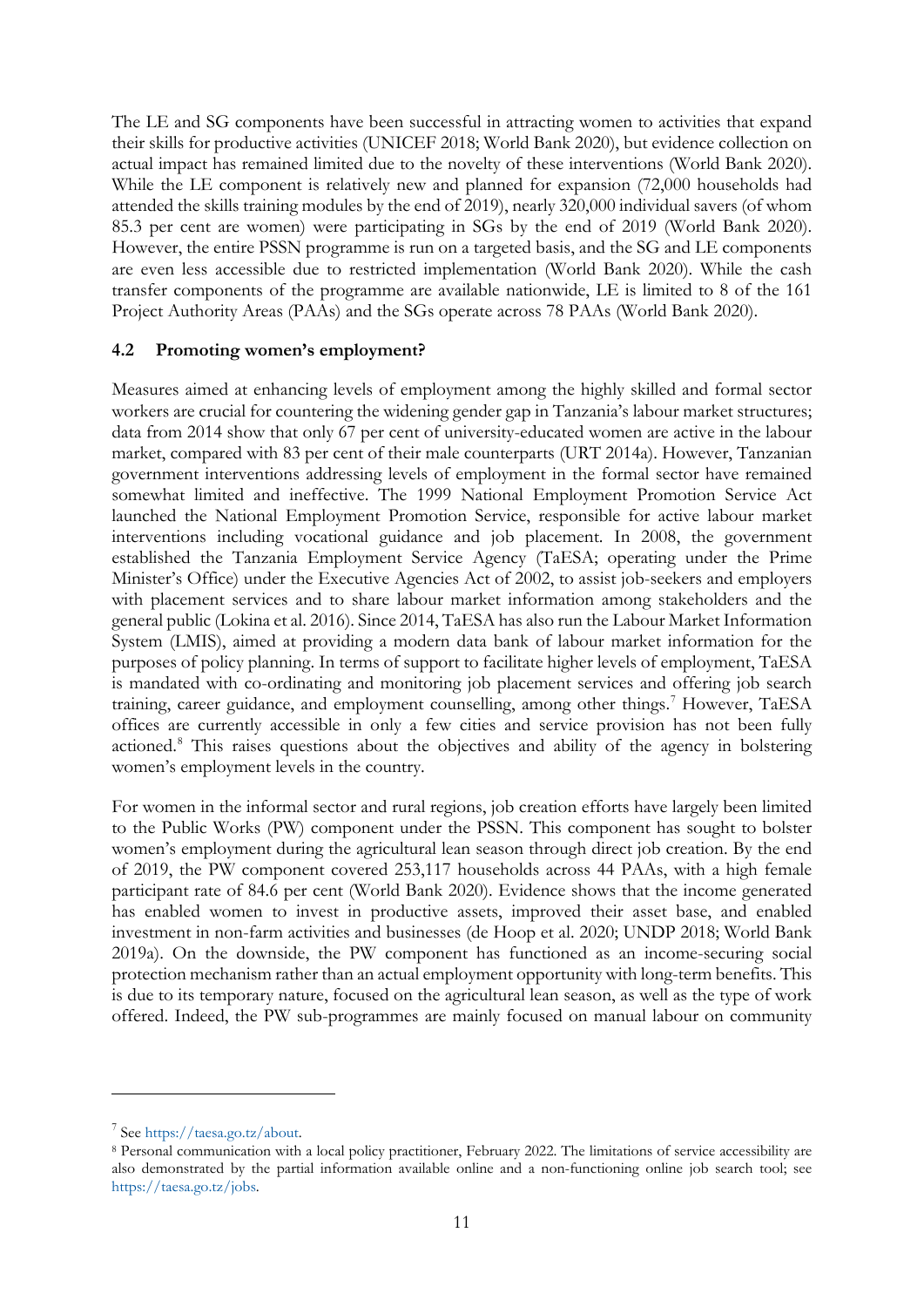infrastructure improvements (World Bank 2019a), rather than work which would develop and expand women's professional skills for future employment.

## **5 Supporting women's access to assets, entrepreneurship, and increased agricultural productivity at women-led farms?**

As argued by King Dejardin (1996), 'special employment creation schemes sidestep the issue of inequity in asset and land distribution, often at the root of poverty'. In contexts of high levels of financial exclusion and a large informal sector, enterprise growth is particularly limited due to poor access to resources such as credit and capital, as well as technology, networks, information, and markets. Women are largely concentrated in the 'smallest and most precarious' enterprises due to their limited access to such assets (Goulding 2013). In the rural context, access to land is key to sustainable livelihoods and income increases, particularly for women with restrained access to quality waged work. In Tanzania, most households practise small-scale agriculture with low levels of productivity, highlighting the necessity for effective agricultural policies (see Kinuthia 2020). In this section, we will examine Tanzania's policies aimed at bolstering self-employment, enterprise growth, and agricultural productivity, with their effects on working-age women.

## **5.1 Promoting women's self-employment through enterprise creation and development?**

Since the year 2000, Tanzania's employment policies have increasingly emphasized selfemployment and enterprise development (Mihyo et al. 2020). This is evidenced by policy documents such as the *2003 National Small and Medium Enterprise Policy*, the *2008 National Employment Policy*, and the *2014 Education and Training Policy*. Importantly, the objectives set by these policies are inclusive of the country's large informal sector. The Business and Property Formalisation Programme 2016 (known as MKURABITA), for instance, explicitly aims to economically empower business owners in the informal sector. The *Tanzania Inclusive National Entrepreneurship Strategy 2017* also includes informal sector workers, recognizing them as selfemployed entrepreneurs and seeking to support disadvantaged population categories and particularly women (Steiler and Nyirenda 2021: 8–9).

One particular area of government investment in female enterprise development in recent years has been financial inclusion. On one level, this has resulted in legislative developments such as the introduction of the 2018 Microfinance Act. This made important progress by including the informal financial sector (apart from kinship networks) in formal regulations through a tiered system. This bolsters the formalization of, and strengthens regulation and consumer protection in, informal financial institutions—the most common avenue to credit for female workers in the informal sector.<sup>[9](#page-13-0)</sup> On another level, the government is committed to facilitating access to finance for informal sector workers and women in particular. The *Financial Inclusion Framework 2018–2022*, for instance, aims to reduce the gender gap in financial service use by 90 per cent by 2022. This has resulted in the introduction of diverse government-backed credit schemes under 'empowerment funds', such as the Youth and Women Development Fund, Mwananchi Empowerment Fund, National Entrepreneurship Development Fund (NEDF), Presidential Trust Fund (PTF), and SELF Microfinance Fund (SELF MF). Currently, a total of 62 funds are being funded and operated by government-run and private institutions (52 and 10 respectively), while

<span id="page-13-0"></span><sup>9</sup> Finance products are offered to women (and men alike) by formal actors including the public sector, NGOs, private sector providers (especially banks), savings and credit co-operatives (SACCOs), and informal actors such as rotating savings and credit associations (ROSCAs), self-help groups, village community banks, and kinship networks (family members and friends).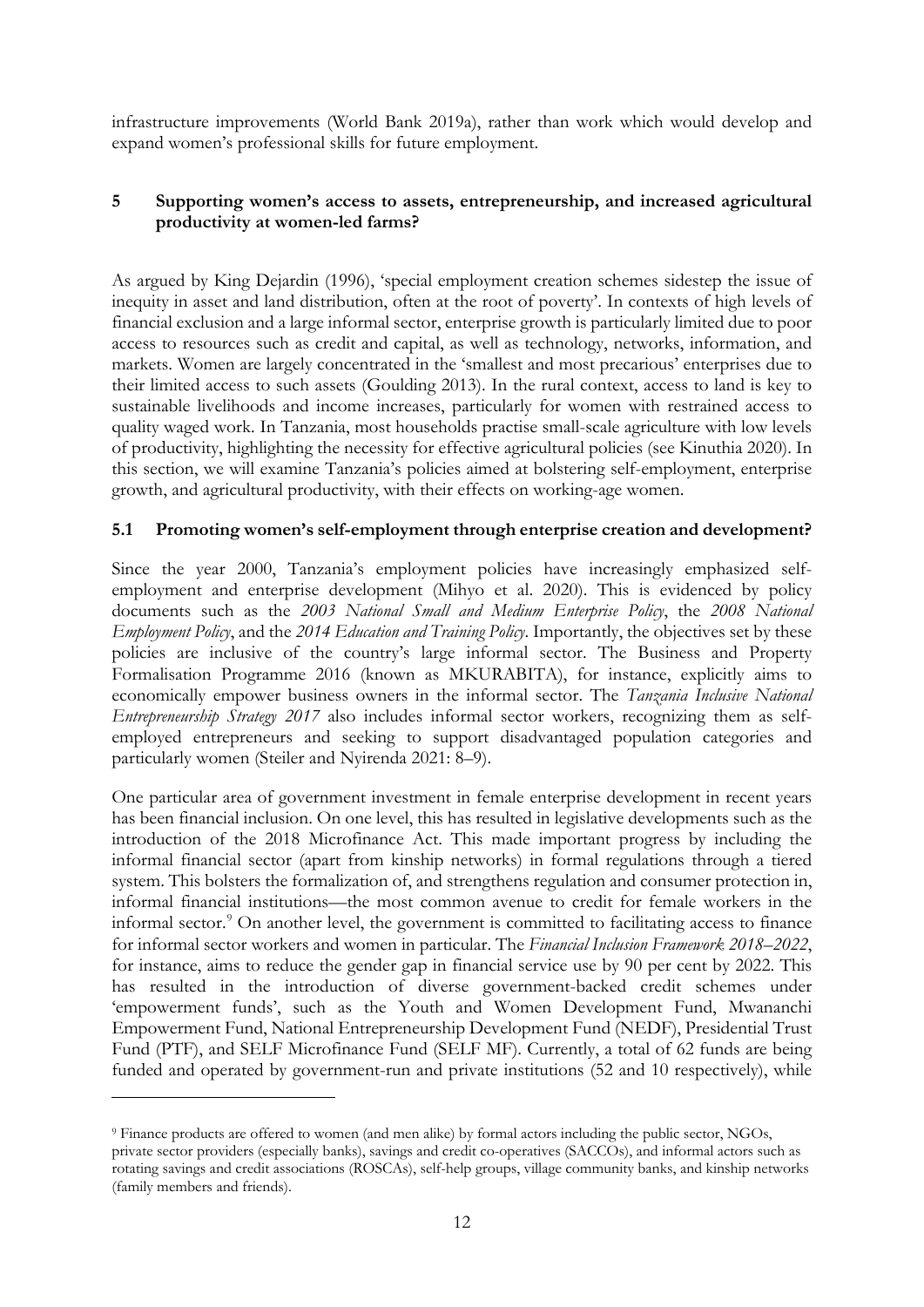the government is in the process of merging the funds to facilitate disbursement of funds and service provision for skills training in the areas of entrepreneurship and investment, among others. In 2018/19, 53.8 billion Tanzanian shillings (TSh) was allocated for empowerment funds, local councils directing [10](#page-14-0) per cent of their revenue.<sup>10</sup>

The evidence shows that Tanzania has made considerable progress in developing its financial service infrastructure and access over the past two decades. Today, 68–70 per cent of Tanzanian women have access to loans through empowerment funds,<sup>[11](#page-14-1)</sup> and the significant growth of women's formal non-bank finance compared with informal finance is shown in Figure 4. At the same time, access to and quality of informal financial services for women has improved (Lokina et al. 2016). These developments can be expected to yield some positive effects on women's empowerment at individual and household levels. The broader empirical literature addressing microfinance services (including those provided by leading international NGOs like BRAC/Bangladesh Rural Advancement Committee, local SACCOs, and village community banking/VICOBA) in Tanzania suggests that women beneficiaries tend to experience economic and social empowerment, while legal and political impacts remain less reported (Kevala and Magali 2019). Positive impacts on women's freedom, self-esteem, and decision-making power over household finances have also been reported (e.g. Kato and Kratzer 2013).



Figure 4: Access to financial services for men and women, by type (% 2006–17)

Source: authors' illustration based on FinMark Trust (2017).

Nevertheless, several issues undermine the potential impact of the introduced measures. First, some of the local government empowerment funds provide group loans to women, youth, and people with disabilities but neglect individual ideas and initiatives on the ground (De Smet 2021). Second, despite growing access to (formal) financial services, women remain largely excluded from mainstream financial services structures due to a lack of assets and government measures directly addressing the issue.[12](#page-14-2) Qualitative evidence shows that women benefiting from micro-loan

<span id="page-14-0"></span><sup>&</sup>lt;sup>10</sup> As of February 2022. In terms of vested functions, 21 funds offer direct loans to target populations, 17 offer subsidiary loads, 9 provide loan guarantees, and 5 are service-providing funds; see Lugongo and Mtema (2022).

<span id="page-14-1"></span><sup>&</sup>lt;sup>11</sup> Comment by the executive secretary of the National Economic Empowerment Council in De Smet (2021: 51).

<span id="page-14-2"></span><sup>&</sup>lt;sup>12</sup> Nevertheless, some policy initiatives have emerged in the private sector. For instance, the International Finance Corporation (which belongs to the World Bank Group) has supported the Tanzania Commercial Bank and other formal financial institutions to provide customized products for women in order to expand women's access to financial services; e.g., IFC 2022).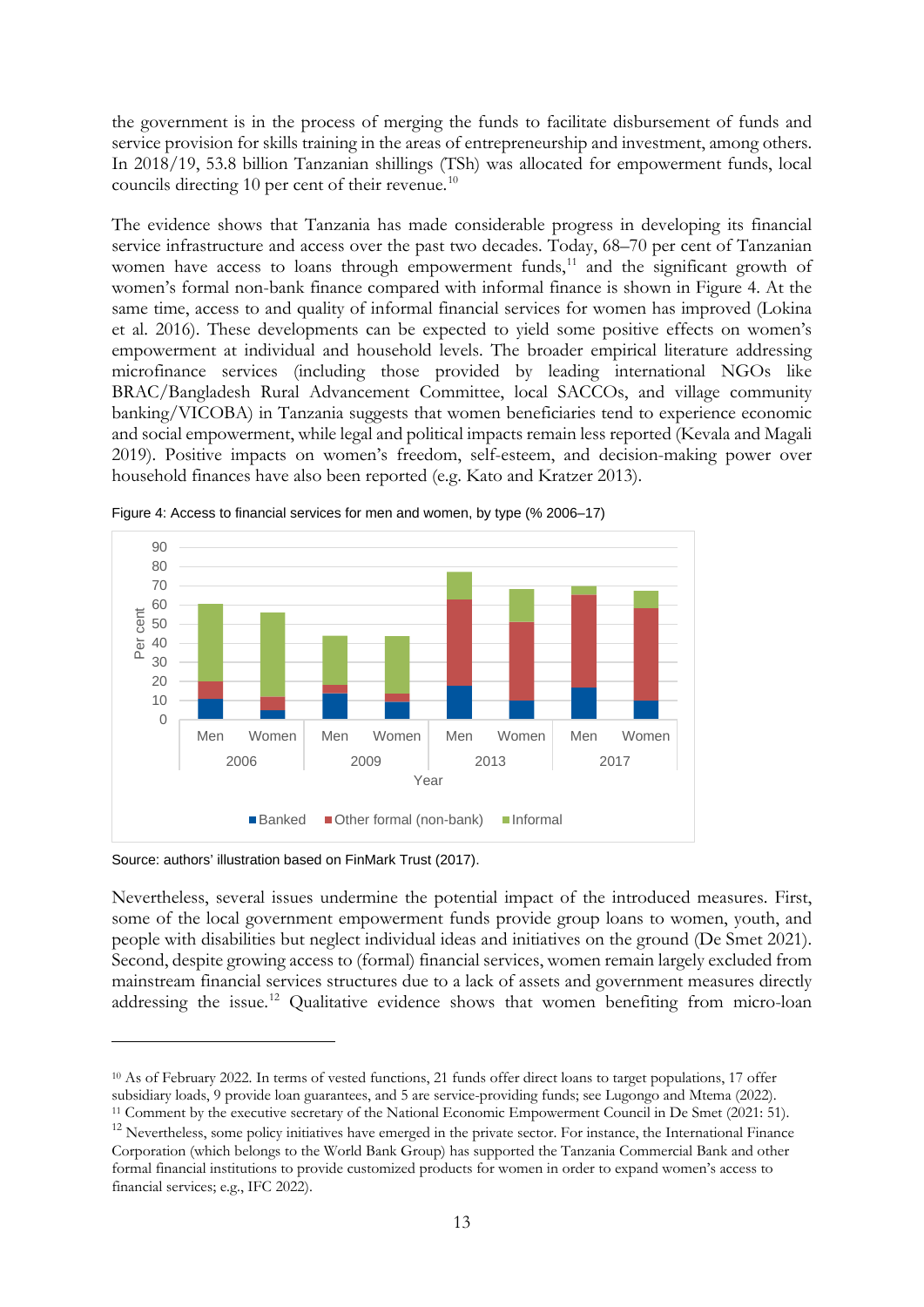schemes still hope to access larger, low-interest loans and business education (Chopra and Zambelli 2017; Lindvert 2017). It has also been reported that female traders face limited access to business development services in Tanzania (Pallangyo 2021). Furthermore, Berge et al. (2015) show, using a randomized controlled trial, that women receiving such services benefit less from business training than men. They suggest that Tanzanian women entrepreneurs remain constrained by non-cognitive abilities (such as willingness to compete and take risks) and household dynamics (including domestic responsibilities and limited say in household finances and business decisions). These insights highlight the pertinence of both the availability and the suitability of business training for female entrepreneurs.

Challenges in accessing loans and services on an individual basis hinders women's full and effective participation in the economy. Enhancing women's business knowledge and financial literacy is vital not only for starting and expanding business activities and increasing productivity, but also for supporting the transition of female entrepreneurs from the informal to the formal sector. While important gaps remain in provision of key services for business development, the government has invested in gender-mainstreamed service provision programmes. Most importantly, the Small Industries Development Organisation (SIDO) under the Ministry of Industry and Development has run a Women Entrepreneurship Development Programme (WED) since 1993, currently spanning 21 regions in Mainland Tanzania. Besides the WED, SIDO offers training in entrepreneurship, technical, and business management skills; technology; and product development, as well as information on markets, new technologies, and capacity building for associations (SIDO 2022). SIDO has also facilitated the establishment of the Tanzania Food Processors Association of Women Entrepreneurs (TAFOPA) and currently supports the Tanzania Women Chambers of Commerce (Nziku and Henry 2020). Besides SIDO, the National Economic Empowerment Council (NEEC), established in 2005 and operating under the Prime Minister's Office, offers entrepreneurship and business training—albeit primarily aimed at youth (NEEC 2022). [13](#page-15-0)

It is also noteworthy that the government has introduced a quota system under its public procurement approach since the 2016 amendment to the Public Procurement Act, which requires the government to allocate 30 per cent of its tenders to businesses owned or led by women, older persons, young people, or disabled people. [14](#page-15-1) This promotes women's access to employment within the formal sector, but identification of female-owned businesses has been difficult and the actual implementation of the policy has been lacking.<sup>[15](#page-15-2)</sup>

Despite the developing policy landscape, the challenges of female enterprise creation, growth, and productivity persist and are also reflected in statistics (albeit that the extant statistical data date from several years back and may be interpreted only as indicative). The most recent available data from 2014, illustrated in Figure 5, show that women's self-employment is highly concentrated in low-income activities, while male self-employment is more widespread and more concentrated in high-income activities (URT 2018b). The negative trend has persisted over time; while the share of women-owned enterprises grew from 35 per cent in the early 1990s to 54 per cent in 2012, three-quarters of these had only one employee—reflecting a heavy concentration in precarious micro-enterprises. Simultaneously, only 24 per cent of Tanzanian enterprises have female

<span id="page-15-0"></span><sup>&</sup>lt;sup>13</sup> The NEEC is also responsible for overseeing the implementation of the National Economic Empowerment Act of 2004.

<span id="page-15-1"></span><sup>&</sup>lt;sup>14</sup> See the amended version of the 2011 act (URT 2016a) and the 2016 amendment (URT 2016b), section 64(3).

<span id="page-15-2"></span><sup>15</sup> Personal communication with a local policy practitioner, November 2021.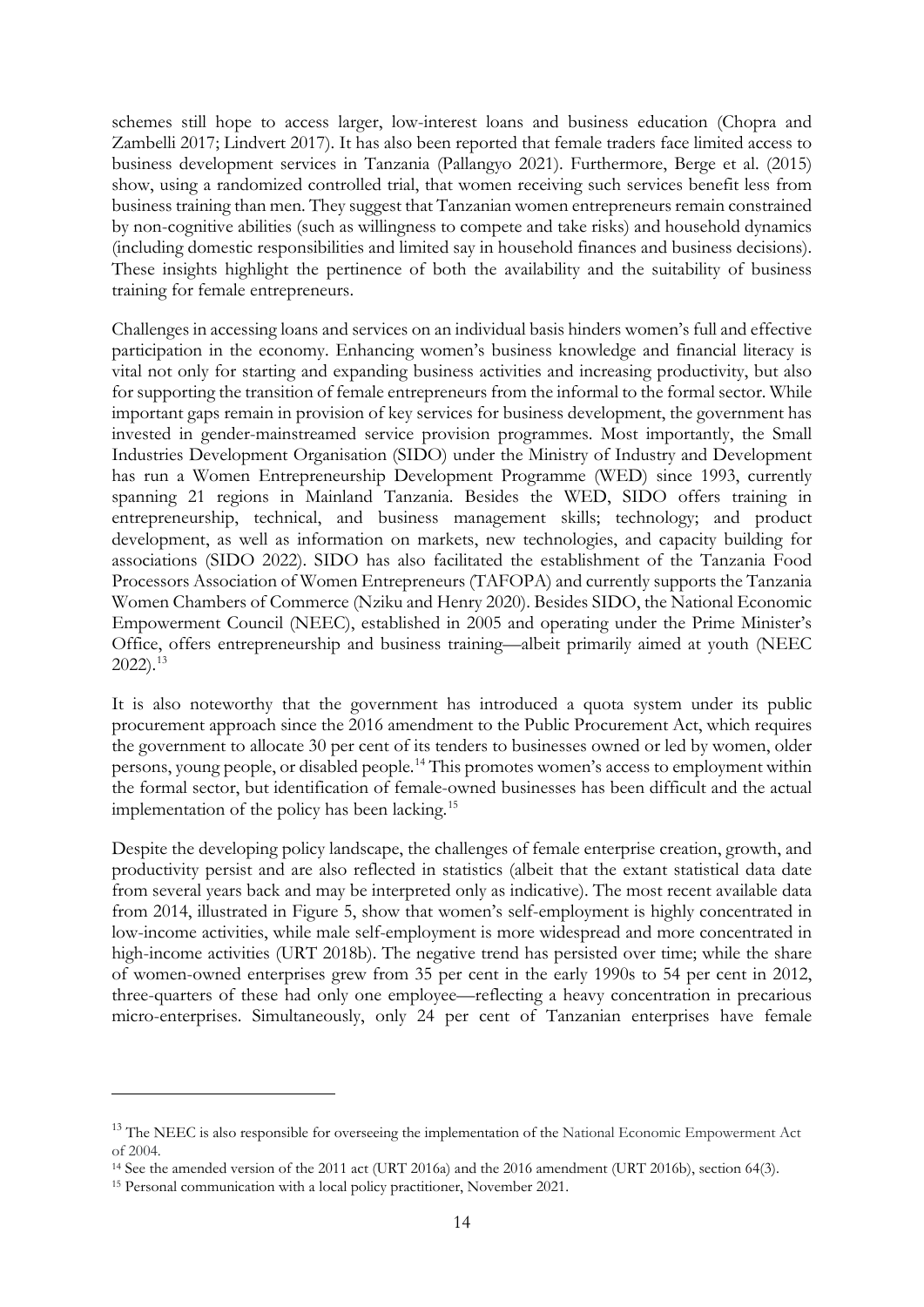participation in ownership (based on Tanzania's latest Enterprise Survey from 2013), well below the 34 per cent average in Sub-Saharan Africa. (DTDA 2021).



Figure 5: Self-employment by gender and monthly income in Mainland Tanzania (2014)

Furthermore, cultural barriers and social norms continue to hinder women's entrepreneurship and participation in the industrial economy. As highlighted by Nziku and Henry (2020), policies introduced to spur business growth in Tanzania remain largely 'context blind', not accounting for the specific environment in which women operate. Policy practitioners have expressed the view that many Tanzanian women are still not fully aware of the gender-responsive measures introduced and may lack confidence in their ability to participate in formal economic structures. Their participation in national and local budgeting decisions relating to economic activities is also restricted. As such, policy practitioners on the ground have highlighted the need for close collaboration with NGOs and civil service organizations to reach and engage with women on the ground and better understand their needs (see De Smet 2021).

# **5.2 Spurring women's access to land and enhancing agricultural productivity?**

In Tanzania, government policies addressing gender imbalances in land ownership have remained much more limited than other areas of employment policy. Tanzania's Land Act, Village Land Act of 1999 (revised in 2019), and Courts (Land Disputes Settlements) Act of 2002 paved the way for some of the most gender-progressive land legislation on the continent. These Acts established equal legal rights for men and women to hold, own, and dispose of property, while recognizing women's rights to household land in the event of divorce or widowhood. Additionally, the legal framework promotes women's participation in councils dealing with occupancy rights and land disputes and prevents discrimination against women in village land councils (Pedersen and Haule 2013). However, the law retained a significant reservation in favour of men, precluding all clan/customary land from women's realm; this represents the most common land type in use in rural Tanzania. Additionally, the clauses did not contain any explicit change to inheritance rights, which continue to follow patrilineal customs. Inheritance remains to be governed by laws such as the Local Customary Law of 1963 and the Law of Marriage Act of 1971. These laws do not allow

Source: authors' illustration based on the 2014 Integrated Labour Force Survey (URT 2014a).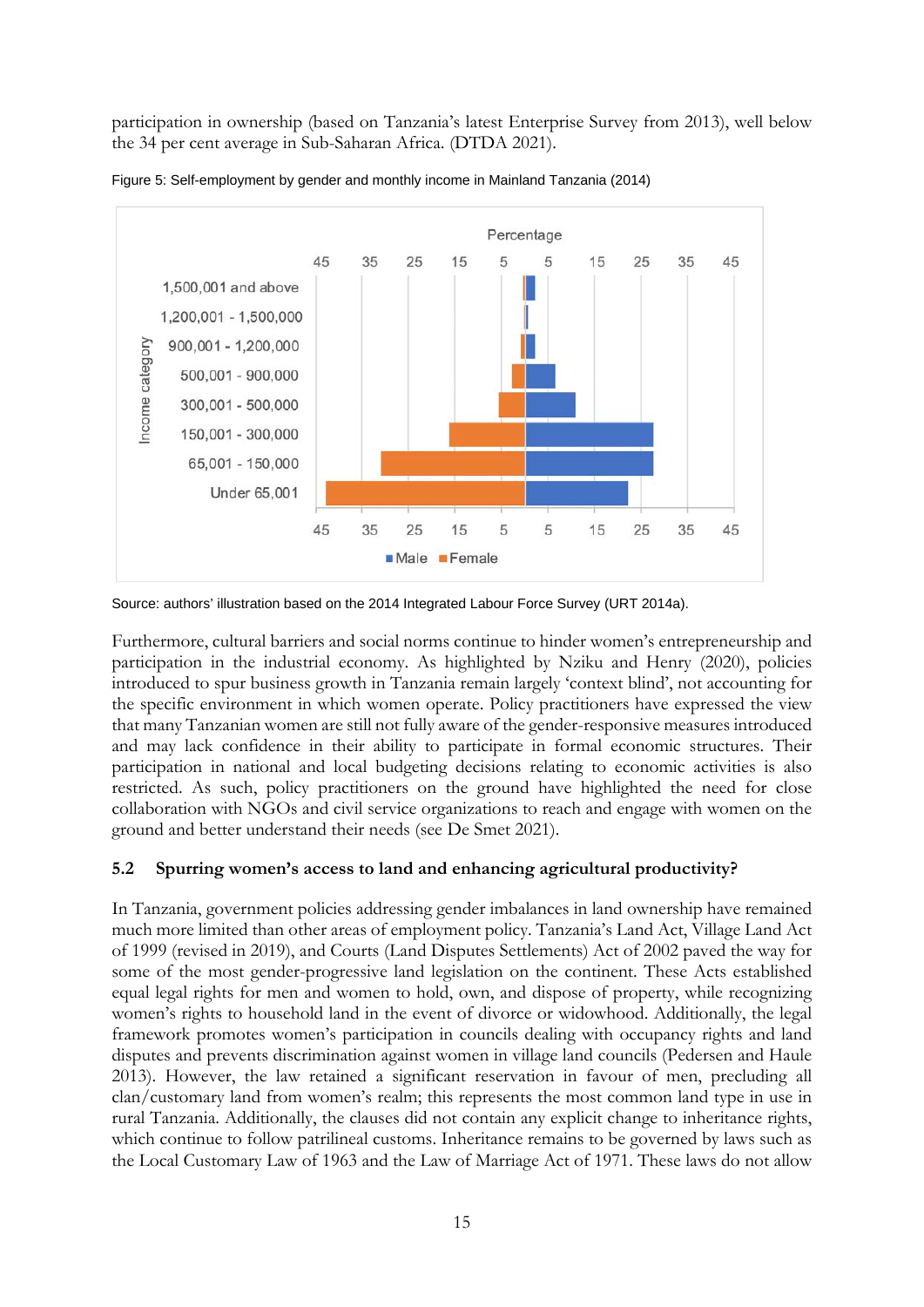the wife to inherit anything from her husband without a will.<sup>[16](#page-17-0)</sup> The extant legal provisions for inheritance have been only partially successful, as most of the country continues to follow customary laws (Idris 2018; Mihyo and Msami 2020).

Recent research suggests that in some areas, women's access to productive assets has been made possible only upon the death of the husband, but even then, they are vulnerable to dispossession (Badstue et al. 2021; Mihyo and Msami 2020: 123–29). In the absence of children who are the lawful heirs, women are also left vulnerable to the claims of in-laws.<sup>[17](#page-17-1)</sup> The custom of levirate marriage has been practised for a long time in Tanzania to protect the widow from impoverishment, but also to keep the husband's wealth in the family. However, this practice is problematic for women's empowerment, and it has decreased over time (Kudo 2018). As such, women's land rights in the Tanzanian context are restricted by a complex set of both legal provisions (related to land, marriage, and inheritance) and kinship relations defined by local social norms (Dancer 2017).

Against this background, it is unsurprising that only 2 per cent of the population with registered land rights in Tanzania are women (UN Women and OHCHR 2020). At the same time, women represent only 19.7 per cent of all agricultural holders in Tanzania (OECD 2019),<sup>[18](#page-17-2)</sup> despite their high concentration in the agricultural sector. The statistics on women's house ownership are equally dismal: only 7.4 per cent of Tanzania's house owners are women (OECD 2019). Both land and house ownership rates in the country are below the average in Sub-Saharan Africa, and this is due to the low levels of ownership among women (World Bank 2022b). Women's limited asset ownership further challenges their access to financial services, thereby limiting their opportunities for livelihoods expansion and diversification (see De Smet 2021; Lindvert 2017).

In terms of productivity-enhancing measures within the agricultural sector, Tanzania has introduced several policy initiatives over the past decades. A notable example is the National Agricultural Input Voucher Scheme (NAIVS), which ran from 2008/9 to 2016. NAIVS replaced the previous input subsidy programmes to bolster productivity and poverty reduction and provided 50 per cent subsidized fertilizers and seeds mainly for maize and rice growers. The scheme targeted households with small plots (cultivating less than 1 hectare) as well as resourcepoor and female-headed households. It was designed with a graduation feature, whereby beneficiaries were expected to exit the programme after three years of subsidization (Ajwad et al. 2018). Agricultural extension services constitute another productivity-enhancing measure, typically involving training services as well as access to inputs and other services. In Tanzania, extension services have shifted from top-down technology and knowledge transfer increasingly towards demand-driven and contextually sensitive service provision, spurred by the Agricultural Sector Development Programme (ASDP, 2006–12) and the follow-up ASDP II (2017/18–2027/28) which mention the need for the greater integration of women in extension services in order for these services to become effectively transformative (URT 2017a).

These statistics suggest that policy measures seeking to enhance agricultural productivity have not yielded significant benefits for women. Indeed, evidence on the NAIVS shows that important gaps remained in implementation, and often the poorest households did not benefit from the scheme

<span id="page-17-0"></span><sup>&</sup>lt;sup>16</sup> Daughters are allowed to use clan land, but they are not entitled to ownership. Women can inherit clan land only if there does not exist any other male relative in the clan. Islamic law, followed by the Muslims in Tanzania, does guarantee a share for the widow (Ezer 2006).

<span id="page-17-1"></span><sup>&</sup>lt;sup>17</sup> International court cases have highlighted and condemned discrimination against widows in the Tanzanian judicial system (see UN Women and OHCHR 2020).

<span id="page-17-2"></span><sup>&</sup>lt;sup>18</sup> Note: <sup>*The agricultural holder is the civil or juridical person who makes the major decisions regarding resource use*</sup> and exercises management control over the agricultural holding.'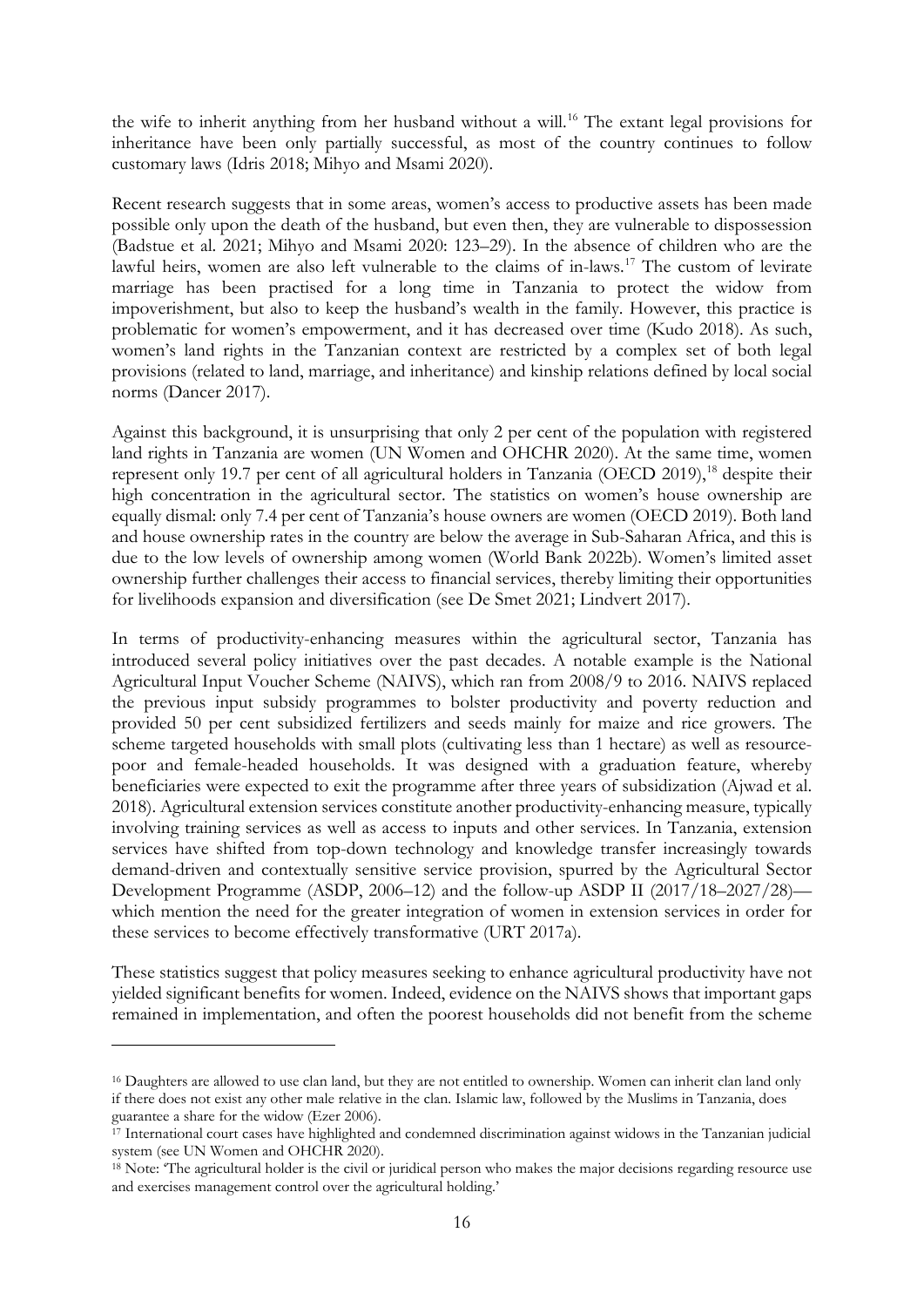due to co-payment responsibilities (Aloyce et al. 2014; Kinuthia 2020; World Bank 2014). Frequent distribution issues were reported, as well as the keeping of stocks for large-scale farmers or selling at higher prices than usual (Ackson and Masabo 2013). Additionally, gender mainstreaming in terms of reaching out particularly to female farmers failed due to the actual selection of beneficiaries through much more arbitrary methods and based on co-payment ability among candidates (Kinuthia 2020).

Moreover, there is now a broad cross-country evidence base stressing barriers to women's access and use of extension services. Non-participation has been explained, for instance, through women's lower membership rate in farming groups and farm field schools, which tend to channel these services (World Bank et al. 2009), as well as through women's time poverty, poor female literacy, gender-blind technologies, challenges relating to commuting to training locations, and the general undermining of the economic value of women's agricultural work and sociocultural norms relating to women's role and decision-making power in farming activities (see e.g. Peterman et al. 2014). In Tanzania, a study on female farmers in the Kilosa and Hai districts shows that they were largely aware of and frequently utilized extension services (Agunga et al. 2018). However, based on literature searches, there is a significant evidence gap on the provision, suitability, and effectiveness of extension service provision for female farmers in Tanzania, particularly in the 2010s, and it is difficult to assess whether such services have been delivered successfully.

Given the largely rural population in the Tanzanian context, issues relating to agriculture remain pertinent from the perspective of gender equality. The agricultural sector represents the lowest GDP share per worker across all industrial sectors in Tanzania (DTDA 2021). This has important implications for women's wages, given that wages tend to increase together with productivity increases (Petracco and Sanchez-Reza 2018). What is more, the value of agricultural output on plots managed by women is 20–30 per cent lower than that on male-managed plots. This gender productivity gap is nearly fully explained by poor access to male labour in plots managed by women, 67 per cent of whom are divorced, separated, or widowed. Women may have fewer resources to hire a male workforce. Yet closing the gender gap in agricultural productivity could increase annual GDP in the country by 0.86 per cent (UN Women et al. 2015; World Bank 2022b). This calls for further support to enhance the productivity of female farming.

## **6 Improving the quality of women's employment?**

Labour regulations play a key role in promoting quality employment. They define the types of contract that are permissible, regulations around wages, working hours, and benefits, and working conditions more broadly. Evidence shows that labour market regulations have an important impact on employee wellbeing in the development context; people living in LMICs with more stringent labour market regulations report a higher level of life satisfaction (Flavin et al. 2019).

Labour regulations are directly connected primarily to the formal sector. For instance, while minimum wage and employment protection legislation can have an important equalizing effect among formal sector employees, evidence from developing countries shows that the most disadvantaged population groups (such as women, youth, and the low-skilled workforce) typically work in the informal sector, where they remain largely uncovered (Betcherman 2015). Yet effective labour regulations may attract informal workers to shift into formal employment (Flavin et al. 2019), and the effect of preventing an increase in informal working arrangements has been identified in Sub-Saharan Africa (Akande et al. 2021). At the same time, governments can implement informal sector-specific regulations which improve the general working conditions of informal workers, through the legalization of activities or residences, for instance (Razavi and Staab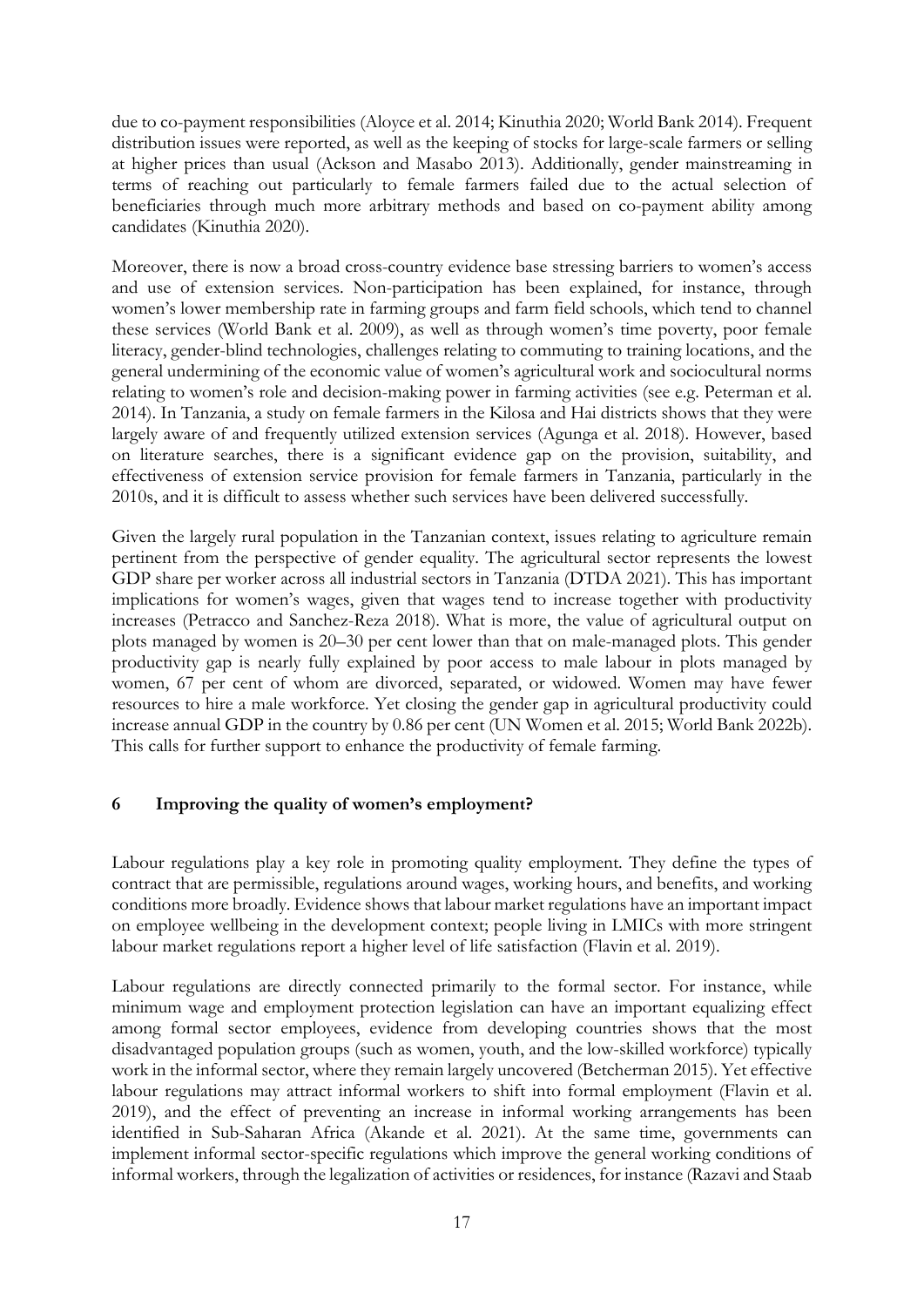2018). To better understand their effects on women's job quality, it is therefore necessary to consider regulations and policies affecting working conditions across the formal and informal sectors.

## **6.1 Enhancing job quality in the formal sector?**

Tanzania has witnessed progress in its labour regulations since the early 2000s, with important provisions made for women's reproductive role and protection against gender-based discrimination (see Table 4). The 2004 Employment and Labour Relations Act (ELRA), in particular, lays out the broad, fundamental rights and regulations at work, and also covers foreign and migrant workers. The 2017 reform added further protections around employment standards and trade union matters, as well as child labour prohibitions (DTDA 2021). Additionally, a special legislative feature in the context of Tanzania is the inclusion of domestic workers among 'employees' covered by the general labour regulations. This is essential, given that there are more than one million domestic workers in Mainland Tanzania, the overwhelming majority of whom are women.<sup>[19](#page-19-0)</sup> However, the legislative frameworks do not address the perils of domestic work specifically, and Tanzania is yet to ratify the ILO's Domestic Workers Convention 189 of 2011, demonstrating a level of apathy concerning decent work for domestic workers (Cirillo 2021).

The progress in legal provisions for female employees in Tanzania is highly commendable, but implementation requires further monitoring and enforcement. For instance, despite the existence of prohibitive sexual harassment legislation, the few existing studies from Tanzania show that women experience significantly higher rates of harassment in the workplace than men, lack knowledge of their rights, and are particularly vulnerable in casual or temporary and junior positions (Blumell and Mulupi 2021).

It is also noteworthy that the latest minimum wage adjustment in Mainland Tanzania dates back to 2013; this particularly affects domestic workers residing at their employer's household, who represent the lowest-paid professional category (DTDA 2021). As illustrated in Figure 6, female workers' incomes have remained systematically lower than those of men—but the gap has declined significantly since 2014. While the self-employed are located largely in the informal sector and thereby beyond the reach of minimum wage regulations, it is worth highlighting the growing and significant income differences between self-employed men and women. Another issue particularly affecting women in the informal sector is the lack of maternity protection. While women workers in the formal sector benefit from 84 days of fully paid maternity leave (albeit upon the satisfaction of potentially restrictive social insurance contribution criteria; see Lambin et al. 2022), there are no legal provisions offering a minimum of maternity protection for those outside of contributory social insurance systems. Consequently, the share of women across the population receiving maternity benefits<sup>[20](#page-19-1)</sup> is extremely low  $(0.4$  per cent; see ILOSTAT 2020).

<span id="page-19-0"></span><sup>19</sup> Authors' estimation based on information from (URT 2021b).

<span id="page-19-1"></span><sup>&</sup>lt;sup>20</sup> This number corresponds to the ratio of women receiving cash maternity benefits to women giving birth in the same year; see UNSD 2022).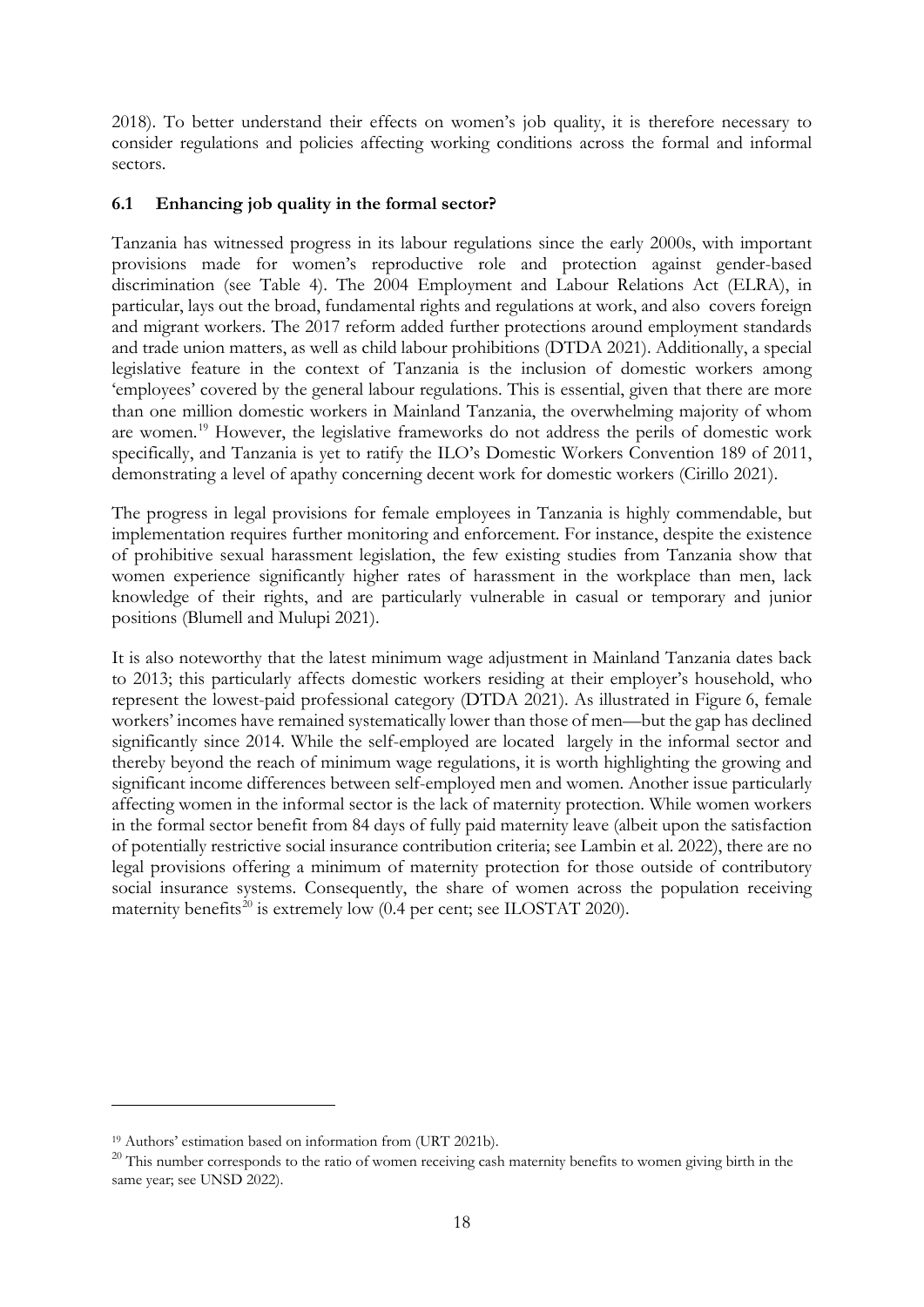Table 4: Key labour regulations in Mainland Tanzania

|                                          | Policy and year (last<br>amendment)                                                                      | Characteristics                                                                                                                                                                                                                                                                                                               |
|------------------------------------------|----------------------------------------------------------------------------------------------------------|-------------------------------------------------------------------------------------------------------------------------------------------------------------------------------------------------------------------------------------------------------------------------------------------------------------------------------|
| Contract type                            | ELRA reform in 2017                                                                                      | Fixed-term contracts for less than 12 months prohibited for<br>permanent tasks                                                                                                                                                                                                                                                |
| Minimum wage                             | <b>Labour Institutions</b><br>Wages Order 2013                                                           | Sectoral minimum wages (defined for 12 sectors) are investigated<br>and considered by wage councils that make recommendations to the<br>Ministry Of Labour and Employment; promotion of collective<br>bargaining (ILO 2014)*                                                                                                  |
| Protection<br>against injury             | Workers<br>Compensation Act,<br>Revised Edition of<br>2015                                               | Mandatory coverage of formal sector workers: comprises medical aid,<br>disablement, rehabilitation, funeral grants, and compensation for<br>dependents of deceased employees                                                                                                                                                  |
| Working hours<br>and rest periods        | ELRA reform in 2017                                                                                      | Annual leave: 28 consecutive days in each leave cycle, inclusive of<br>public holidays falling within the leave period<br>Sick leave: at least 126 days in any leave cycle (36 months)<br>Max. weekly hours: 45<br>Max. daily hours: 9<br>Overtime hours: max. 50 in a 4-week cycle<br>Overtime compensation: min. 1.5 x wage |
| Parental leave                           |                                                                                                          | Maternity leave: min. 84 days' paid leave in a leave cycle<br>Paternity leave: 3 days in a leave cycle                                                                                                                                                                                                                        |
| Flexible working<br>time<br>arrangements |                                                                                                          | Right for women to spend 2 hours of working time per day<br>breastfeeding during the 6 months after return to work                                                                                                                                                                                                            |
| Equal treatment                          |                                                                                                          | Prohibits discrimination: direct, or indirect discrimination against a<br>worker in any employment on the grounds of race, nationality, birth,<br>gender, pregnancy, marital status, or marital status, man's political<br>orientation, disability or AIDS, or age                                                            |
| Sexual<br>harassment                     | ELRA (2004); Sexual<br><b>Offences Special</b><br>Provisions act 1998;<br>anti-corruption law of<br>2007 | Sexual harassment at the workplace is discriminatory and prohibited<br>by law and is part of the Penalty Code; the law also prohibits the<br>exercise of authority to demand or impose sexual favours as a<br>condition for giving employment, a better work position, or any type of<br>privilege                            |

Note: \* domestic workers represent the lowest-paid sector, with minimum monthly wages of Tsh40,000 (US\$18), while the highest-paid category covers workers in the telecommunications, mining, energy, and financial sectors, at Tsh400,000 (US\$179) per month (DTDA 2021: 15).

Source: authors' construction.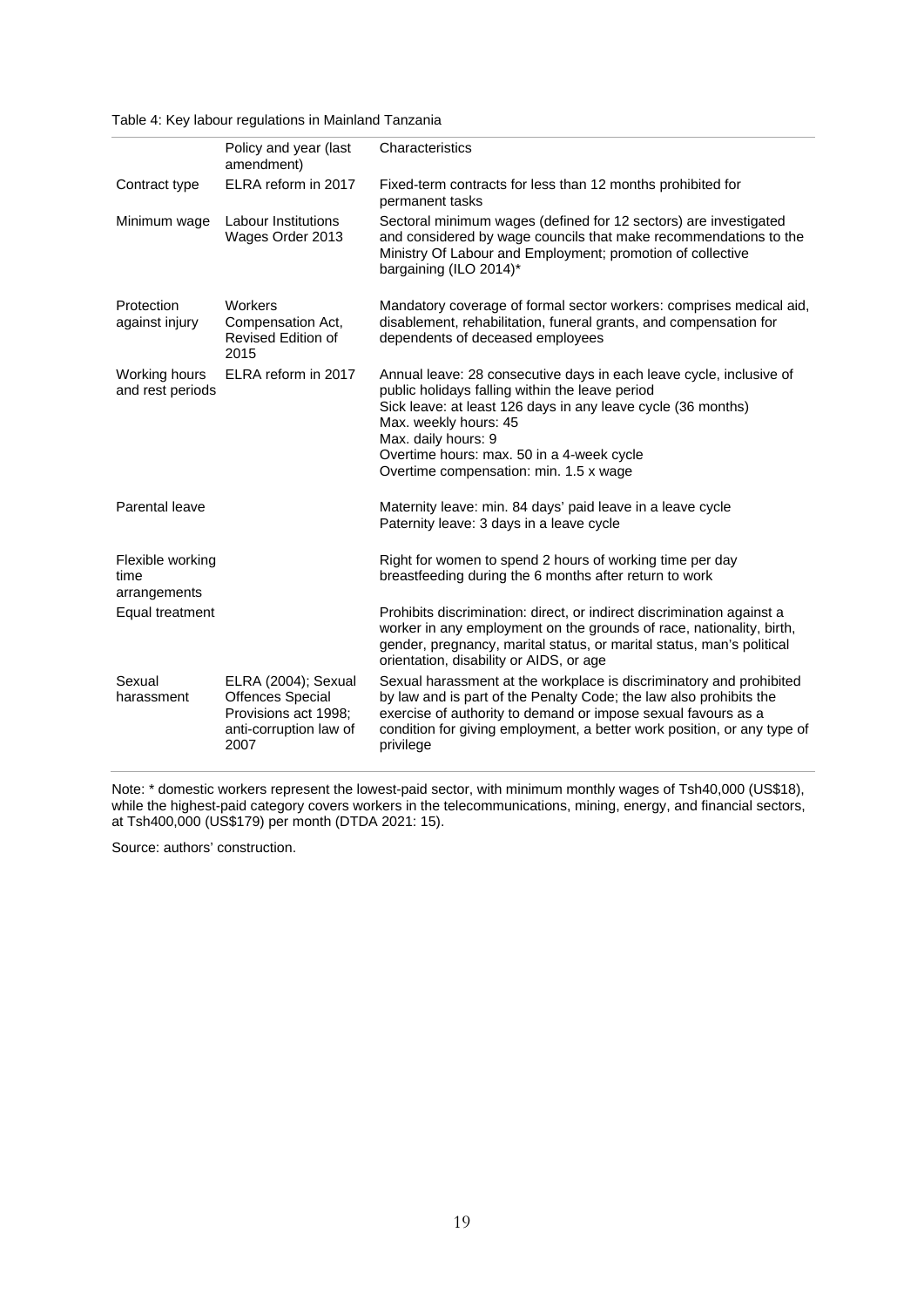

Figure 6: Average monthly income of paid employees and self-employed, by gender (Tsh, 2006–20/21)

Source: authors' illustration based on URT (2006, 2014a, b).

#### **6.2 Regulating the informal sector: implications for job quality?**

The Magufuli administration (2015–21) launched several measures to improve the quality of informal sector work, particularly in urban areas. A key example is the introduction of identity cards for petty traders in 2018, which legalized street vending and enables street vendors to operate freely in public spaces for an annual cost of Tsh20,000 (approximately US\$8.60). The introduction of the 'Machinga' ID had an important role in legitimizing street vending and at the same time, freeing street vendors from fear of dislocation and policy hostility. The Machinga IDs reduced street vendor harassment by 'taxtortionists' and other opportunists (e.g. authorities) requesting illegal daily, weekly, or monthly payments from petty traders to operate in given areas (George and Olan'g 2020). There were more than half a million street vendors in Tanzania in 2012 (URT 2014b)—a number which has likely grown significantly over the past decade. Consequently, the measure has an important effect on informal workers—previously criminalized and subject to harsh measures, from property destruction to imprisonment. Moreover, the Machinga ID policy enabled a greater level of worker association and increased trust among financial actors, leading to the introduction of new loan products aimed at street vendors on behalf of Tanzania's largest bank, CRDB (Riisgaard 2020; Steiler and Nyirenda 2021).

Furthermore, the Magufuli administration also encouraged regional and municipal authorities to invest in the construction of purpose-made trading spaces for street vendors from 2016 onwards. In Dar es Salaam, a Machinga Complex had already been built in 2008–10; this has provided a safer trading space for female street vendors able to afford the rent expenses. While women have particularly favoured the new trading spaces, their introduction has not been successful in shifting street trade from the hotspot areas and they remain relatively unpopular among vendors and buyers overall—generating lower incomes for those working in these spaces (Steiler and Nyirenda 2021; see also Mramba and Mhando 2020).

From the perspective of informal workers, policies relating to their areas of residence, especially in the case of informal settlements and the locations in which practise their economic activities are equally important in shaping their living and working conditions. It is therefore worth considering that the FYDP III sets specific targets for the increased 'legalisation' of such spaces. These include, for instance, increasing the number of regularized properties in unplanned settlements from 1.5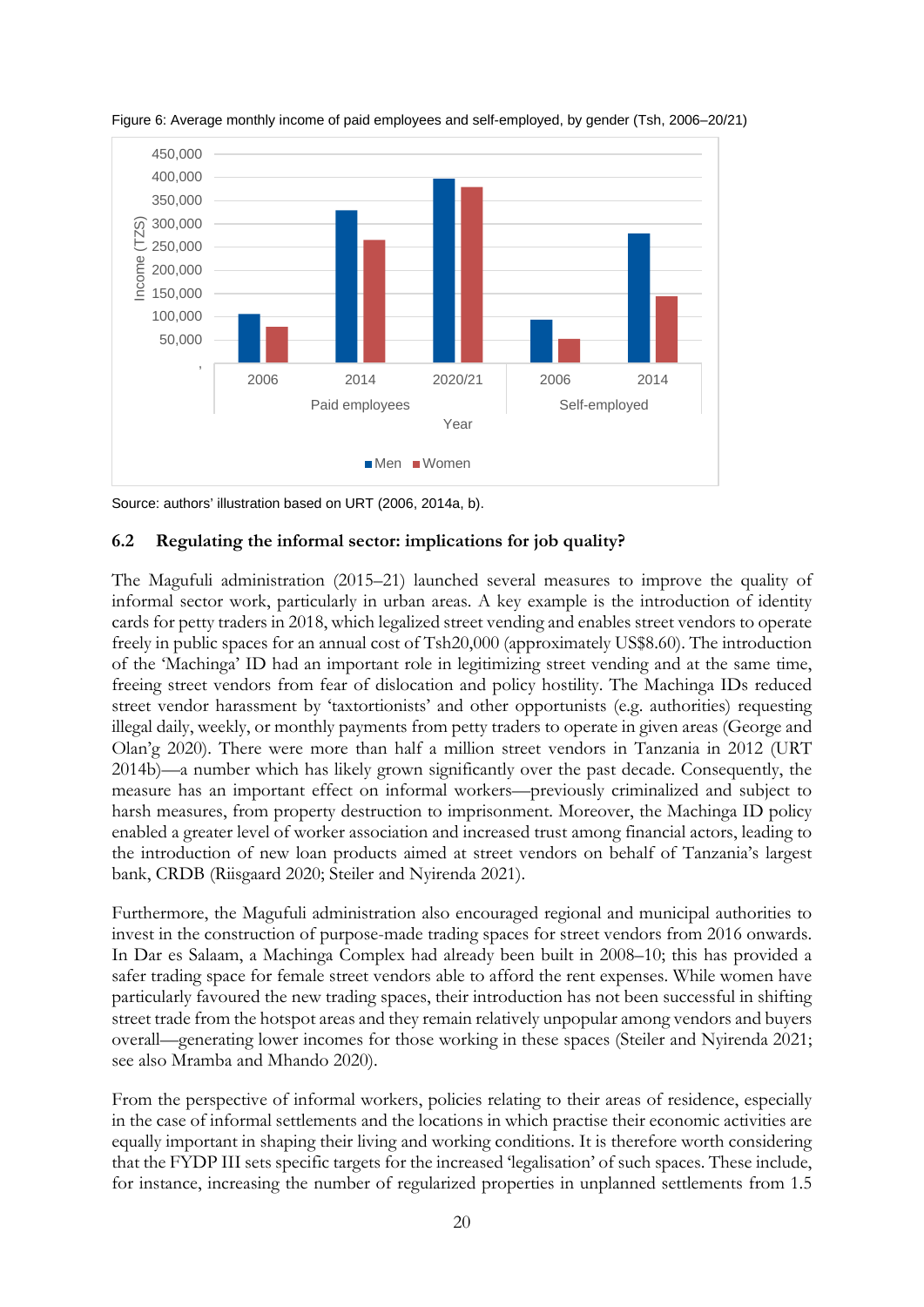million in 2019/20 to 2.5 million in 2025/26, and the number of residential licences issued to property owners in unplanned settlements from 1,700 to 20,000 within the same period, while reducing the share of land covered by informal settlements to 25 per cent from 70 per cent (URT 2021c).

While these represent important improvements, street vending remains uncovered by commercial and labour laws that would offer further formalization and protection (see Ackson 2015). The expansion of policies enhancing work quality within the informal sector is stalled further by the lack of a tripartite (i.e. including central government institutions, trade unions, and employers' organisations) national informal economy forum (DTDA 2021). Nevertheless, Tanzania's legal framework around workers' associations and trade unions has been conducive to greater representation and organization among workers. Despite gaps in trade union strategies to effectively include informal sector workers, as well as a lack of trust between sectors (e.g. Fischer 2013), Tanzania's trade unions have a high level of representation of female members and, increasingly, informal sector workers. In fact, 62 per cent of affiliated members of the Trade Unions Congress of Tanzania (TUCTA) are women; however, the total membership represents only 3.2 per cent of total employment (DTDA 2021).

Effective trade union action is paramount for bolstering future policy directions in improving work quality based on the needs and experiences of female workers in both the formal and the informal sectors. Several examples from the Tanzanian context can be mentioned. For instance, the Conservation, Hotel, Domestic and Allied Workers Union (CHODAWU) has offered training and other support to informal workers and played a key role in driving decent working conditions for women domestic workers, notably in promoting and improving the rights of young, unpaid girls doing domestic work (Cirillo 2021). SHIUMA, the umbrella organization for street vendors, has become increasingly active and recognized at the national level. It participates in shared social media interactive groups with key policy-makers, including ministers and political party leaders. It provides important legal support to street vendors and is currently advocating for national policy and laws around street vending (Steiler and Nyirenda 2021). In addition, the VIBINDO society (Jumuia ya Vikundi vya Wenye Viwanda na Biashara Ndogondogo), the umbrella organization of informal sector small producers and businesses, with over 60,000 members, has participated in various policy-making processes—including the negotiations around informal sector health insurance schemes (Vikoa) launched in 2014/15 by the National Health Insurance Fund (Riisgaard 2022). Both organizations have collaborated with the ILO and other development actors under different programmes focusing particularly on the informal sector.

## **7 Examining Tanzanian employment policy within the broader development plan and social policy framework**

The extent to which employment policies are effective in improving women's labour market position is contingent on the broader development strategy and social policy model implemented in the country. These frame the extent to which employment and industrialization strategies are gender-responsive and geared towards increasing women's employment opportunities, as well as the public policy measures offering women the flexibility to engage in income-generating work rather than being tied into restrictive forms of care responsibilities.

There are important interconnections between employment policies and the broader social policy framework. The availability of quality employment reduces social protection needs, and furthermore, growing participation in paid, quality employment contributes positively to economic growth as well as the government revenue available, via an increased tax base, for social policy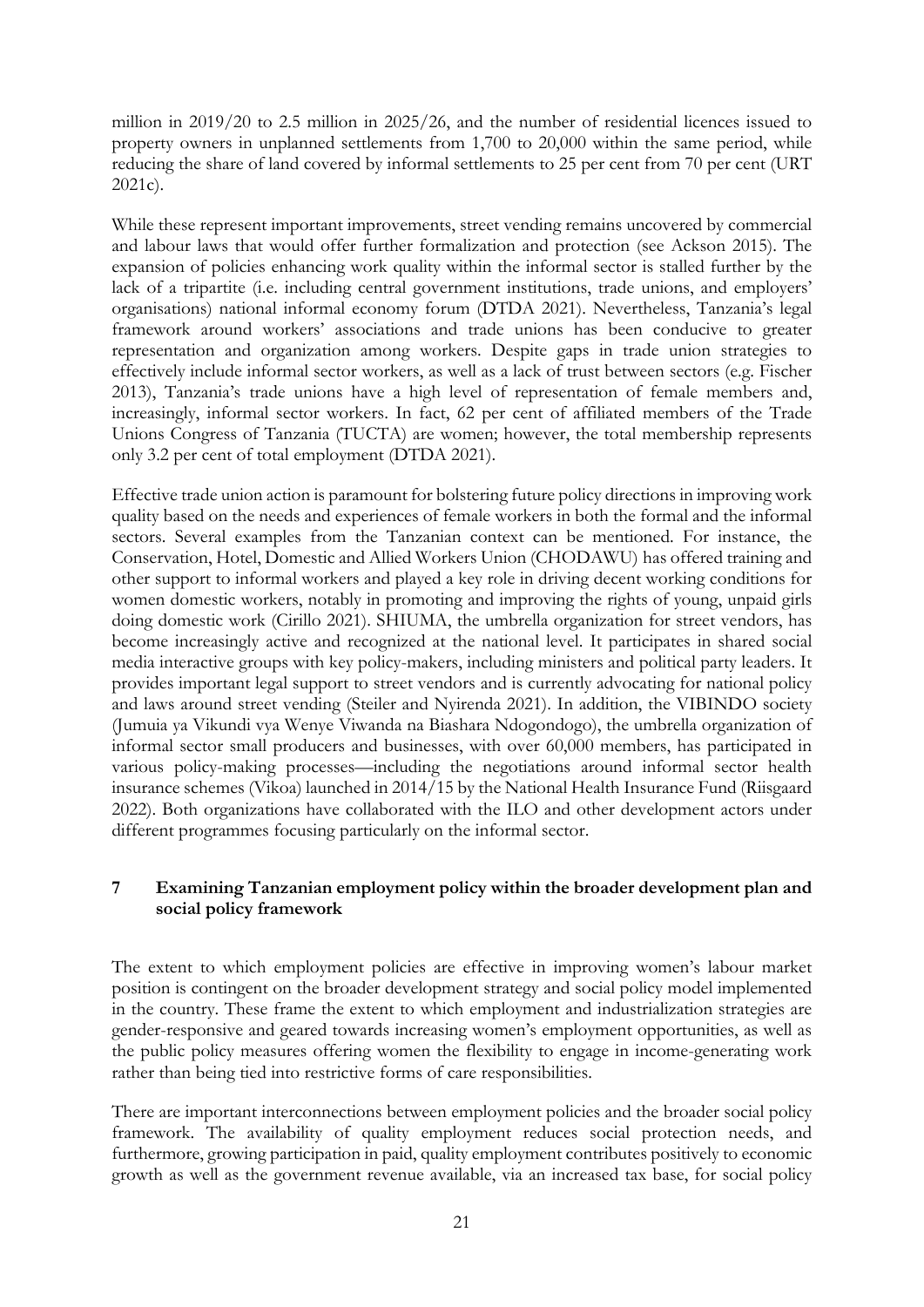delivery. In addition, measures enhancing the productivity of informal sector work act as a catalyst for introducing taxation and shifting towards formalization. Moreover, the effectiveness of diverse employment policies in enhancing women's actual access to employment is affected by other key social policy areas, including education and childcare. A higher female LFPR, then, can result in greater uptake of health insurance; access to better-quality social protection; and shifting household dynamics, with reduced domestic violence (see e.g. Kinyondo and Joseph 2021) thereby increasing women's wellbeing more broadly. In this section, we discuss the findings of this paper in the context of the broader social policy landscape and development strategy in Tanzania.

Tanzania has pursued an ambitious industrialization plan. However, while the country has not experienced jobless growth, its employment creation has remained limited, with little impact on poverty reduction (Ainomugisha et al. 2020; Kinyondo and Pelizzo 2018; see also Figure 7). Tanzania's extreme poverty rate nears 50 per cent (World Bank 2021), and its economic expansion has relied on a limited number of sectors that have created few jobs especially for poorer households and women. Indeed, the most important sectors to have experienced growth are largely male powered (the exception being the trade sector). These include the construction sector (97 per cent male workers); ICT, real estate, and public services (education, health, public administration; 73 per cent male workers); mining (80 per cent male workers); and transportation (95 per cent male workers)(see Akeel et al. 2021; DTDA 2021). Also, the majority of tax exemptions favour new businesses in male-dominated sectors such as manufacturing and vehicle assembly (PwC 2022), as well as the oil, mining, and gas sector (Tanzania Revenue Authority 2022). This points to a pertinent gender bias in Tanzania's broader industrial development and employment creation strategies.



Figure 7*:* Rural/urban unemployment in Tanzania by gender (%, 2006, 2014, and 2020)

Source: authors' illustration based on data from Integrated Labour Surveys (URT 2014a, 2006, 2021b).

When looking at the general trends in women's labour market position, the effects of policy measures implemented have so far remained limited. Granted, the ratio of women to men in salaried employment grew from 0.35:1 in 2000 to 0.64:1 in 2019, and the share of women engaged in unpaid agricultural work declined from 78 per cent in 2004/05 to 64 per cent in 2015/16 (World Bank 2022b). However, Tanzanian women have continued to experience higher levels of unemployment than men over the past two decades (see Figure 7), and under-employment (i.e. working for fewer hours than desired) is known to particularly affect women in rural areas. These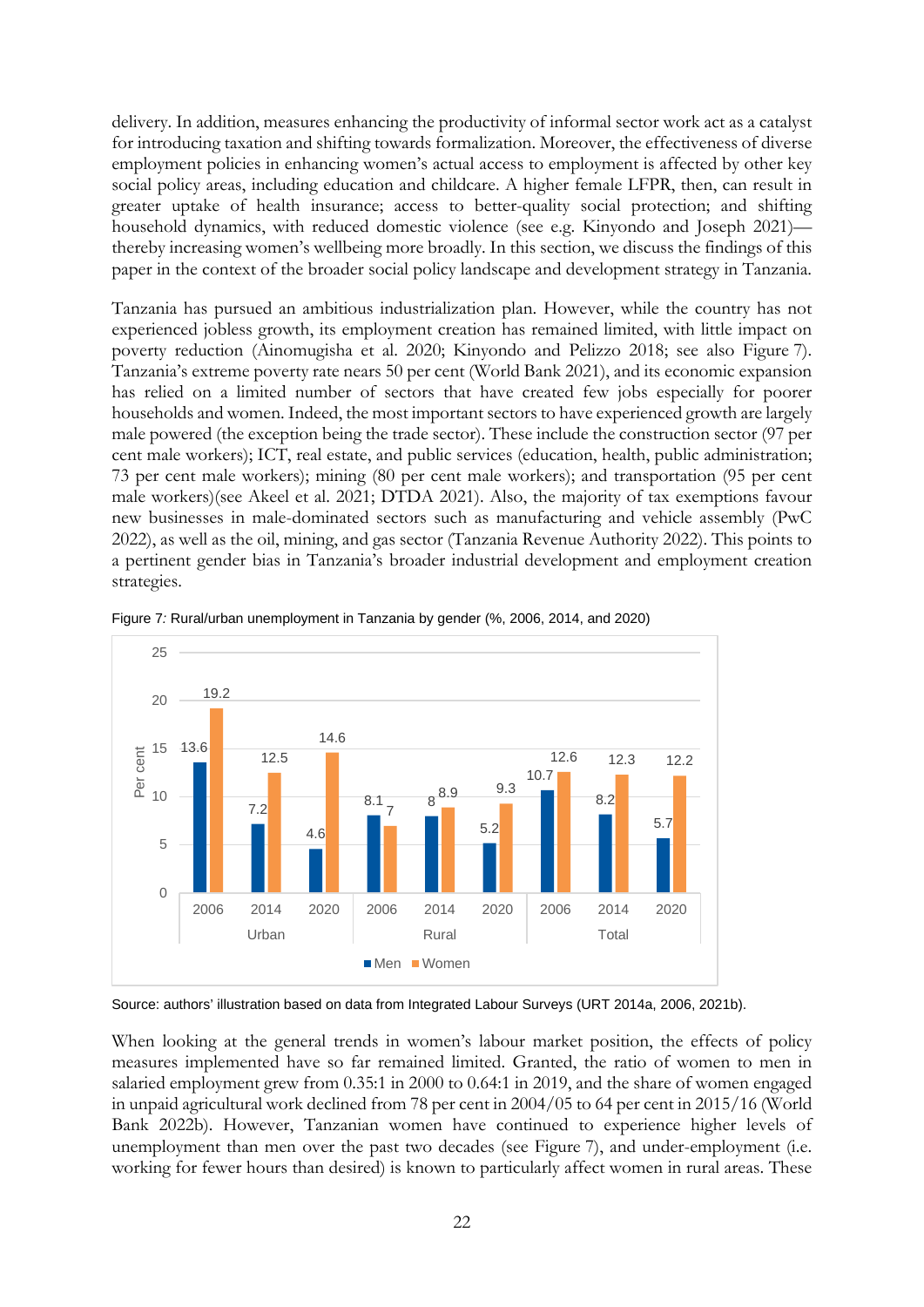trends appear to have continued, given that statistics from 2019 show that women are more likely to be in vulnerable employment (i.e., as own-account workers or contributing family workers, representing 46.3 and 43.3 per cent of women respectively; ILFS 2020/21).

Furthermore, investments in women's and girls' human capital are necessary in order to generate economic gains at the household level and sustainable, inclusive growth within the society.<sup>[21](#page-24-0)</sup> The recent policy objectives seeking to bolster women's access to TVET in Tanzania suggest a positive course of action, but effects are yet to be captured. Also, policies such as the introduction of free and compulsory primary and secondary education in 2015, the current government plans to increase the number of girls' secondary schools (see e.g. Daily News 2021), and education-related conditionalities under the PSSN programme may be expected to increase women's educational levels while reducing child labour. This is important, given the evidence from Tanzania showing that child labour significantly increases the likelihood of vulnerable employment prospects in adulthood, particularly for girls (Burrone and Giannelli 2020). Girls' school attendance has been further enhanced by the 2019 high court decision to ban the underage marriage of girls<sup>[22](#page-24-1)</sup>—a leading cause of early pregnancy and school drop-out (see e.g. Human Rights Watch 2019). Additionally, the 2015 decision of the Magufuli administration banning pregnant girls and young mothers from attending public schooling was reversed by President Samia Suluhu Hassan in 2021 (Ndalu 2021). This should have a positive impact on the education levels of girls and counter some of the harmful structural and normative obstacles to women's higher educational attainment. Yet gender inequalities in education levels remain particularly pronounced in the country, as described in the introduction.

Moreover, social protection measures (including health insurance) are paramount for mitigating the negative effects of economic downturns on women's incomes, food security, productive assets, and livelihoods—and such measures have gained increasing global traction in the context of the global COVID-19 pandemic. Given the particularly straining work and challenging work environments within the informal sector, access to health care is especially pertinent to employment continuity for those in informal work. Mounting evidence shows that social assistance through cash transfers also has an employment-promoting impact (e.g. Banerjee et al. 2017), contrary to speculated 'disincentivizing' effects. While employment-promoting effects have been reported under the Tanzanian PSSN, the programme's broader and longer-term impact on women's employment is undermined by its targeting of a narrowly defined category of vulnerable women; [23](#page-24-2) its limited provision of complementary, livelihoods-enhancing measures contributing to savings opportunities and skills building for beneficiaries; and its negative impacts on women's time poverty as a result of increased care and work responsibilities (see Lambin et al. 2022).

Childcare subsidies and parental leave are equally key in enabling women's labour market participation (see e.g. Houriet-Segard and Pasteels 2011). Public care policies are pertinent to gender equality more generally too, and have been incorporated into global social policy agendas such as SDG target 5.4, which calls on governments to 'recognize and value unpaid care and domestic work through the provision of public services, infrastructure and social protection policies, and the promotion of shared responsibility within the household and the family as nationally appropriate' (UN 2022). The integration of employment and social policies focused on

<span id="page-24-0"></span><sup>&</sup>lt;sup>21</sup> In Tanzania, around 35 per cent of households that are led by a person with no or interrupted primary education are below the national poverty line, while only 6 per cent of households that are headed by a person with lower secondary education or above are in such poverty (Akeel et al. 2021).

<span id="page-24-1"></span><sup>&</sup>lt;sup>22</sup> In 2015–16, 31 per cent of women aged  $20-24$  had been married by the age of 18, 5 per cent by the age of 15; see URT (2016a).

<span id="page-24-2"></span><sup>&</sup>lt;sup>23</sup> The PSSN covers around 5.3 million people across all beneficiary households (World Bank 2020), while around 14 million Tanzanians live below the national basic needs poverty line (World Bank 2019b).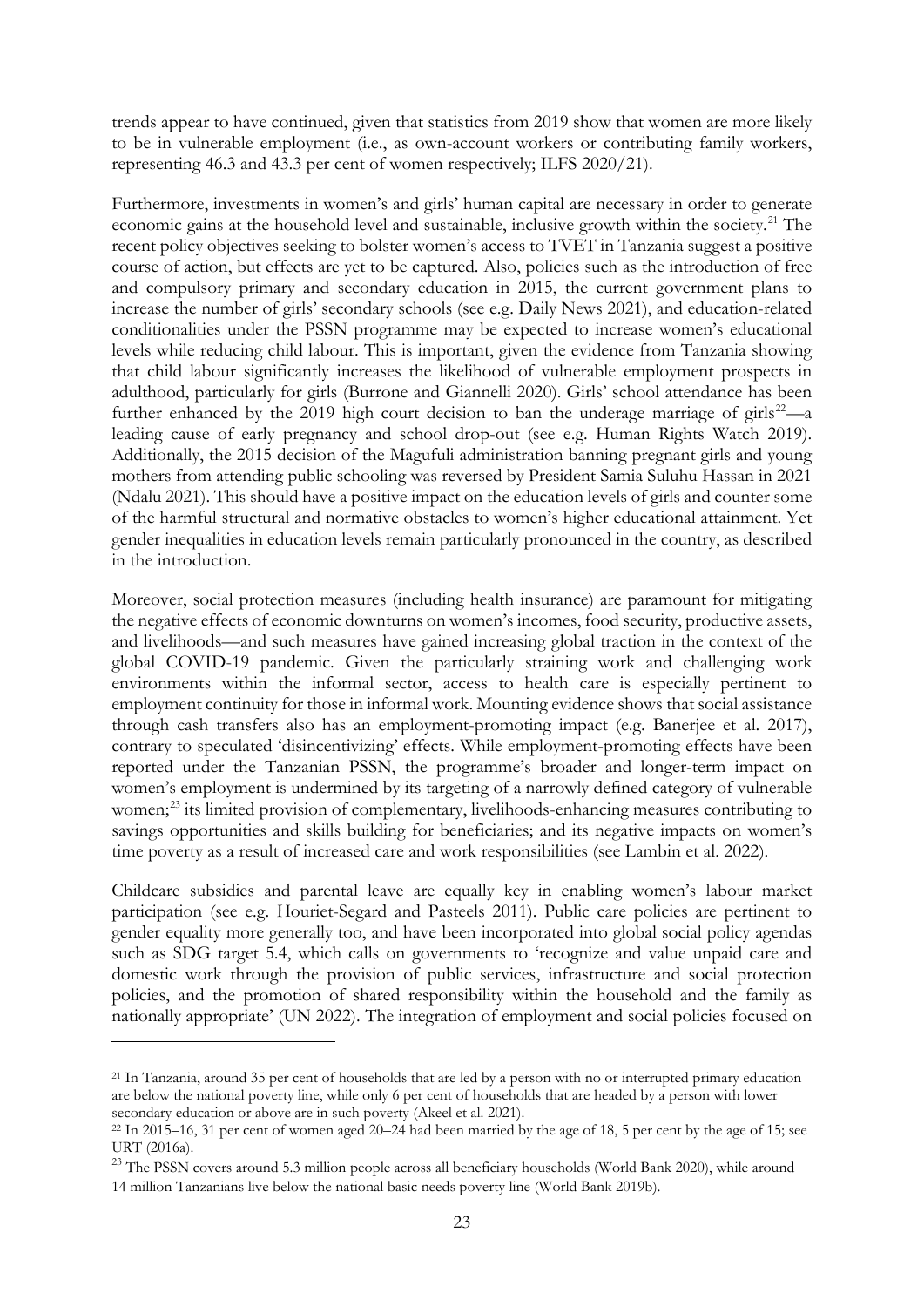women has previously formed the basis of industrialization particularly in the context of Nordic countries, where the expansion of public care services acted both as an employment policy absorbing an important share of the female population and a social policy enabling women's labour market participation (Rubery and Figueiredo 2018). To a much more modest extent, this model has also been adopted in South Africa, where the Expanded Public Works Programme held the dual goal of promoting skills development and increasing access to formal employment among women in the informal sector through a public works approach while easing women's care burden—although implementation issues have undermined the programme's effectiveness (Parenzee 2016; Plagerson et al. 2019). In other countries, such as Chile, Mexico, and India, policy initiatives introducing community-based care services, particularly for children, have yielded significant results for both women's and men's labour market participation and job quality (Calderon 2014; Hill 2018).

Tanzania's industrialization policy has, so far, largely overlooked the care sector, and has prioritized male-dominated sectors more broadly. Formal childcare provision for children under the age of two in day care centres is forbidden under the current policy, and most paid and unpaid care work is carried out by women in low-income segments (see Lyakurwa et al. 2019). Additionally, as highlighted by Ulrichs (2016: 12), 'the differing amounts of time men and women allocate to care in the household is … reinforced by the lack of state-provided support services, such as child care facilities, maternity benefits and services for people with disabilities'. Consequently, women go to great efforts to combine care and income-generating activities, making important adjustments in their professional careers to meet family care needs (Chopra 2021).

However, it is noteworthy that the country's first female president, Samia Suluhu Hassan (incumbent as of 2021), has drawn attention to the achievement of SDG 5.4 in the country and recently initiated the country's commitment to 'upscale national multisectoral childcare programs and establish community-based childcare centres at the village level, workplaces, and marketplaces' (URT 2021a). This denotes a progressive potential future policy trajectory, which could increase employment rates by as much as 23 percentage points and half the gender gap in employment (De Henau 2021). President Suluhu Hassan has also initiated the development of the Tanzania Generation Equality Programme (TGEP), a multisectoral initiative seeking to bolster women's economic, social, and political empowerment through gender-responsive macroeconomic planning and employment creation for informal workers, among other goals. The TGEP will represent a significant policy development from the perspective of working-age women in Tanzania, and potentially in the region more broadly.

## **8 Conclusions**

This paper has presented a comprehensive investigation of employment policies in Tanzania and their effects on the country's female working population across the formal and informal and the agricultural and non-agricultural sectors. In 2020, Tanzania's population reached 59.7 million, with 53.8 million of working age—half of whom are women (author's calculations based on World Bank 2022d). Given that 800,000 young people are expected to enter the labour market yearly (ILO 2019b), adequate policy measures must be in place to facilitate the absorption of this workforce into income-generating employment or skills development activities that can enhance the country's human capital and structural transformation towards more productive industries. At the same time, not all women have the same needs; poorer women may require morecomprehensive interventions to expand their economic activity, while access to credit and assets may be effective in supporting wealthier women's livelihood expansion. Similarly, younger women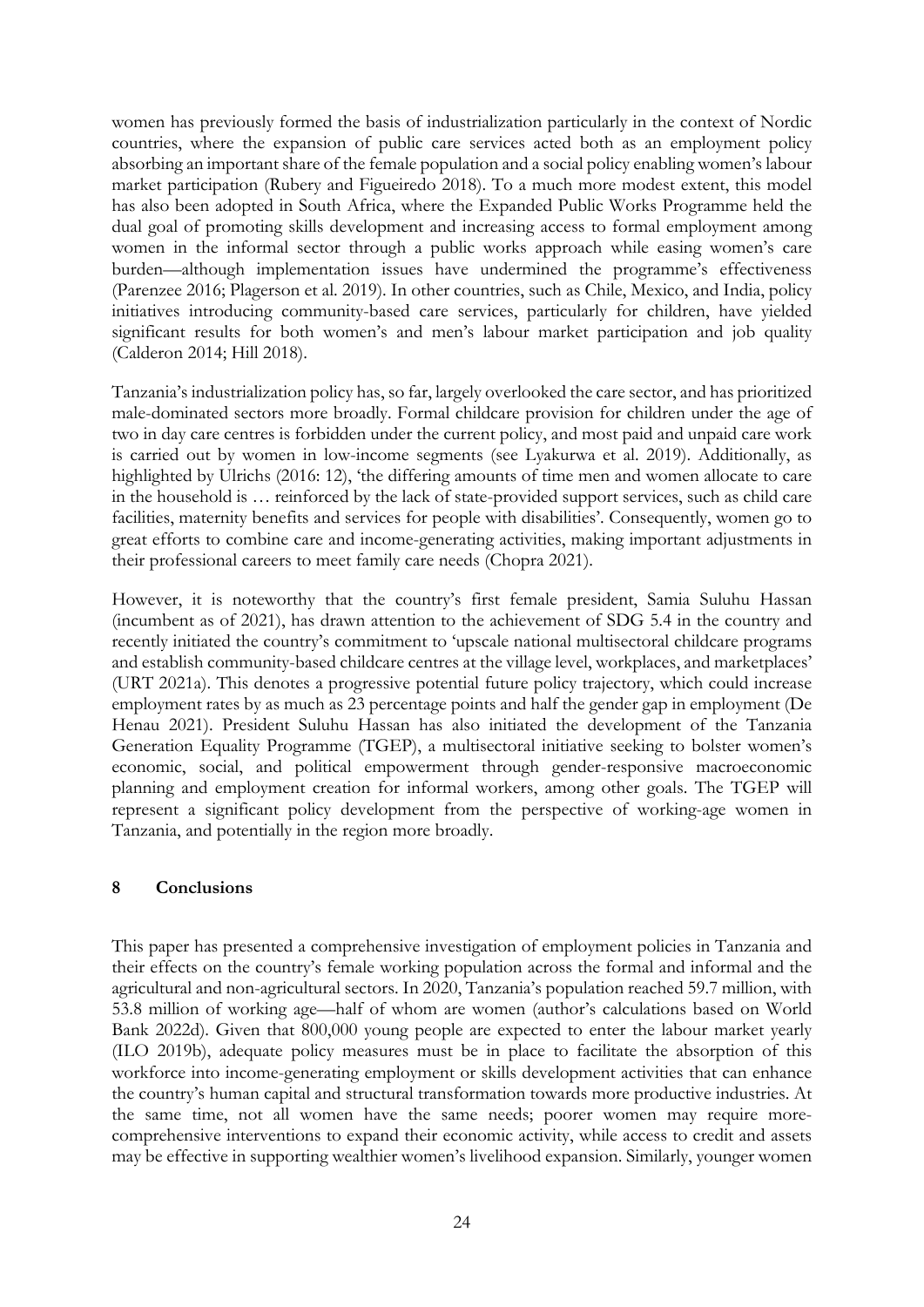may benefit particularly from skills training and employment support interventions, while older women may need other types of interventions (Buvinic and Furst-Nichols 2014).

The findings of this paper show important progress in terms of legislative reforms and policy implementation in several areas but also draw attention to significant gaps in the availability and effectiveness of public policy interventions. Improvements can be observed in poor women's access to income and improved skills (notably through the PSSN) as well as access to financial services through the facilitation of microfinance schemes. Nevertheless, rural women in particular remain highly discriminated against by the extant land ownership customs and legal frameworks, while experiencing poor access to productivity-enhancing extension services. For women in the formal sector, labour regulations provide some important protection, enhancing the quality of the work, while job-matching and subsidised employment opportunities that could facilitate access to employment remain few. An important factor, however, is the legal provisions made for the right to associate among both formal and informal sector workers, which constitute a primary axis for women's increased participation in policy-making processes, including those focused on enhancing work quality. The effective legalization of street vending may be considered as another important shift away from punitive approaches to informal work carried out by women.

The findings of this paper highlight the pressing need for a greater focus on female-oriented employment opportunities in Tanzania's economic development strategy. The currently implemented industrialization plans are largely focused on male-dominated sectors, without a clear gender-inclusion strategy. Women remain at the margins of employment policy, targeted by temporary public works and patchy skills-enhancing programmes and microfinancing schemes aimed at spurring women-led micro-enterprises. The Tanzanian experience reflects that of Sub-Saharan Africa more broadly, where women workers have rarely been adequately integrated into the productive transformation agenda (see UNCTAD 2022). However, there are exceptions: Ethiopia, for instance, has pursued the expansion of the textiles and clothing sector purposefully as a gender-inclusive development strategy (see ILO 2019a, 2021b). Given the nascent political will around gender issues in the Tanzanian context, it remains to be seen whether the country will head towards substantive gender-responsive reform in its industrialization strategy in the future, for the benefit of its large female population in the informal sector.

Finally, the reviewed evidence points to several factors hindering the effectiveness of the extant measures in the realm of employment policy. These include, notably, lower levels of education, literacy, and human capital among women; women's significant time poverty; societal views of women's productive roles as less valuable than men's; and socio-cultural expectations restricting women's access to skills-enhancing and income-generating activities. This draws attention to the pertinence of a holistic social policy model—in which employment policies are embedded as an integral component rather than an auxiliary policy area—in order to mitigate the negative effects of the structural barriers experienced by women. In the context of pressing gender inequalities in terms of labour market entry and occupations, as well as poverty and vulnerability, cash transfers, health insurance, access to affordable care services, and many other social policy interventions act as enabling springboards for livelihoods diversification and income increases.<sup>[24](#page-26-0)</sup> Given the recent policy ambition in the country—including plans to introduce mandatory health insurance, as elucidated in the Health Sector Strategic Plan (2021–26); the ongoing revision of the National Social Protection Policy of 2018 (awaiting resubmission for approval), seeking to expand social protection provision; and the initiation of the TGEP, with multiple cross-sectoral and gender-

<span id="page-26-0"></span><sup>24</sup> The introduction of a universal child grant has been explored as a rights-based, gender-responsive social protection instrument in Lambin et al. (2022).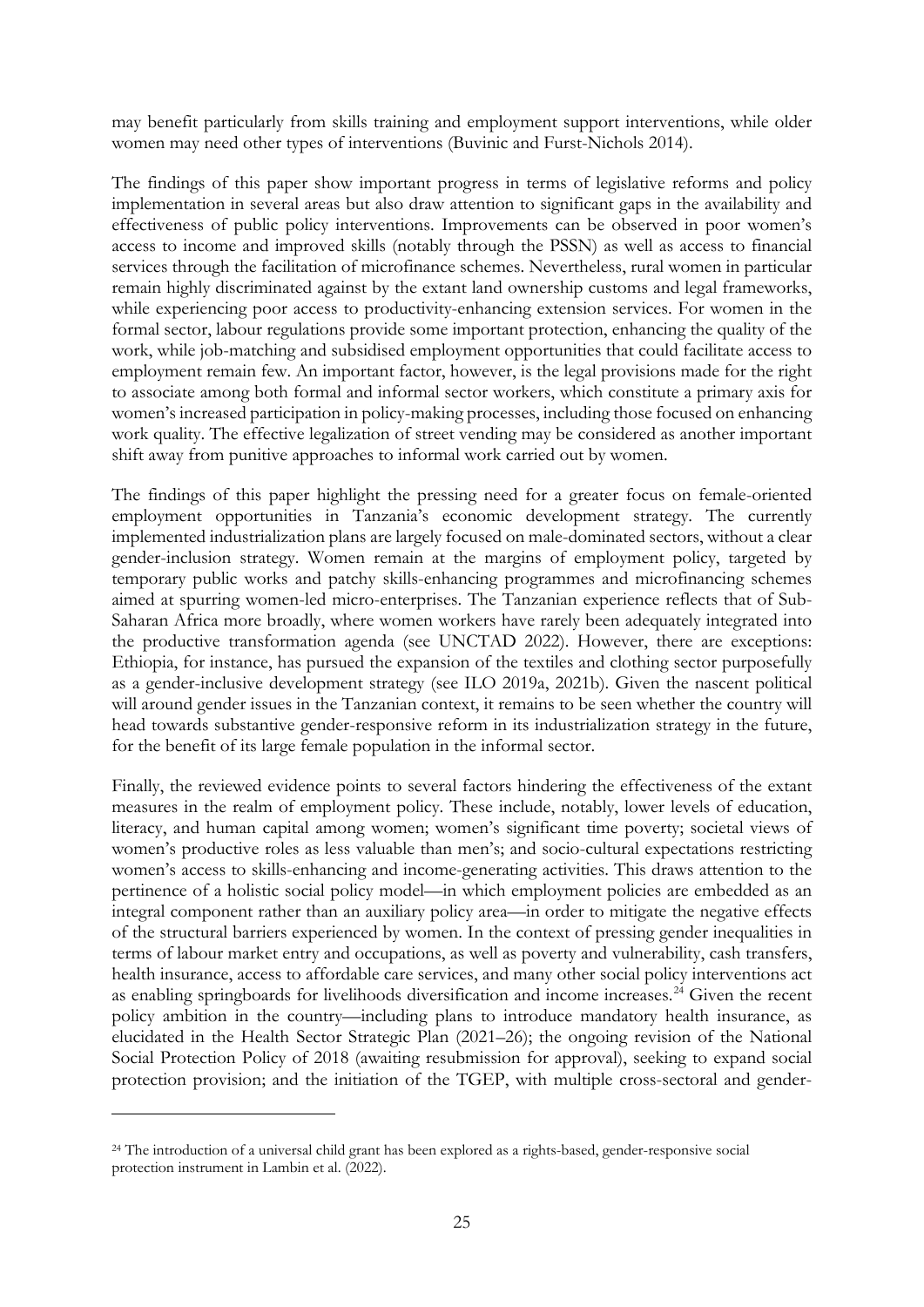sensitive policy objectives—there are reasons to believe that the Tanzanian social policy landscape is expanding and becoming increasingly gender-responsive.

#### **References**

- Ackson, T. (2015). '"Legal Hostility" towards Street Vendors in Tanzania: A Constitutional Quandary?' *SADC Law Journal*, 4(1): 144–63.
- Ackson, T., and J. Masabo (2013). 'Social Protection for the Informal Sector in Tanzania'. Paper presented at the SASPEN & FES Conference, Johannesburg, South Africa.
- Agunga, R., C.A. Sanga, and E. Isaya (2018). 'Empowering Women Farmers in Tanzania through Communication for Development'. *World Journal of Social Science*, 5(2): 8–21. <https://doi.org/10.5430/wjss.v5n2p8>
- Ainomugisha, P., D. Turyareeba, R.N. Mbabazize, V. Katutsi, and A. Atwine (2020). 'Employment–Growth Nexus within the East African States'. *Modern Economy*, 11 1836–57. <https://doi.org/10.4236/me.2020.1111124>
- Ajwad, M.I., M. Abels, N. Novikova, and M.A. Mohammed (2018). *Financing Social Protection in Tanzania*. Washington, DC: World Bank.<https://doi.org/10.1596/30513>
- Akande, R.S., H.K.K.A. Kareem, and T.T. Sulaimon (2021). 'Gender, Regulation Efficiency and Informal Employment in Sub-Saharan Africa'. *Pakistan Journal of Humanities and Social Sciences*, 9(1): 29–37. <https://doi.org/10.52131/pjhss.2021.0901.0110>
- Akeel, R., M. Bakanova, E. Mungunasi, C. Okou, M. Saldarriaga, R. Swinkels, and G. Teri (2021). 'Raising the Bar: Achieving Tanzania's Development Vision'. Tanzania Economic Update 15. Washington, DC: World Bank.
- Aloyce, G.M., D.M. Gabagambi, and J.P. Hella (2014). 'National Agricultural Input Voucher Scheme Impact on Productivity and Food Security of Smallholder Farmers in Tanzania'. *Journal of Economics and Sustainable Development*, 5(21): 32–44.
- Andreoni, A. (2018). 'Skilling Tanzania: Improving Financing, Governance and Outputs of the Skills Development Sector'. Working Paper 006. London: Anti-Corruption Evidence (ACE) Research Consortium, SOAS.
- Azcona, G., A. Bhatt, J. Encarnacion, J. Plazaola-Castano, P. Seck, S. Staab, and L. Turquet (2020). *From Insights to Action: Gender Equality in the Wake of COVID-19*. New York: UN Women.
- Badstue, L., C.R. Farnworth, A. Umantseva, A. Kamanzi, and L. Roeven (2021). 'Continuity and Change: Performing Gender in Rural Tanzania'. *The Journal of Development Studies*, 57(2): 310–25. <https://doi.org/10.1080/00220388.2020.1790534>
- Banerjee, A.V., R. Hanna, G.E. Kreindler, and B.A. Olken (2017). 'Debunking the Stereotype of the Lazy Welfare Recipient: Evidence from Cash Transfer Programs'. *The World Bank Research Observer*, 32(30): 155–84. <https://doi.org/10.1093/wbro/lkx002>
- Berge, L.I.O., K. Bjorvatn, and B. Tungodden (2015). 'Human and Financial Capital for Microenterprise Development: Evidence from a Field and Lab Experiment'. Management Science, 61(4): 707–722. <https://doi.org/10.1287/mnsc.2014.1933>
- Betcherman, G. (2015). 'Labor Market Regulations: What Do We Know about Their Impacts in Developing Countries?' *The World Bank Research Observer*, 30(1): 124–53.<https://doi.org/10.1093/wbro/lku005>
- Blumell, L., and D. Mulupi (2021). 'Sexual Harassment Is Rife in Many African Media Workplaces'. *The Conversation*, 19 July.
- Bridges, S., A. Gaggero, and T. Owens (2018). 'Labour Market and Intra-Household Dynamics in Urban Tanzania'. *African Journal of Agricultural and Resource Economics*, 13(2): 107–26.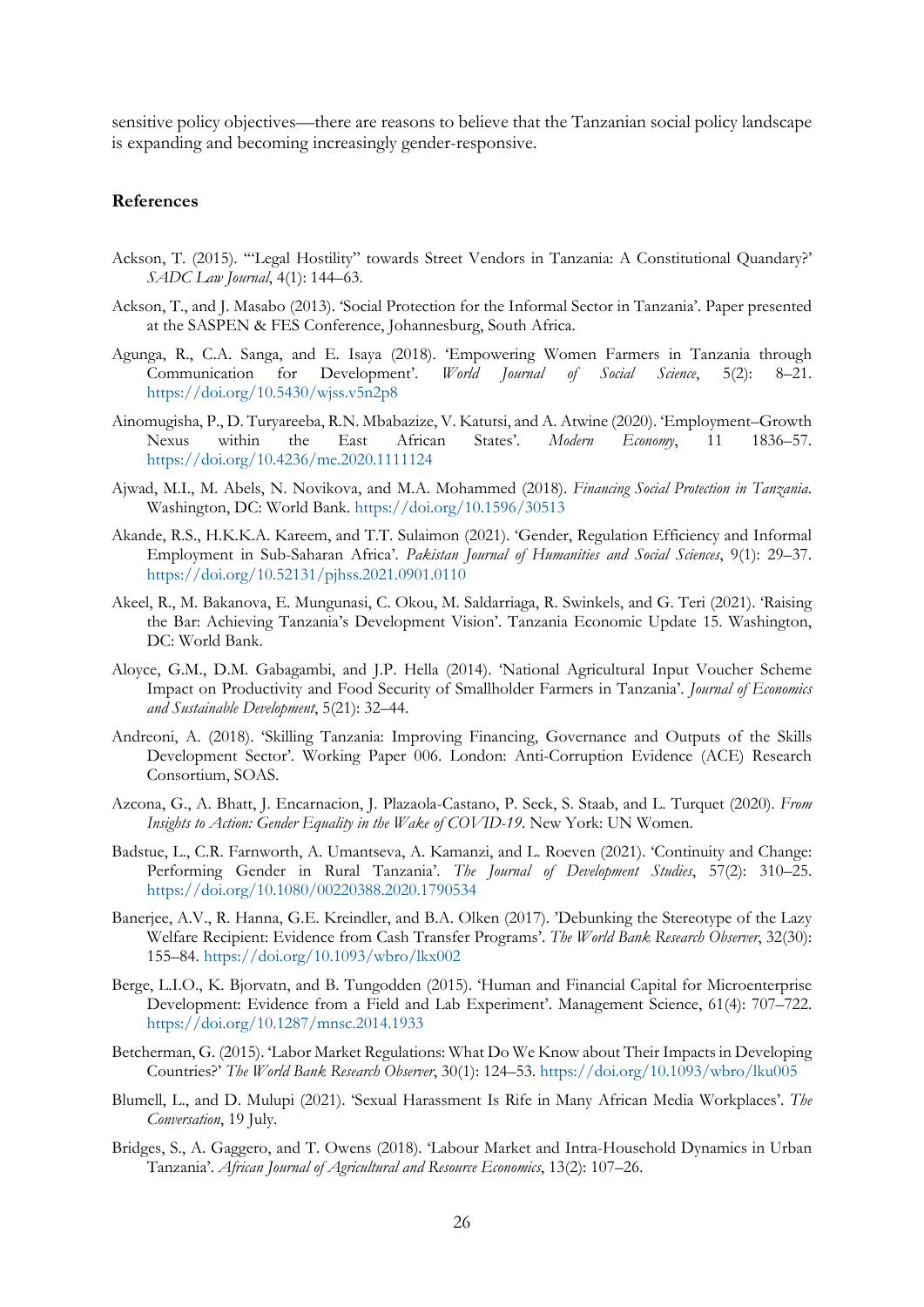- Burrone, S., and G.C. Giannelli (2020). 'Child Labour, Gender and Vulnerable Employment in Adulthood: Evidence for Tanzania'. *The Journal of Development Studies*, 56: 2235–50. <https://doi.org/10.1080/00220388.2020.1755655>
- Buvinic, M., and R. Furst-Nichols (2014). 'Promoting Women's Economic Empowerment: What Works?' *World Bank Research Observer*, 31(1): 59–101. <https://doi.org/10.1093/wbro/lku013>
- Calderon, G. (2014). 'The Effects of Child Care Provision in Mexico'. Working Paper 2014–07. Mexico City: Banco de México. <https://doi.org/10.36095/banxico/di.2014.07>
- Chopra, D. (2021). 'Paid Work and Unpaid Care Work in India, Nepal, Tanzania, and Rwanda: A Bidirectional Relationship'. In K. Grantham, G. Dowie, and A. de Haan (eds), *Women's Economic Empowerment. Insights from Africa and South Asia*. London: Routledge. <https://doi.org/10.4324/9781003141938-12>
- Chopra, D., and E. Zambelli (2017). *No Time to Rest: Women's Lived Experiences of Balancing Paid Work and Unpaid Care Work*. Brighton: Institute of Development Studies.
- Cirillo, S. (2021). 'Building Support Networks 25 Years After Beijing: The Case of Women Domestic Workers in Ethiopia and Tanzania'. *Agenda*, 35(2): 97–109. <https://doi.org/10.1080/10130950.2021.1920334>
- The Citizen (n.d.). 'Apprenticeship Training Works and Here's Why'. Available at: [www.thecitizen.co.tz/tanzania/supplement/apprenticeship-training-works-and-here-s-why-2687282](http://www.thecitizen.co.tz/tanzania/supplement/apprenticeship-training-works-and-here-s-why-2687282) (accessed 8 June 2022).
- Cook, S., and S. Razavi (2012). 'Work and Welfare: Revisiting the Linkages from a Gender Perspective'. UNRISD Research Paper 2012–7. Geneva: UNRISD (UN Research Institute for Social Development) and WIEGO (Women in Informal Employment: Globalizing and Organizing.).
- Cornel, J., and V. Leyaro (2019). 'Gender Differential Effects of Technical and Vocational Training: Empirical Evidence for Tanzania'. Discussion Paper 2019-04. Nottingham: CREDIT (Centre for Research in Economic Development and International Trade), University of Nottingham.
- Daily News (2021). 'Govt Reaffirms Commitment to Improve Workers' Welfare'. *Daily News*, 25 July.
- Dancer, H. (2017). 'An Equal Right to Inherit? Women's Land Rights, Customary Law and Constitutional Reform in Tanzania'. *Social and Legal Studies*, 26(3): 291–310. <https://doi.org/10.1177/0964663916677560>
- Danquah, M., S. Schotte, and K. Sen (2021). 'Informal Work in Sub-Saharan Africa: Dead End or Stepping-Stone? *IZA Journal of Development and Migration*, 12(1): 20210015. [https://doi.org/10.2478/izajodm-](https://doi.org/10.2478/izajodm-2021-0015)[2021-0015](https://doi.org/10.2478/izajodm-2021-0015)
- De Henau, J. (2021). *Investing in Free Universal Childcare in Sub-Saharan Africa: Côte d'Ivoire, Nigeria, Rwanda, Senegal, and Tanzania. Estimating spending requirements, gendered employment effects and fiscal revenue*. New York: UN Women.
- De Hoop, J., M. Gichane, V. Groppo, and S. Simmons Zuilkowski (2020). 'Cash Transfers, Public Works and Child Activities: Mixed Methods Evidence from the United Republic of Tanzania'. Innocenti Working Paper 2020-03. Florence: UNICEF.
- De Smet, B. (ed.) (2021). 'Promoting Dialogue on Economic and Fiscal Policy in Tanzania: A Handbook for Practitioners'. TAPRI series 106. Tampere: Tampere Peace Research Institute (TAPRI).
- DTDA (Danish Trade Union Development Agency) (2021). *Labour Market Profile: Tanzania and Zanzibar 2021/2022*. Copenhagen: DTDA.
- ESPEN (Expanded Special Project for the Elimination of Neglected Tropical Diseases) (2022). 'Tanzania (Mainland): National Summary Statistics for 2020'. Available at: <https://espen.afro.who.int/countries/tanzania-mainland> (accessed 8 June 2022).
- Ezer, T. (2006). 'Inheritance Law in Tanzania: The Impoverishment of Widows and Daughters'. *Georgetown Journal of Gender*  $\breve{c}$  *the Law*, 7: 599–662.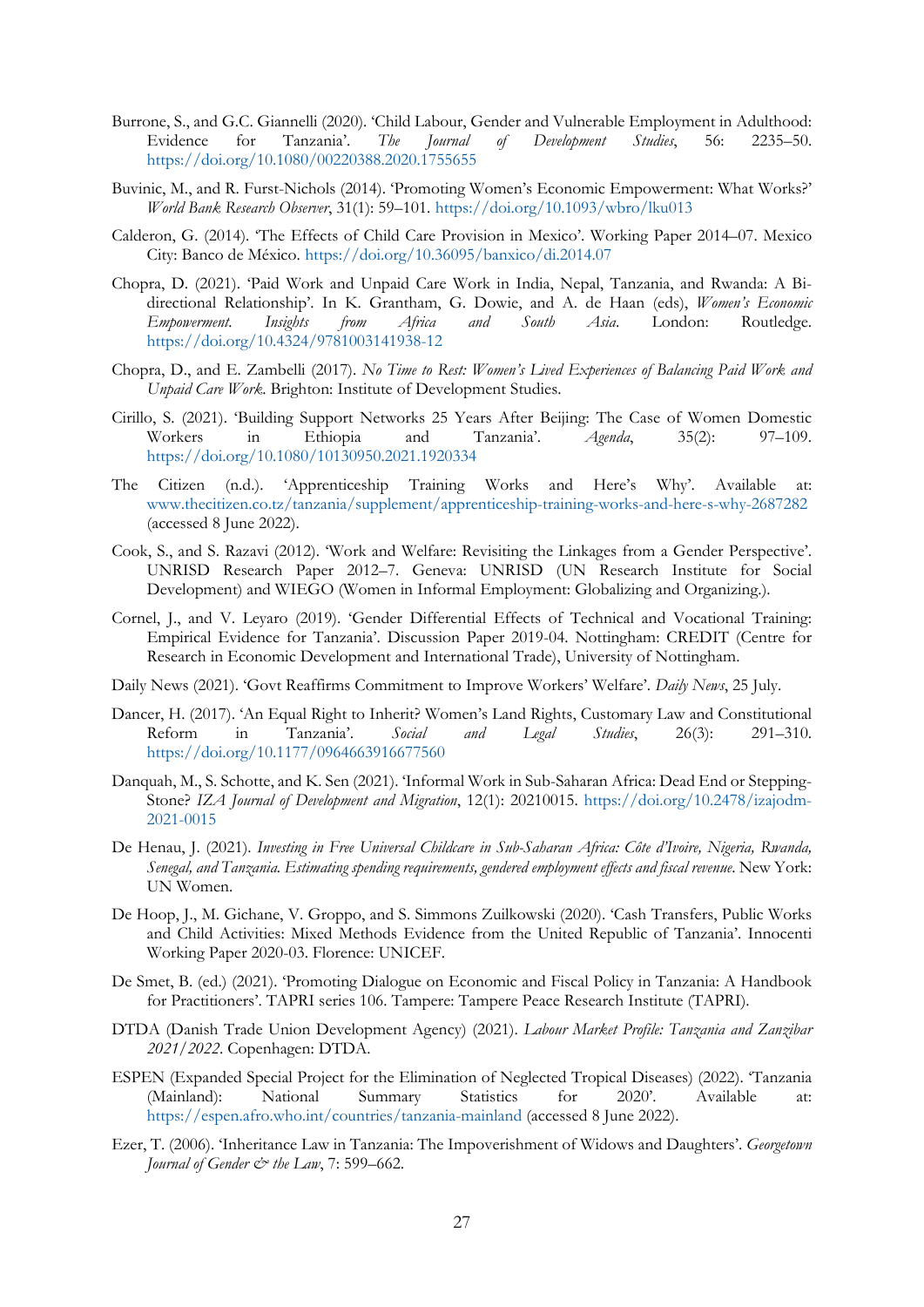- FinMark Trust (2017). 'Tanzania: All Jurisdictions in 2017'. Available at: [https://finmark.org.za/data](https://finmark.org.za/data-portal/TZA/2017)[portal/TZA/2017](https://finmark.org.za/data-portal/TZA/2017) (accessed 21 March 2022).
- Fischer, G. (2013). 'Revisiting Abandoned Ground: Tanzanian Trade Unions' Engagement with Informal Workers'. *Labor Studies Journal*, 38(2): 139–60.<https://doi.org/10.1177/0160449X13494846>
- Flavin, P., A.C. Pacek, and B. Radcliff (2019). 'Labour Market Regulation and Subjective Well‐Being in Low‐Income Countries'. *European Journal of Political Research*, 58(4): 1088–107. <https://doi.org/10.1111/1475-6765.12323>
- Fox, L., and D. Gandhi (2021). 'Youth Employment in Sub-Saharan Africa: Progress and Prospects'. AGI Working Paper 28. Washington, DC: Africa Growth Initiative at Brookings.
- George, C., and L. Olan'g (2020). 'Taxing the Informal Sector: A Case of Dar es Salaam Street Vendors'. Repoa Brief 6/2020. Dar es Salaam: REPOA (Research on Poverty Alleviation).
- Gough, M., and A. Killewald (2010). 'Gender, Job Loss, and Housework: The Time Availability Hypothesis Revisited'. Research Report 10-710. Ann Arbor, MI: PSC (Population Studies Center), University of Michigan.
- Goulding, K. (2013). 'Gender Dimensions of National Employment Policies: A 24-Country Study'. Employment Working Paper 152. Geneva: International Labour Office.
- Hill, E. (2018). 'Early Childhood Education and Care for Informal Workers: Developing an Emancipatory Framework for Better Working Futures'. *University of Oxford Human Rights Hub Journal*, 1: 16–45.
- Holmes, R., and N.A. Jones (2013). *Gender and Social Protection in the Developing World: Beyond Mothers and Safety Nets*. London: Zed Books. <https://doi.org/10.5040/9781350220300>
- Houriet-Segard, G., and J.-M. Pasteels (2011). *Projections of Economically Active Population: A Review of National and International Methodologies*. Geneva: International Labour Organization (ILO).
- Human Rights Watch (2019). 'Victory against Child Marriage in Tanzania'. Available at: [www.hrw.org/news/2019/10/25/victory-against-child-marriage-tanzania](http://www.hrw.org/news/2019/10/25/victory-against-child-marriage-tanzania) (accessed 17 March 2022).
- Idris, I. (2018). 'Mapping Women's Economic Exclusion in Tanzania' K4D Helpdesk Report. London: Department for International Development.
- IFC (International Finance Corporation) (2022). *Becoming a Bank of Choice for Women in Tanzania: Insights from Tanzania Commercial Bank*. Washington, DC: World Bank.
- ILO (2014). 'Minimum Wage Systems'. International Labour Conference, 103rd Session, Geneva.
- ILO (2018). *Women and Men in the Informal Economy: A Statistical Picture*, third edition. Geneva: ILO.
- ILO (2019a). 'SIRAYE: A Programme on Advancing Decent Work and Inclusive Industrialization in Ethiopia'. Geneva: ILO.
- ILO (2019b). 'State of Skills: Tanzania'. Country Brief. Geneva: ILO.
- ILO (2020a). *Global Employment Trends for Youth 2020: Technology and the Future of Jobs*. Geneva: ILO.
- ILO (2020b). 'State of Skills: Tanzania'. Geneva: SKILLS (Skills and Employability Branch), ILO.
- ILO (2021a). 'COVID-19 and the World of Work: Updated Estimates and Analysis. *ILO Monitor*, 27 October. Geneva: ILO.
- ILO (2021b). 'More Women in Leadership for a Sustainable Garment and Textile Industry in Ethiopia'. Article, 18 October. Geneva: ILO.
- ILO (2022a). *Africa Commission: Youth Entrepreneurship Facility (YEF and YEN): ILO Component (Final Evaluation)*. Geneva: ILO.
- ILO (2022b). 'Gender Equality and Decent Work'. Available at: [www.ilo.org/moscow/areas-of](https://www.ilo.org/moscow/areas-of-work/gender-equality/WCMS_249141/lang--en/index.htm)[work/gender-equality/WCMS\\_249141/lang--en/index.htm](https://www.ilo.org/moscow/areas-of-work/gender-equality/WCMS_249141/lang--en/index.htm) (accessed 8 June 2022).
- ILO (2022c). 'SKILL-UP Tanzania'. Available at: [www.ilo.org/africa/countries](https://www.ilo.org/africa/countries-covered/tanzania/WCMS_702229/lang--en/index.htm)[covered/tanzania/WCMS\\_702229/lang--en/index.htm](https://www.ilo.org/africa/countries-covered/tanzania/WCMS_702229/lang--en/index.htm) (accessed 8 June 2022).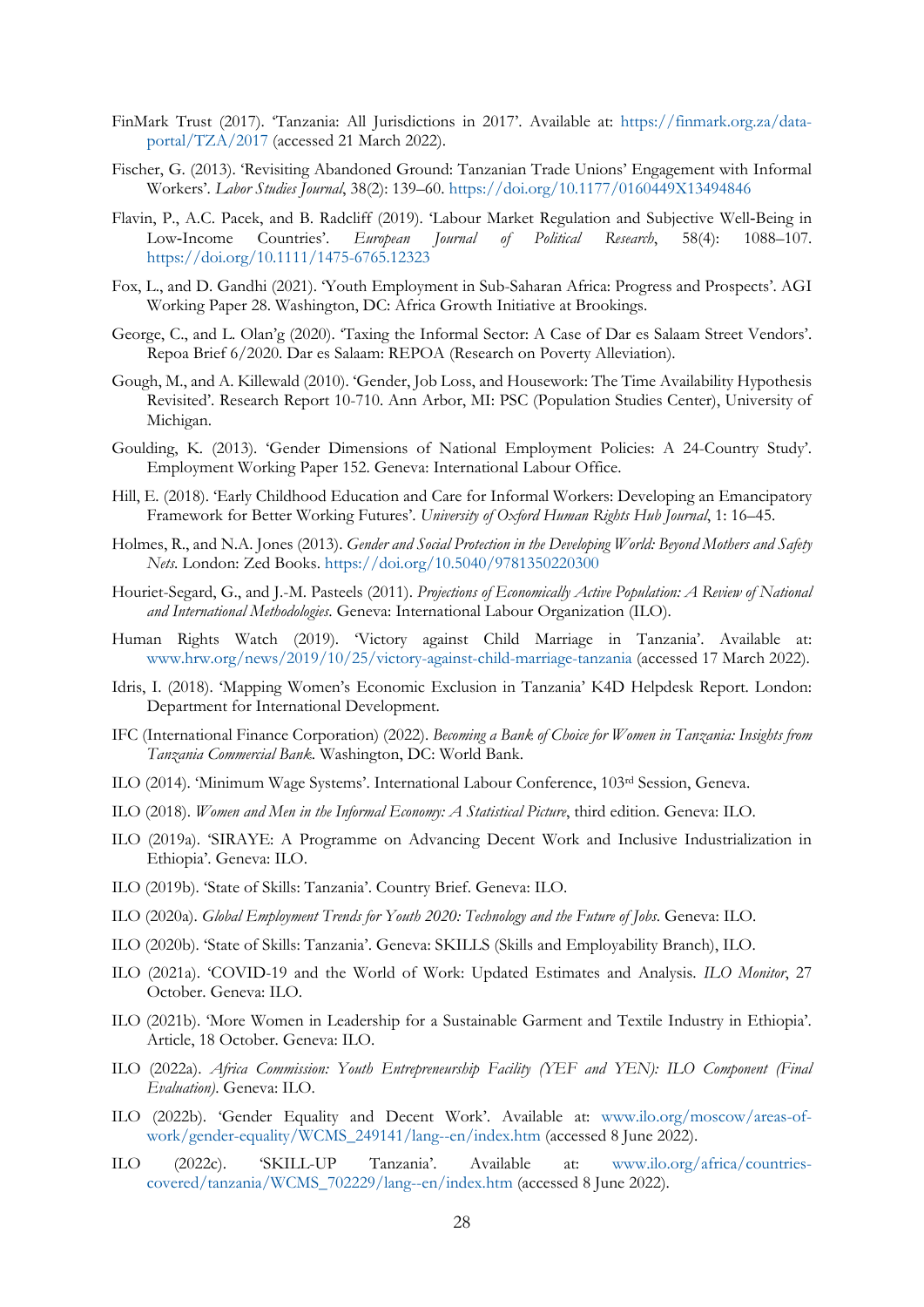- ILOSTAT (ILO Department of Statistics) (2020). 'ILOSTAT Explorer: SDG Indicator 1.3.1'. Available at: [www.ilo.org/shinyapps/bulkexplorer1/?lang=en&segment=indicator&id=SDG\\_0131\\_SEX\\_SOC\\_](https://www.ilo.org/shinyapps/bulkexplorer1/?lang=en&segment=indicator&id=SDG_0131_SEX_SOC_RT_A) [RT\\_A](https://www.ilo.org/shinyapps/bulkexplorer1/?lang=en&segment=indicator&id=SDG_0131_SEX_SOC_RT_A) (accessed 8 June 2022).
- ILOSTAT (2021a). 'Employment in Agriculture (% of Total Employment) (Modelled ILO Estimate): Tanzania'. Available at: <https://data.worldbank.org/indicator/SL.AGR.EMPL.ZS?locations=TZ> (accessed 8 June 2022).
- ILOSTAT (2021b). 'Statistics on the Working Poor'. Available at: [https://ilostat.ilo.org/topics/working](https://ilostat.ilo.org/topics/working-poor/)[poor](https://ilostat.ilo.org/topics/working-poor/) (accessed 8 June 2022).
- ILOSTAT (2022a). 'Labor Force Participation Rate, Female (% of Female Population Ages 15+) (Modelled ILO Estimate): Sub-Saharan Africa'. Available at: <https://data.worldbank.org/indicator/SL.TLF.CACT.FE.ZS?locations=ZG> (accessed 8 June 2022).
- ILOSTAT (2022b). 'Labor Force Participation Rate, Female (% of Female Population Ages 15+) (Modelled ILO Estimate): Tanzania'. Available at: [https://data.worldbank.org/indicator/SL.TLF.CACT.FE.ZS?end=2019&locations=TZ&start=199](https://data.worldbank.org/indicator/SL.TLF.CACT.FE.ZS?end=2019&locations=TZ&start=1990&view=chart) [0&view=chart](https://data.worldbank.org/indicator/SL.TLF.CACT.FE.ZS?end=2019&locations=TZ&start=1990&view=chart) (accessed 8 June 2022).
- Jütting, J., and J.R. Laiglesia (2009). *Is Informal Normal? Towards More and Better Jobs in Developing Countries*. Paris: Organisation for Economic Co-operation and Development (OECD). <https://doi.org/10.1787/9789264059245-en>
- Kabeer, N. (2008). *Mainstreaming Gender in Social Protection for the Informal Economy*. London: Commonwealth Secretariat. <https://doi.org/10.14217/9781848598812-en>
- Kato, M.P., and J. Kratzer (2013). 'Empowering Women through Microfinance: Evidence from Tanzania'. *ACRN Journal of Entrepreneurship Perspectives*, 2(1): 31–59.
- Kevala, S., and J. Magali (2019). 'Empowering Women Through MFIs in Tanzania: Myth or Reality? Evidence from Empirical Literature Review'. *The Pan-African Journal of Business Management*, 3(1): 33– 50.
- King, R., and C. Sweetman (2010). 'Gender Perspectives on the Global Economic Crisis'. International Discussion Paper. Oxford: Oxfam.
- King Dejardin, A. (1996). 'Public Works Programmes, a Strategy for Poverty Alleviation: The Gender Dimension'. Discussion Paper 10. Geneva: ILO.
- Kinuthia, B.K. (2020). 'Agricultural Input Subsidy and Outcomes for Farmers in Tanzania'. WIDER Working Paper 149/2020. Helsinki: UNU-WIDER.<https://doi.org/10.35188/UNU-WIDER>
- Kinyondo, A., and M. Joseph (2021). 'Women's Employment Status and Domestic Violence in Tanzania: How Do They link?' *International Journal of Social Welfare*, 30(2): 216–55. <https://doi.org/10.1111/ijsw.12440>
- Kinyondo, A., and R. Pelizzo (2018). 'Growth, Employment, Poverty and Inequality in Tanzania'. *Africology: The Journal of Pan African Studies*, 11(3): 164–81.
- Kudo, Y. (2018). 'Why Is the Practice of Levirate Marriage Disappearing in Africa? HIV/AIDS as an Agent of Institutional Change'. Discussion Paper 627. Chiba: IDE-JETRO (Institute of Developing Economies – Japan External Trade Organization.
- Lambin, R., and M. Nyyssölä (2022). 'Exploring Social Policy Trajectories in Mainland Tanzania: Driving for Gender-Inclusive Development?' WIDER Working Paper 38/2022. Helsinki: UNU-WIDER. <https://doi.org/10.35188/UNU-WIDER/2022/169-3>
- Lambin, R., M. Nyyssölä, and A. Bernigaud (2022). 'Social Protection for Working-Age Women in Tanzania: Exploring Past Policy Trajectories and Simulating Future Paths'. WIDER Working Paper. Helsinki: UNU-WIDER.
- Leyaro, V., and C. Joseph (2019). 'Employment Mobility and Returns to Technical and Vocational Training: Empirical Evidence for Tanzania'. Research Paper 19/03. Nottingham: CREDIT.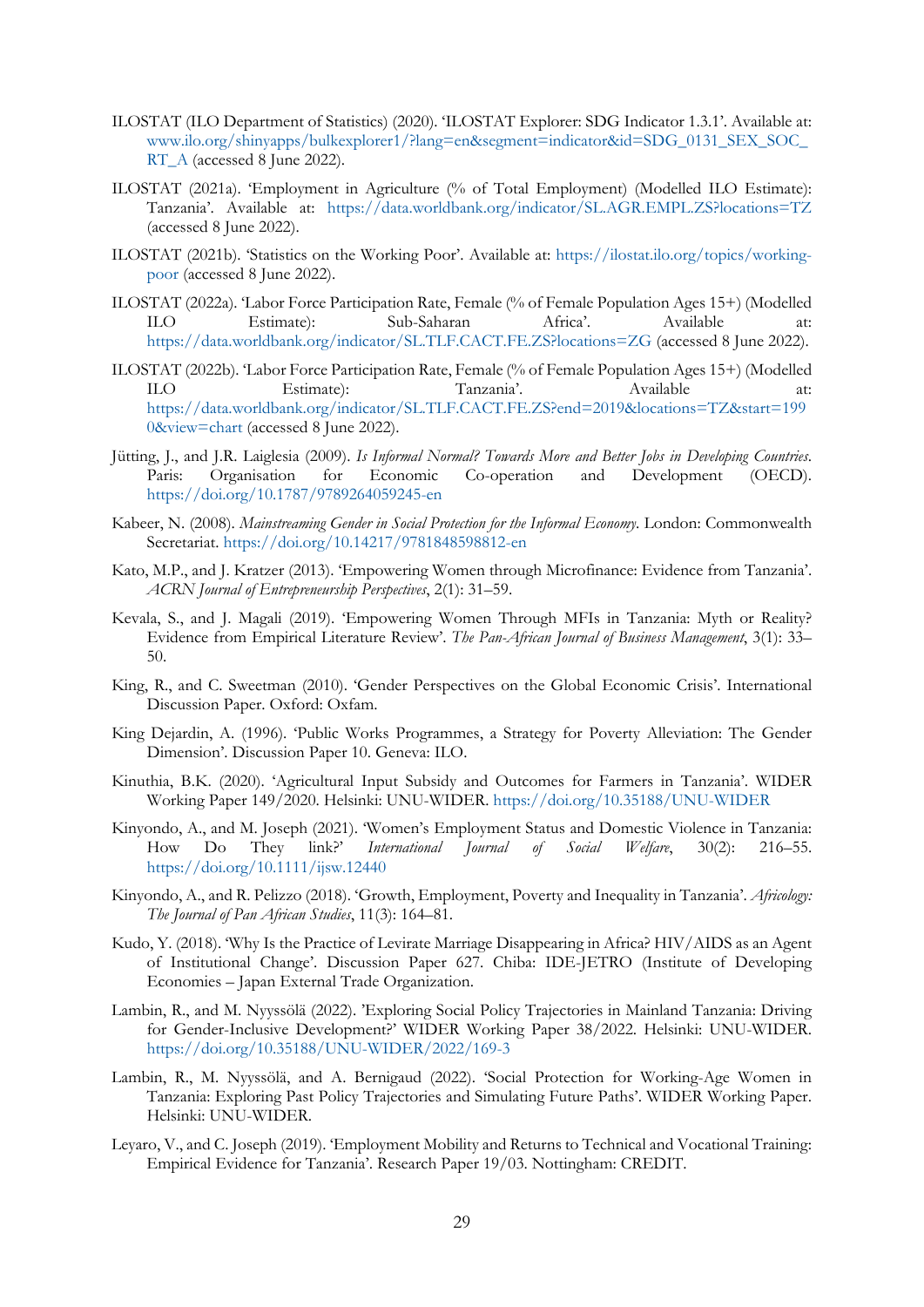- Lindvert, M. (2017). 'Financial Barriers and How to Overcome Them: The Case of Women Entrepreneurs in Tanzania'. In A. Akinyoade, T. Dietz, and C. Uche (eds), *Entrepreneurship in Africa*. Leiden: Brill. <https://doi.org/10.1163/9789004351615>
- Lokina, R., J. Nyoni, and G. Kahyarara (2016). 'Social Policy, Gender and Labour in Tanzania'. Discussion Paper 68. Dar es Salaam: Economic and Social Research Foundation (ESRF).
- Lugongo, B., and N. Mtema (2022). 'Consolidation of Empowerment Funds on Final Lap'. *Daily News*, 9 February.
- Lund, F. (2019). 'The Informal Economy and Informal Employment'. In J. Midgley, R. Surender, and L. Alfers (eds), *Handbook of Social Policy and Development*. Cheltenham: Edward Elgar. <https://doi.org/10.4337/9781785368431.00020>
- Lyakurwa, L.E., M. Jun, and M.K. Chung (2019). 'A Comparative Study on Legal Frameworks of Work and Family Reconciliation in Mozambique and Tanzania'. *Journal of Contemporary African Studies*, 37(2–3): 225–40.<https://doi.org/10.1080/02589001.2019.1668546>
- Maliti, E. (2019). 'Inequality in Education and Wealth in Tanzania: A 25-Year Perspective'. *Social Indicators Research*, 145: 901–21.<https://doi.org/10.1007/s11205-018-1838-y>
- McKenzie, D. (2017). 'How Effective Are Active Labor Market Policies in Developing Countries? A Critical Review of Recent Evidence'. *The World Bank Research Observer*, 32(2): 127–54. <https://doi.org/10.1093/wbro/lkx001>
- Mihyo, P., and J. Msami (2020). 'The Impact of Cultural, Religious and Legal Factors on Women's Empowerment through Conditional Cash Transfers'. In P.B. Mihyo, J.B. Msami and D.E. Mmari (eds), *Empowering Women in Tanzania in the Context of Contemporary Social Policy Reforms*. Addis Ababa: OSSREA (Organisation for Social Science Research in Eastern and Southern Africa)/Dar es Salaam: REPOA.
- Mihyo, P., D. Mmari, and J. Msami (2020). *Youth Transition from School to Work in Tanzania: A Case Study of the Vocational Education and Training in Tanzania (VETA)*. Addis Ababa: OSSREA/Dar es Salaam: REPOA.
- Mission Newswire (2020). 'Tanzania: More Than 5,000 Youth Benefit from Apprenticeship Training Program through Don Bosco Network Tanzania'. Mission Newswire, 4 November.
- Mramba, N., and N. Mhando (2020). 'Moving towards Decent Work for Street Vendors in Tanzania'. *Utafiti*, 15: 257–78. <https://doi.org/10.1163/26836408-15020033>
- Munn, Z., M.D.J. Peters, C. Stern, C. Tufanaru, A. McArthur, and E. Aromataris (2018). 'Systematic Review or Scoping Review? Guidance for Authors When Choosing between a Systematic or Scoping Review Approach'. *BMC Medical Research Methodology*, 18: article 143. [https://doi.org/10.1186/s12874-018-](https://doi.org/10.1186/s12874-018-0611-x) [0611-x](https://doi.org/10.1186/s12874-018-0611-x)
- NACTE (National Council for Technical Education) (2020). *Mapping Skills Gap and Skills Needs for Technician Graduates in the Selected Economic Sectors for Industrial Growth in Tanzania*. Dar es Salaam: NACTE.
- Ndalu, D. (2021). 'Tanzania's Samia Suluhu Allows Teen Mothers Back in Class'. *The East African*, 24 November. Available at: [www.theeastafrican.co.ke/tea/news/east-africa/samia-allows-student](http://www.theeastafrican.co.ke/tea/news/east-africa/samia-allows-student-mothers-back-in-class-3630190)[mothers-back-in-class-3630190](http://www.theeastafrican.co.ke/tea/news/east-africa/samia-allows-student-mothers-back-in-class-3630190) (accessed 8 June 2022).
- Ndung'u, N., and L. Signé (2020). 'Capturing the Fourth Industrial Revolution: A Regional and National Agenda'. In B.S. Coulibaly (ed.), *Foresight Africa 2020: Top Priorities for the Continent 2020–2030*. Washington, DC: Brookings Institution.
- NEEC (2022). 'Program za Baraza la Taifa la Uwezeshaji Wanachi Kuchumi (NEEC)'. Dodoma: NEEC.
- Nguimkeu, P., and C. Okou (2020). *A Tale of Africa Today: Balancing the Lives and Livelihoods of Informal Workers during the COVID-19 Pandemic*. Washington, DC: World Bank.
- Nziku, D.M., and C. Henry (2020). 'Policies for Supporting Women Entrepreneurs in Developing Countries: The case of Tanzania'. *Journal of Entrepreneurship and Public Policy*, 10(1): 38–58. <https://doi.org/10.1108/JEPP-09-2020-0073>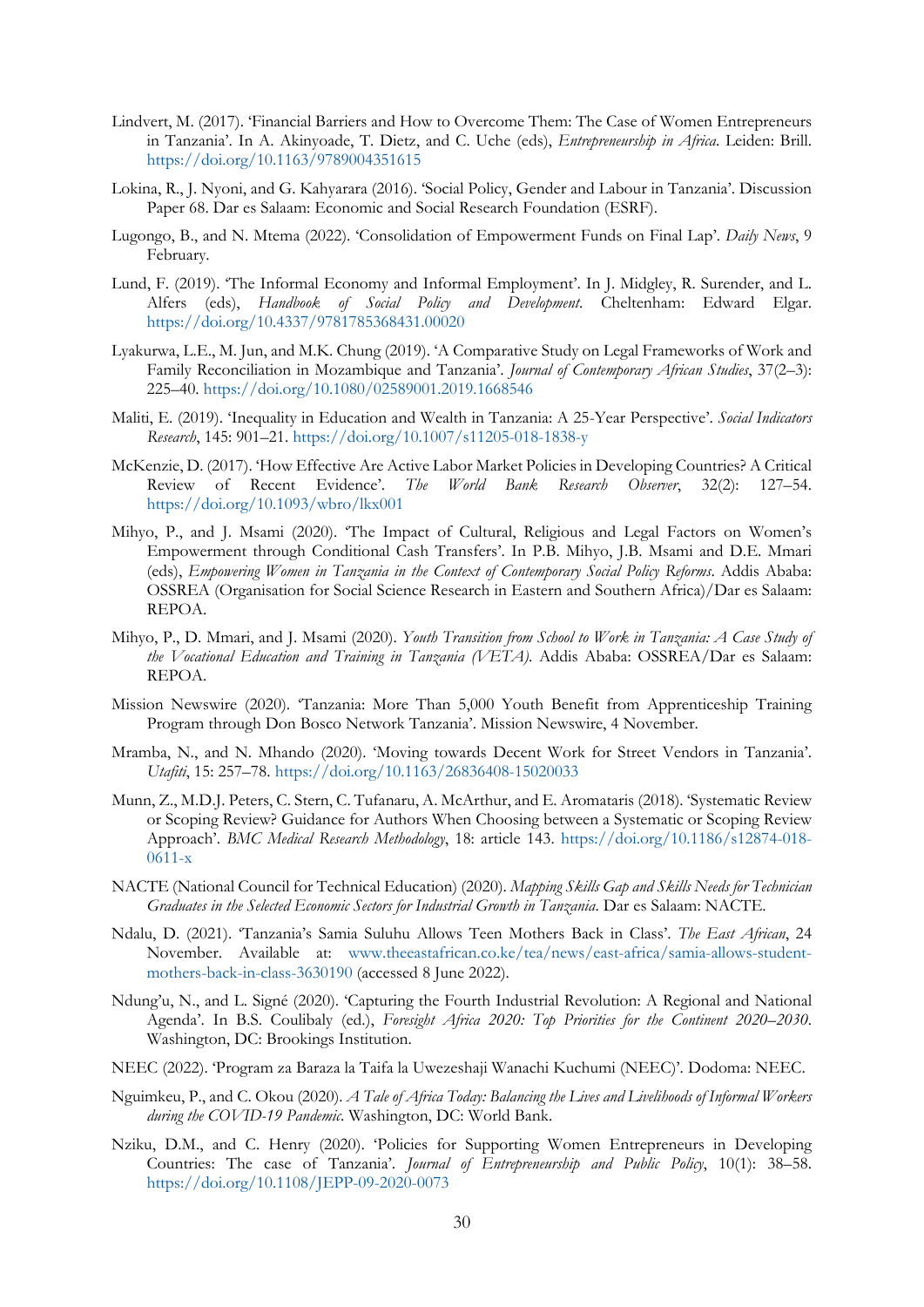- O'Donnell, M., M. Buvinic, S. Bourgault, and B. Webster (2021). 'The Gendered Dimensions of Social Protection in the COVID-19 Context'. Working Paper 576. Washington, DC: Center for Global Development.
- Odunga, M. (2021). 'PM Issues Key Directives to Spur Apprenticeship Programme'. *Daily News*, 8 March.
- OECD (2019). 'Gender, Institutions and Development Database (GID-DB) 2019'. Available at: <https://stats.oecd.org/Index.aspx?DataSetCode=GIDDB2019> (accessed 8 June 2022).
- OECD and ILO (2019). 'Tackling Vulnerability in the Informal Economy'. Development Centre Studies. Paris: OECD Publishing. <https://doi.org/10.1787/939b7bcd-en>
- Pallangyo, W.A. (2021). 'The Informal Sector and the Safety of Female Traders in Tanzania: A Reflection of Practices, Policies, and Legislation'. WIDER Working Paper 160/2021. Helsinki: UNU-WIDER. <https://doi.org/10.35188/UNU-WIDER/2021/100-6>
- Panda, S. (2018). 'Constraints Faced by Women Entrepreneurs in Developing Countries: Review and Ranking'. *Gender in Management: An International Journal*, 33(4): 315–31. [https://doi.org/10.1108/GM-](https://doi.org/10.1108/GM-01-2017-0003)[01-2017-0003](https://doi.org/10.1108/GM-01-2017-0003)
- Parenzee, P. (2016). 'Early Childhood Care and the EPWP: What Is the Value-Add and Implications for Poor Women and Their Families?' In P. Parenzee and D. Budlender (eds), *Who Cares? South Africa's Expanded Public Works Programme in the Social Sector and Its Impact on Women*. Cape Town: Heinrich Böll Foundation.
- Pedersen, R.H., and S. Haule (2013). 'Women, Donors and Land Administration. The Tanzania Case'. Working Paper 2013: 19. Copenhagen: Danish Institute for International Studies.
- Peterman, A., J.A. Behrman, and A.R. Quisumbing (2014). 'A Review of Empirical Evidence on Gender Differences in Nonland Agricultural Inputs, Technology, and Services in Developing Countries'. In A.R. Quisumbing, R. Meinzen-Dick, T.L. Raney, A. Croppenstedt, J.A. Behrman, and A. Peterman (eds), *Gender in Agriculture*. Dortrecht: Springer Netherlands. [https://doi.org/10.1007/978-94-017-](https://doi.org/10.1007/978-94-017-8616-4_7) [8616-4\\_7](https://doi.org/10.1007/978-94-017-8616-4_7)
- Petracco, C., and J. Sanchez-Reza (2018). 'Jobs Diagnostic Tanzania'. Jobs Series 16. Washington, DC: World Bank. <https://doi.org/10.1596/31384>
- Pignatti, C., and E. Van Belle (2018). 'Better Together: Active and Passive Labour Market Policies in Developed and Developing Economies'. Research Department Working Paper 37. Geneva: International Labour Office.
- Plagerson, S., T. Hochfeld, and L. Stuart (2019). 'Social Security and Gender Justice in South Africa: Policy Gaps and Opportunities'. *Journal of Social Policy*, 48(2): 293–310. <https://doi.org/10.1017/S004727941800048X>
- PwC (2022). ' Tanzania: Corporate—Taxes on Corporate Income'. Worldwide Tax Summaries, 3 February. Available at: <https://taxsummaries.pwc.com/tanzania/corporate/taxes-on-corporate-income> (accessed 8 June 2022).
- Razavi, S., and S. Staab (2018). 'Rethinking Social Policy: A Gender Perspective from the Developing World'. In S. Shaver (ed.), *Handbook on Gender and Social Policy*. Cheltenham: Edward Elgar.
- Riisgaard, L. (2020). 'Worker Organisation and Social Protection amongst Informal Petty Traders in Tanzania'. Working Paper 2020: 4. Roskilde: Center of African Economies.
- Riisgaard, L. (2022). 'Informal Trader Associations in Tanzania: Providing Limited but Much-Needed Informal Social Protection'. In L. Riisgaard, W.V. Mitullah, and N. Torm (eds), *Social Protection and Informal Workers in Sub-Saharan Africa: Lived Realities and Associational Experiences from Kenya and Tanzania*. Abingdon: Routledge. <https://doi.org/10.4324/9781003173694>
- Rubery, J., and H. Figueiredo (2018). 'Gender, Employment and Social Policy'. In S. Shaver (ed.), *Handbook on Gender and Social Policy*. Cheltenham: Edward Elgar.
- SIDO (Small Industries Development Organization) (2022). 'SIDO Services'. Available at: [www.sido.go.tz/en/sido-services](https://www.sido.go.tz/en/sido-services) (accessed 8 June 2022).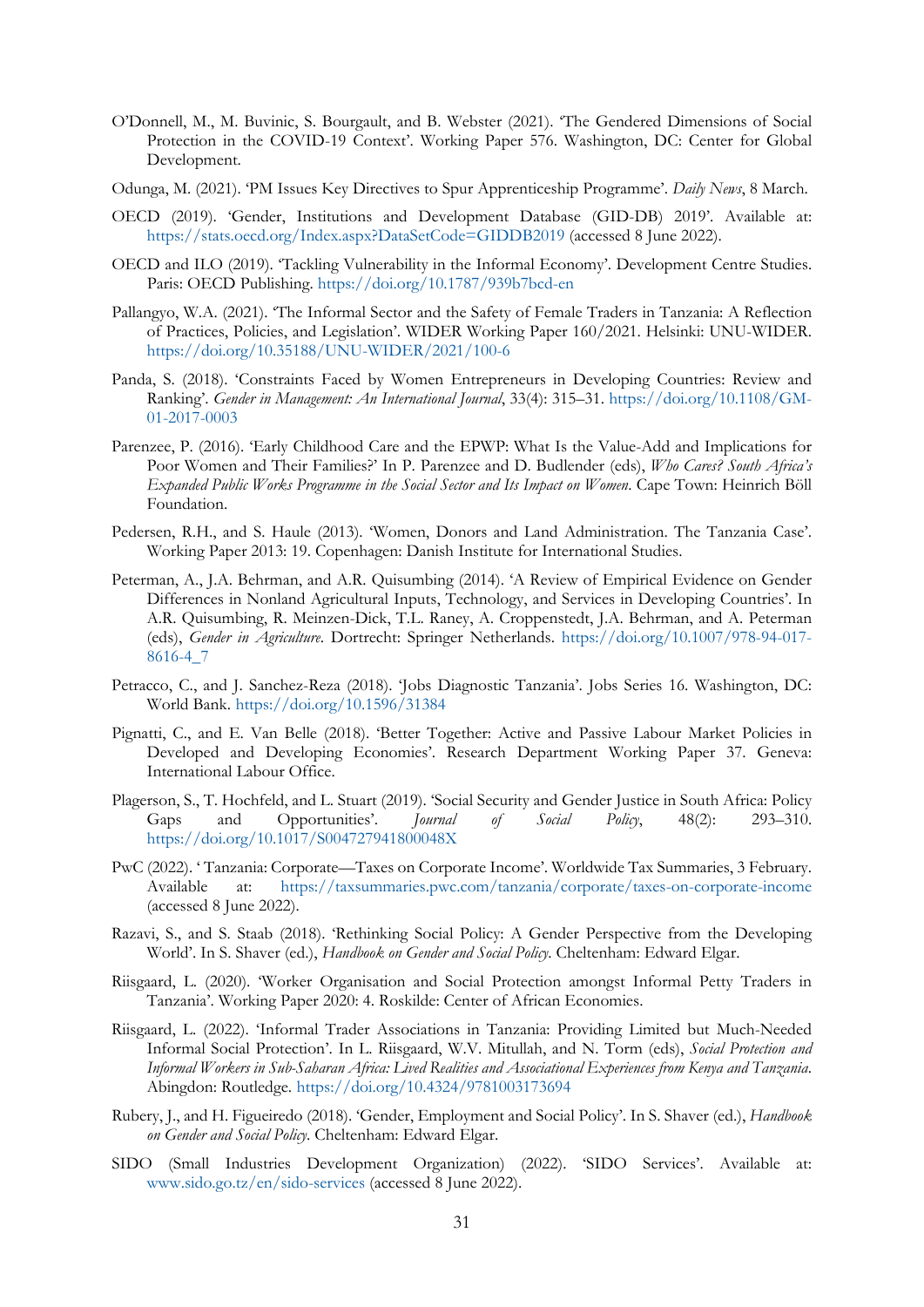- Stavropoulou, M., and N. Jones (2013). *Off the Balance Sheet: The Impact of the Economic Crisis on Girls and Young Women: A Review of the Evidence*. Woking: Plan/London: ODI (Overseas Development Institute).
- Steiler, I., and C. Nyirenda (2021). 'Towards Sustainable Livelihoods in the Tanzanian Informal Economy: Facilitating Inclusion, Organization, and Rights for Street Vendors'. WIDER Working Paper 53/2021. Helsinki: UNU-WIDER. <https://doi.org/10.35188/UNU-WIDER/2021/991-4>
- Szirmai, A., W.A. Naudé, and L. Alcorta (eds) (2013). *Pathways to Industrialization in the Twenty-First Century: New Challenges and Emerging Paradigms*, first edition. Oxford: Oxford University Press. <https://doi.org/10.1093/acprof:oso/9780199667857.001.0001>
- Tanzania Revenue Authority (2022). 'VAT Relief'. Available at: [www.tra.go.tz/index.php/vat-relief](https://www.tra.go.tz/index.php/vat-relief) (accessed 8 June 2022).
- Ulrichs, M. (2016). 'Informality, Women and Social Protection: Identifying Barriers to Provide Effective Coverage'. Working Paper 435. London: ODI.
- UN (2022). 'Goal 5: Achieve Gender Equality and Empower All Women and Girls'. Available at: [www.un.org/sustainabledevelopment/gender-equality](http://www.un.org/sustainabledevelopment/gender-equality) (accessed 8 June 2022).
- UN Women and OHCHR (Office of the UN High Commissioner for Human Rights) (2020). *Realizing Women's Rights to Land and Other Productive Resources*. New York: UN Women/Geneva: OHCHR.
- UN Women and UNFPA (UN Population Fund) (2021). *Impact of COVID-19 on Gender Equality and Women's Empowerment in East and Southern Africa*. Nairobi: UN Women/Johannesburg: UNFPA.
- UN Women, UNDP (UN Development Programme), UNEP (UN Environment Programme), and World Bank (2015). *The Cost of the Gender Gap in Agricultural Productivity in Malawi, Tanzania and Uganda*. New York: UN Women/UNDP, Nairobi: UNEP, and Washington, DC: World Bank.
- UNCTAD (UN Conference on Trade and Development) (2022). 'Informal Cross-Border Trade for Empowerment of Women, Economic Development and Regional Integration in Eastern and Southern Africa'. Project 1617J. Geneva: UNCTAD.
- UNDP (2018). *Social Protection through a Gender Lens: A Gender Assessment of Tanzania's Productive Social Safety Nets*. New York: UNDP.
- UNICEF (2018). *Tanzania Youth Study of the Productive Social Safety Net (PSSN) Impact Evaluation: Endline Report*. Florence: UNICEF.
- UNRISD (UN Research Institute for Social Development) (2013). 'Social Policy and Employment: Rebuilding the Connections'. Brief 03. Geneva: UNRISD.
- UNSD (UN Statistics Division) (2022). *SDG Indicator Metadata: Harmonized Metadata Template—Format Version 1.0*. New York: UNSD. Available at: [https://unstats.un.org/sdgs/metadata/files/Metadata-](https://unstats.un.org/sdgs/metadata/files/Metadata-01-03-01a.pdf)[01-03-01a.pdf](https://unstats.un.org/sdgs/metadata/files/Metadata-01-03-01a.pdf) (accessed 8 June 2022).
- URT (United Republic of Tanzania) (1999). *The Tanzania Development Vision 2025*. Dar es Salaam: Planning Commission, URT.
- URT (2006). *Integrated Labour Force Survey, 2006: Analytical Report*. Dar es Salaam: National Bureau of Statistics, URT.
- URT (2014a). *The 2014 Integrated Labour Force Survey (ILFS): Analytical Report*. Dar es Salaam: National Bureau of Statistics, URT.
- URT (2014b). *Basic Demographic and Socio-Economic Profile Report: Tanzania Mainland*. Dar es Salaam: URT.
- URT (2016a). *The Public Procurement Act 2011—Amended by the Public Procurement (Amendment) Act 2016*. Dar es Salaam: URT.
- URT (2016b). *The Public Procurement (Amendment) Act 2016*. Dar es Salaam: URT.
- URT (2016c). *Tanzania: Demographic and Health Survey and Malaria Indicator Survey 2015–16*. Dar es Salaam and Zanzibar: Ministry of Health, Community Development, Gender, Elderly and Children, Ministry of Health, and National Bureau of Statistics/Rockville, MD: ICF: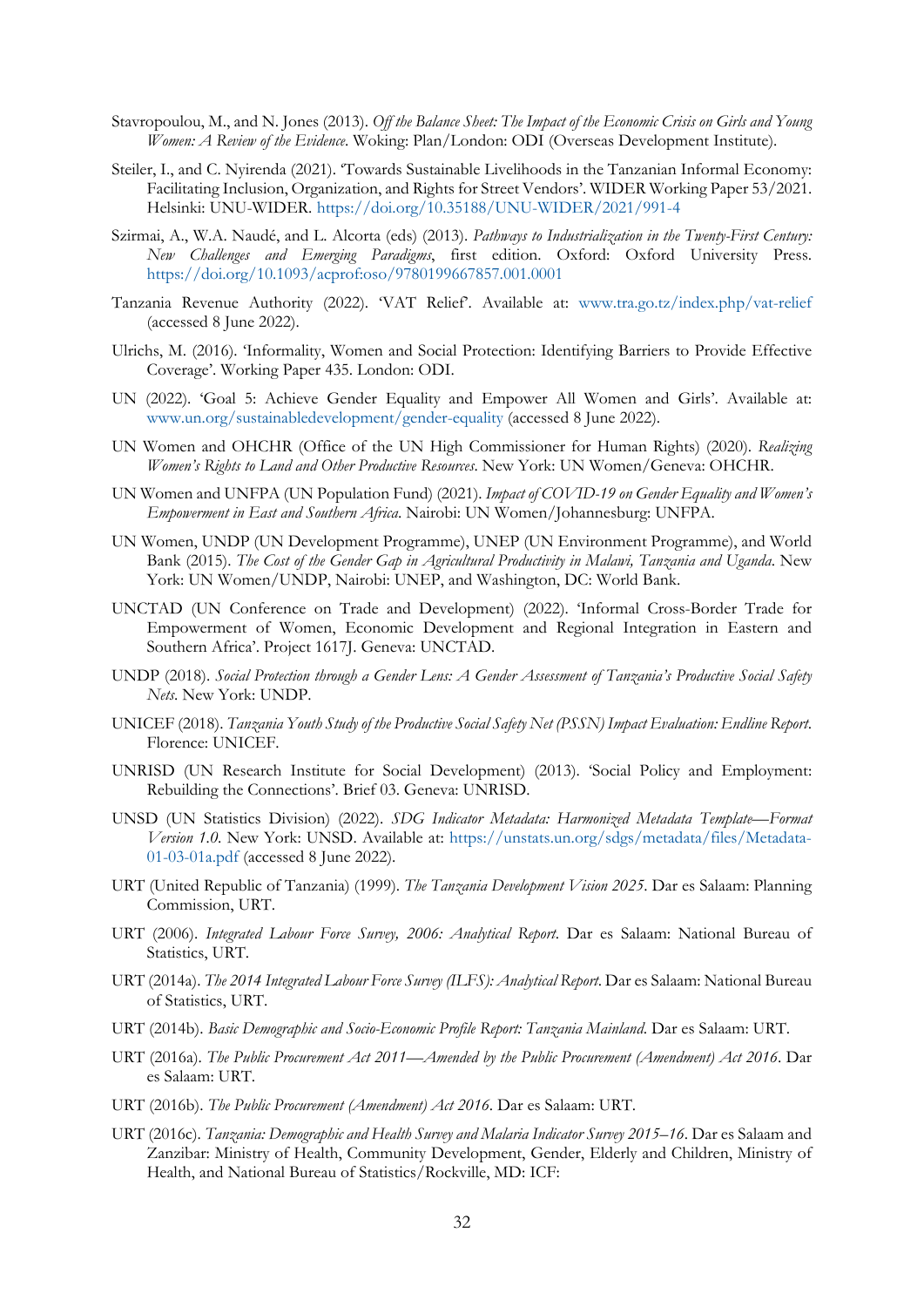- URT (2017a). *Agricultural Sector Development Programme Phase II (ASDP II)*. Dar es Salaam: URT.
- URT (2017b). *Education Sector Development Plan (ESDP 2016/17–2020/21)*. Dar es Salaam: Ministry of Education, Science and Technology.
- URT (2018a). *National Population Projections*. Dar es salaam and Zanzibar: Ministries of Financial Planning.
- URT (2018b). *Women and Men: Facts and Figures*. Dar es Salaam: URT.
- URT (2019). *Education Sector Performance Report 2018/2019*. Dar es Salaam : URT.
- NORMLEX Information System on International Labour Standards (2020). 'Direct Request (CEACR): Adopted 2020, Published 109th ILC session (2021)'. Geneva: ILO. Available at: [www.ilo.org/dyn/normlex/en/f?p=NORMLEXPUB:13100:0::NO::P13100\\_COMMENT\\_ID:4059](http://www.ilo.org/dyn/normlex/en/f?p=NORMLEXPUB:13100:0::NO::P13100_COMMENT_ID:4059740) [740](http://www.ilo.org/dyn/normlex/en/f?p=NORMLEXPUB:13100:0::NO::P13100_COMMENT_ID:4059740) (accessed 8 June 2022).
- URT (2021a). *Generation Equality Forum: Commitments on Promoting Economic Justice and Rights (Summary Brief)*. Dar es Salaam: URT.
- URT (2021b). *Integrated Labour Force Survey 2020/21*. Dar es Salaam: URT.
- URT (2021c). *National Five Year Development Plan 2021/22–2025/26: 'Realising Competitiveness and Industrialisation for Human Development'*. Dar es Salaam: Ministry of Finance and Planning, URT.
- URT (2021d). *TVET Indicators Report*. Dar es Salaam: Ministry of Education, Science and Technology, URT.
- WEF (World Economic Forum) (2021). *Global Gender Gap Report 2021: Insight Report*. Geneva: WEF.
- World Bank (2014). *Public Expenditure Review: National Agricultural Input Voucher Scheme (NAIVS)*. Washington, DC: World Bank.
- World Bank (2019a). *Evaluating Tanzania's Productive Social Safety Net: Findings from the Midline Survey*. Washington, DC: World Bank.
- World Bank (2019b). *Tanzania: Mainland Poverty Assessment 2019. Executive Summary*. Washington, DC: World Bank.
- World Bank (2020). 'Implementation Completion and Results Report TFO15041'. Report ICR00005010. New York: World Bank.
- World Bank (2021). 'Tanzania Economic Update, July 2021: Transforming Tourism—Toward a Sustainable, Resilient, and Inclusive Sector'. Tanzania Economic Update 16 (July). Washington, DC: World Bank.
- World Bank (2022a). 'Education Statistics (EdStats). Country at a Glance: Tanzania'. Washington, DC: World Bank.
- World Bank (2022b). 'Empowering Women. Expanding Access to Assets and Economic Opportunities'. Tanzania Economic Update 17. Washington, DC: World Bank.
- World Bank (2022c). 'GDP growth (annual %): Tanzania'. Washington, DC: World Bank.
- World Bank (2022d). 'Population Ages 15–64, Female—Tanzania—Data'. Available at: <https://data.worldbank.org/indicator/SP.POP.1564.FE.IN?locations=TZ> (accessed 17 March 2022).
- World Bank (2022e). 'Population growth (annual %): Tanzania'. Washington, DC: World Bank.
- World Bank (2022f). 'Tanzania Education and Skills for Productive Jobs Program (ESPJ)'. Washington, DC: World Bank.
- World Bank (2022g). 'The World Bank in Tanzania: Overview'. Available at: [www.worldbank.org/en/country/tanzania/overview#1](https://www.worldbank.org/en/country/tanzania/overview#1) (accessed 8 June 2022).
- World Bank, FAO (Food and Agriculture Organization), and International Fund for Agricultural Development (eds) (2009). *Gender in Agriculture Sourcebook: Agriculture and Rural Development*. Washington, DC: World Bank.